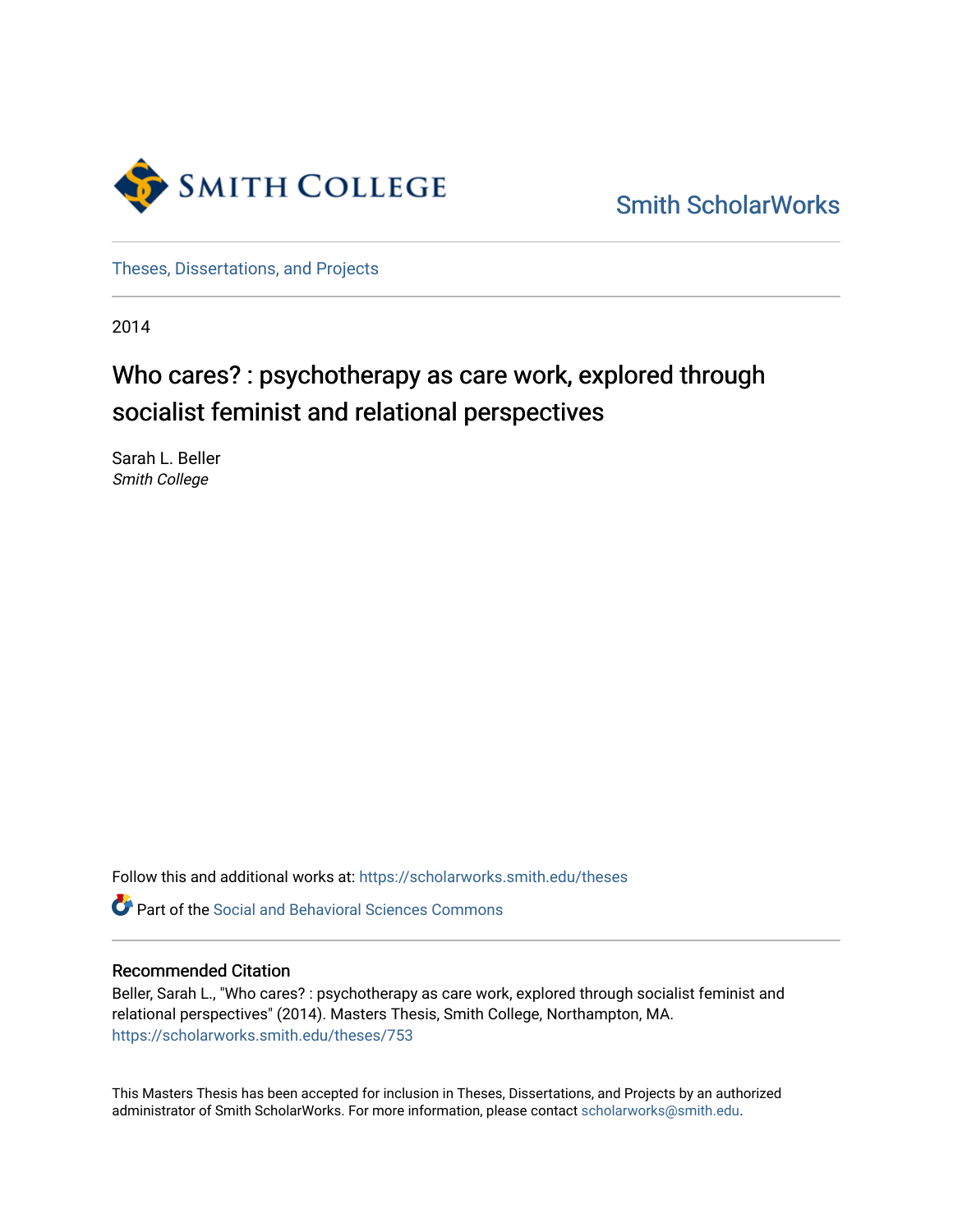Sarah Beller Who Cares?: Psychotherapy as Care Work, Explored Through Socialist Feminist and Relational **Perspectives** 

### **ABSTRACT**

This project was undertaken to better understand psychotherapy within the broader historical concept of "care work." The methodological approach involved using key concepts from feminist socialist theory and relational theory to explore what it means to consider psychotherapy as care work. The two theories helped flesh out some of the tensions between "care" and "work," as well as illuminated the way that the line between the two might be seen as a false dichotomy. The project has implications for psychotherapists practicing within the United States system of the "White supremacist capitalist patriarchy" who want to engage in a cocreated journey with their clients toward liberation.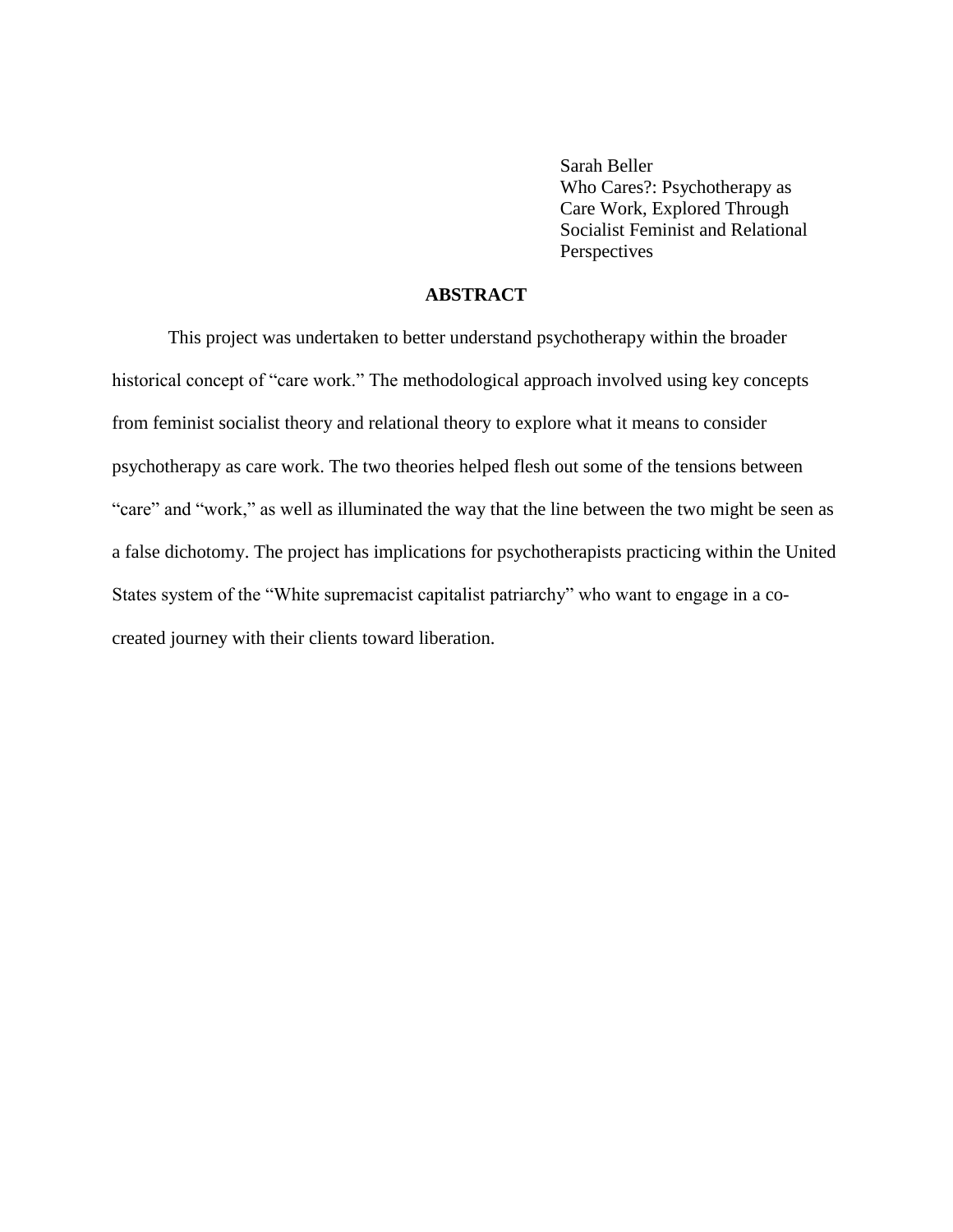### **WHO CARES?: PSYCHOTHERAPY AS CARE WORK, EXPLORED THROUGH SOCIALIST FEMINIST AND RELATIONAL PERSPECTIVES**

A project based upon an independent investigation, submitted in partial fulfillment of the requirements for the degree of Master of Social Work.

Sarah Beller

Smith College School for Social Work Northampton, Massachusetts 01063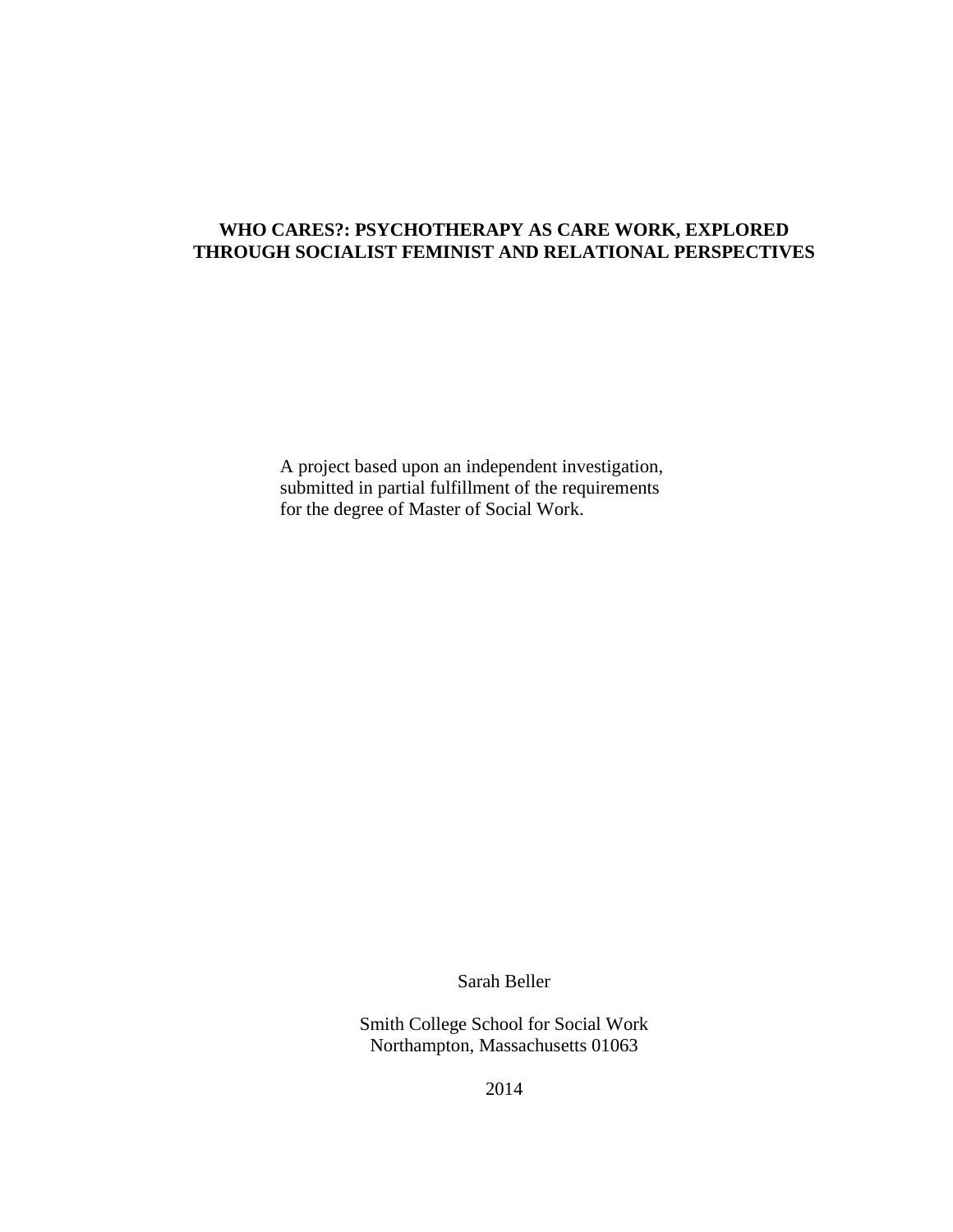# **ACKNOWLEDGEMENTS**

Many thanks…

to Stacey Novack, my clients, therapists, colleagues, friends and the Smith community.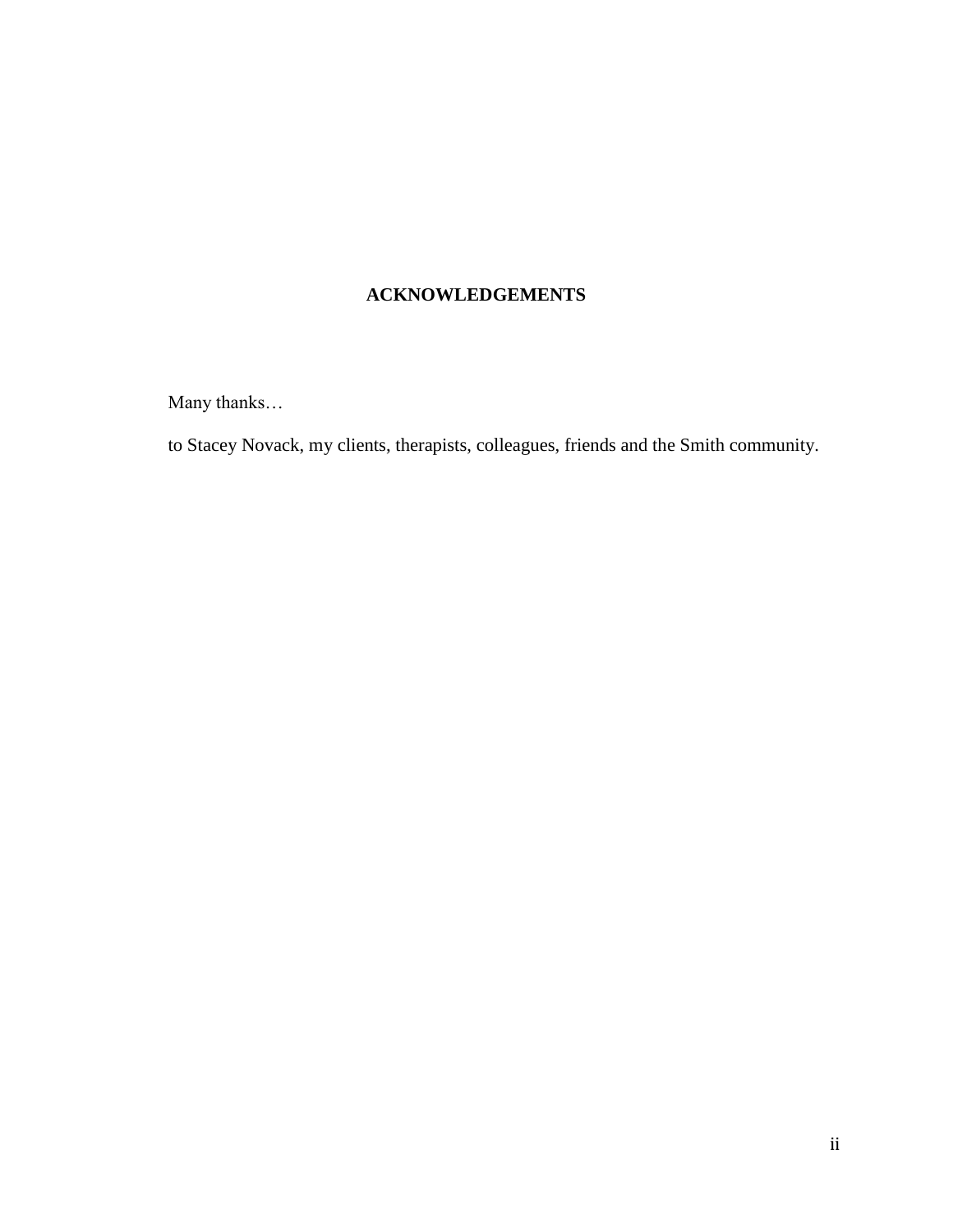# **TABLE OF CONTENTS**

| $\cdots$ |
|----------|

## **CHAPTER**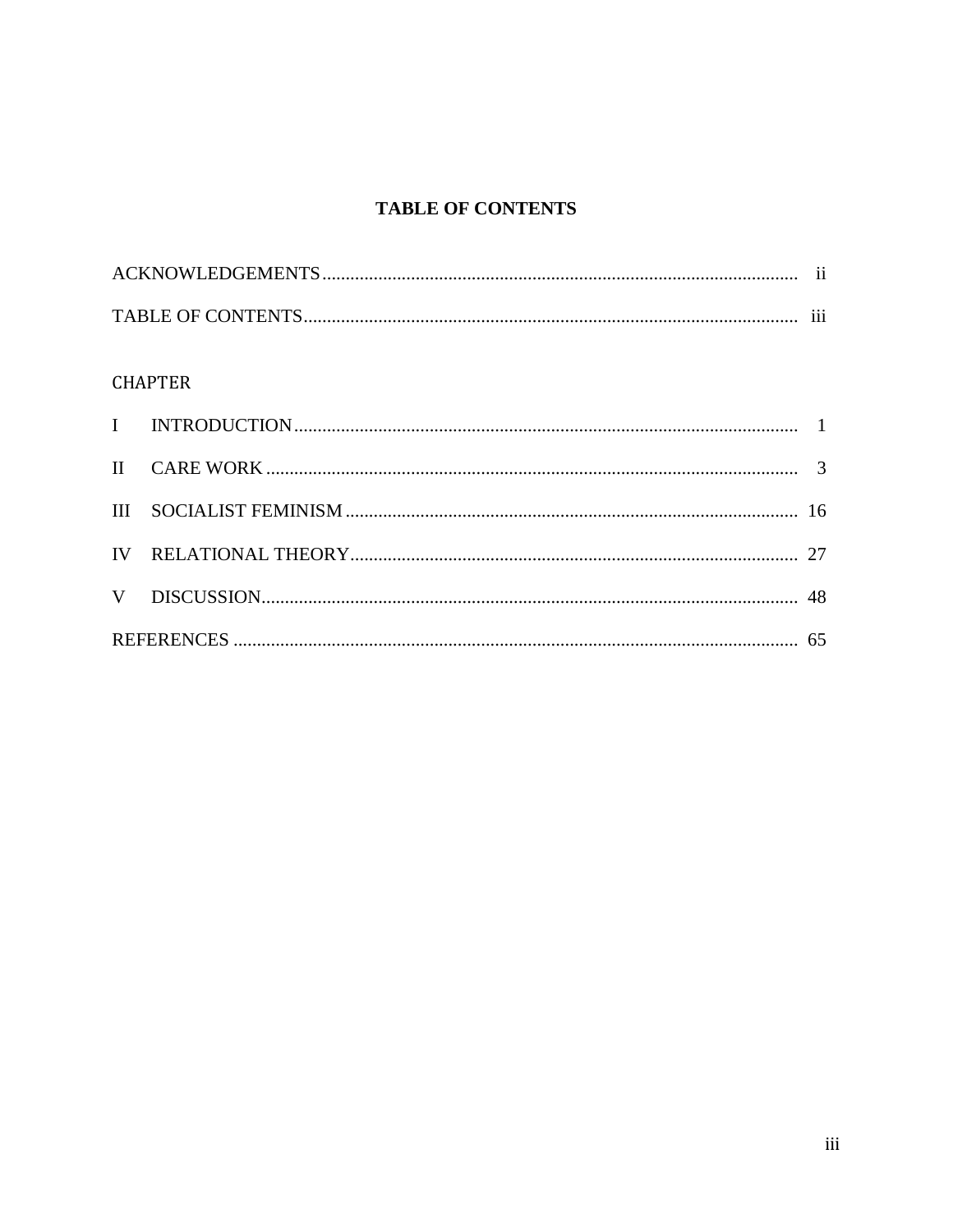#### **CHAPTER I**

#### **Introduction**

As a very new psychotherapist, I find that it is often a challenge to comfortably "do" caring as a job (or internship). Sometimes "work" and "care" feel like opposing forces with no hope of a bridge between them. At other times, "care" and "work" seem to engage in an unsteady dialectical balance. In this paper I seek to locate psychotherapy within the historical concept of "care work" and explore the implications of that position. I will do so first by looking in at psychotherapy from the outside, using concepts from socialist feminism, the field that created the phrase "care work." Next, I will position myself inside psychotherapy looking outward, using concepts from relational (psychoanalytic) theory. By connecting scholarship within psychotherapy about care, work, and social justice to scholarship in the fields of sociology, feminist, and economics about the same themes, I hope to strengthen the union of care workers, and provide some resources for psychotherapists hoping to engage in a joint liberation project with those who seek psychotherapy services. Furthermore, by situating psychotherapy within the larger framework of care work, I hope to mirror the psychotherapeutic action of situating the person-in-environment. Just as a "client" does not exist in a void, but rather in an intersection of social, cultural, economic and political realities, psychotherapy as practice exists in a world of social, cultural, economic and political realities. In the final section, I will use a clinical example from my own experience as a client/patient in psychotherapy to illuminate the theoretical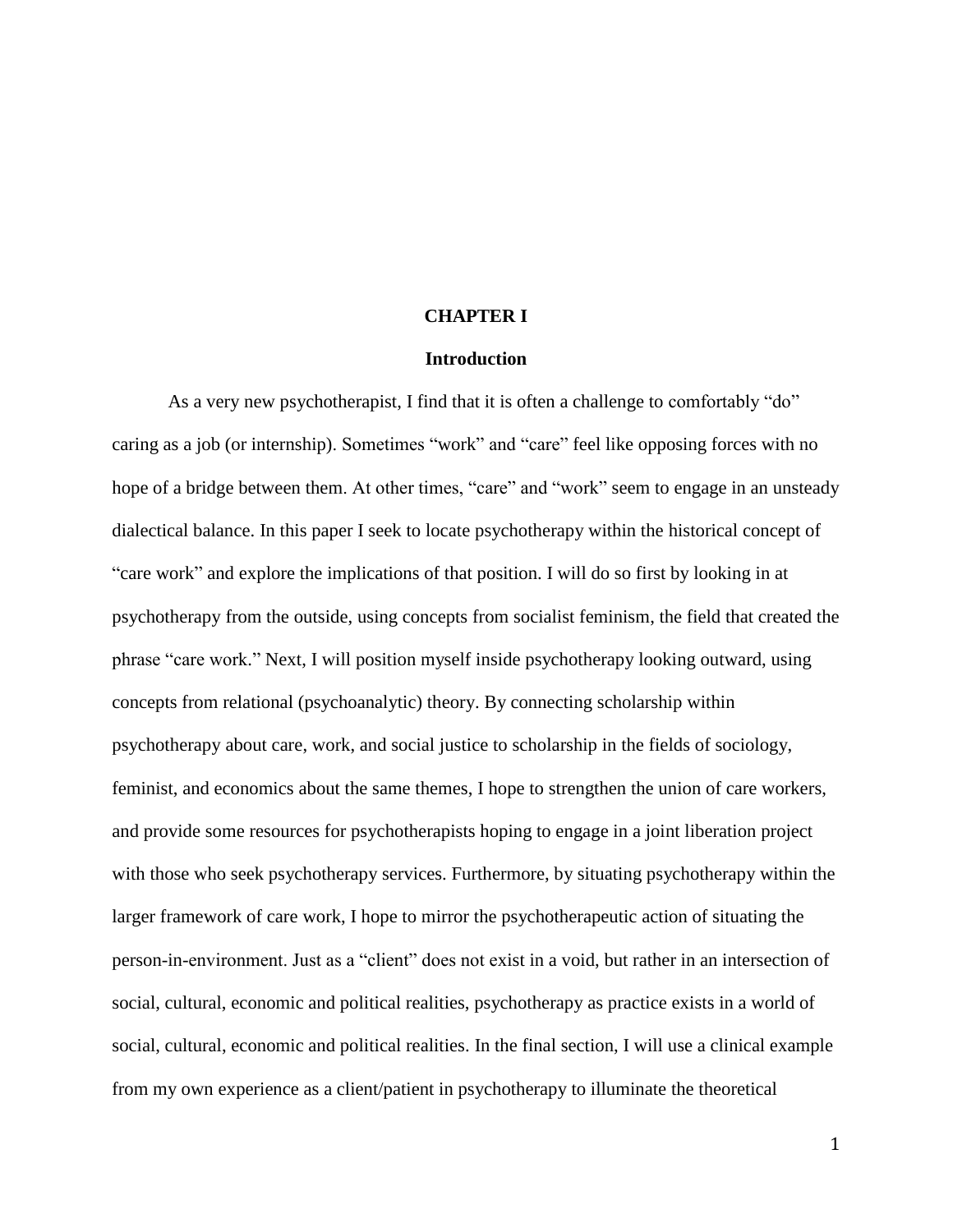perspectives being considered. The following section will explain the organization of the paper, as well as justify the methods of the project.

#### **Conceptualization and Methodology**

I have chosen to use socialist feminist theory and relational theory to investigate the phenomenon of psychotherapy as care work. I chose socialist feminist theory because the concept of "care work" emerged from socialist feminist theorists themselves. Within socialist feminism, I will focus on concepts of "adjustment," the "cyborg," "within but not of," joint allies working toward liberation, and non-dual conception of love/care and money/work. I chose relational theory as a second theory because it comes out of feminist scholarship, and is deeply concerned with investigating the dual aspects of care (of clients) and work (of therapists). The theories complement each other, for example in their attention to feminism, and, as noted in the introduction, balance each other in that one looks in at psychotherapy from outside fields and the other looks out at the world from within psychotherapy. I will use a method of overall discussion to interpret the phenomenon through these two lenses.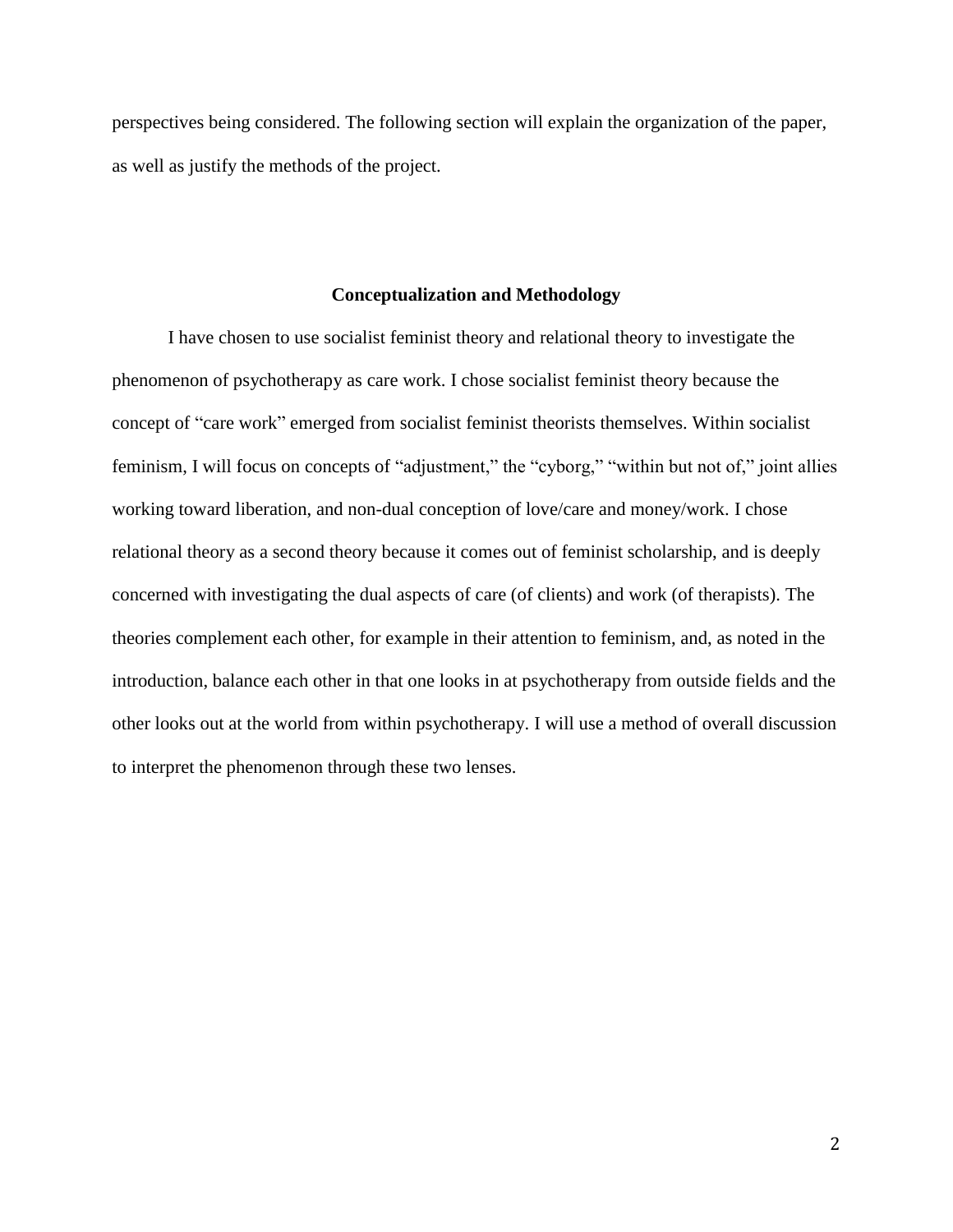#### **Chapter II**

#### **Care Work (and Psychotherapy as Care Work)**

This section will describe the history of the concept of care work, the contemporary understanding of the concept, and the way it has been used and interpreted. Then I will situate psychotherapy within the concept, setting the stage for the next two chapters, which will each focus on a different theoretical perspective through which to explore psychotherapy as care work.

#### **Care work: A History**

In the 1970s feminist activists Selma James and Silvia Federici of the International Feminist Collective founded the International Wages for Housework Campaign. They argued that women do "unwaged, unvalued caring work" in the home for which they should be compensated (James, 2008, p. 42). Some feminists argued that the idea of wages for housework trapped women even more deeply in the home by paying them for their work there, and that Wages for Housework commercialized what Carol Lopate called "the only interstice of capitalist life in which people can possibly serve each other's needs out of love or care," (*Liberation* 1974, as cited in Tortorici, 2013). In 1975, Silvia Federici wrote "Wages Against Housework" in which she addressed some of the critiques of the Wages for Housework movement. Federici's piece directly addressed Lopate's argument with her opening words: "They say it is love. We say it is unwaged work" (Federici, 1975). Federici argued that demanding payment for housework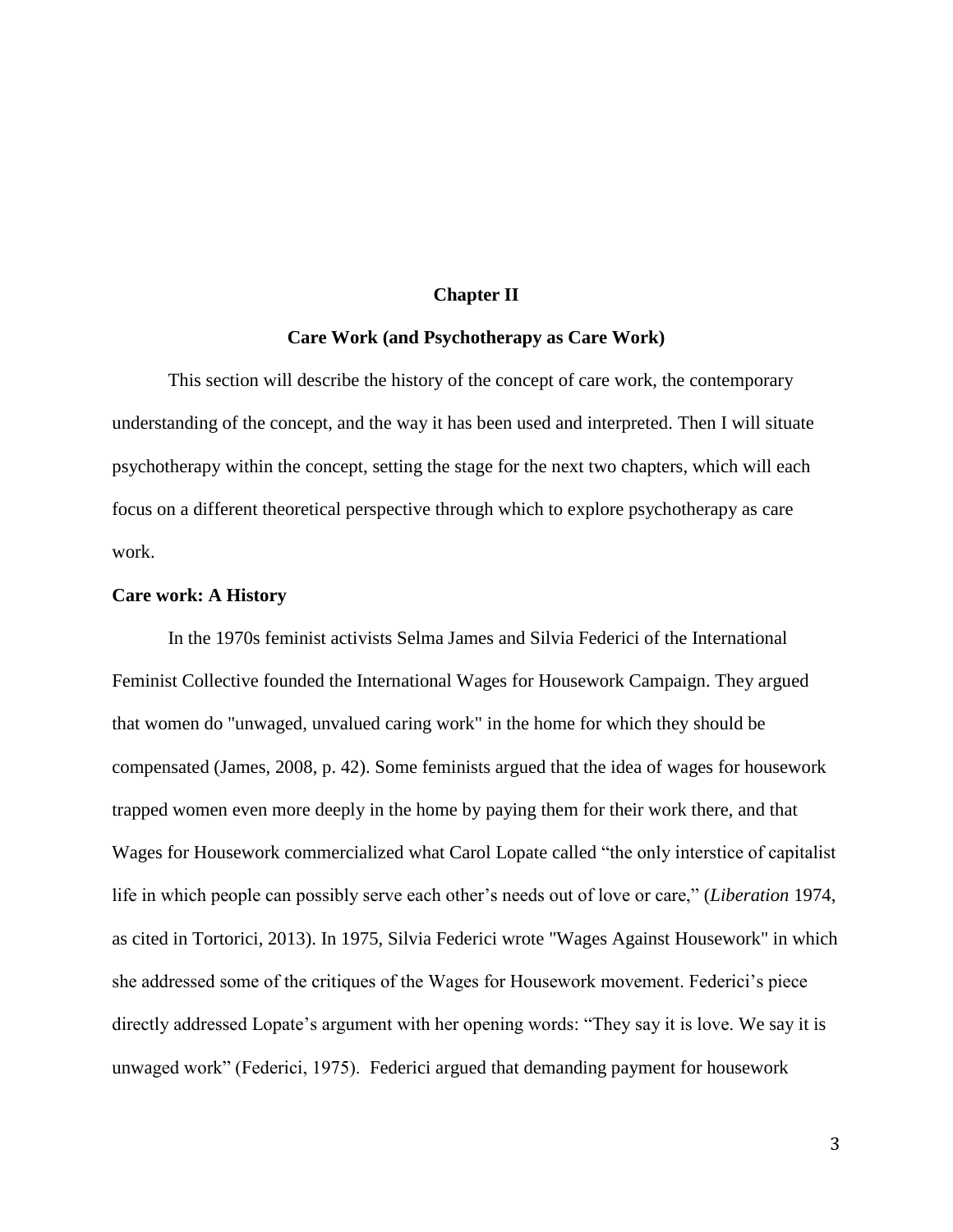means "to refuse that work as the expression of our nature...and therefore to refuse precisely the female role that capital has invented for us." In other words, women are no more intrinsically drawn to care work than are men, so if women are to do it, they should be paid.

The internal debate within feminism over care work reveals the seemingly paradoxical nature of care work itself, at least when it is considered within the Western, patriarchal polarized "either/or" framework. As Nancy Folbre explains: "It's a very gendered distinction -- women are to love as men are to money. So in a way, challenging the 'two-world' approach goes along with challenging traditional definitions of femininity and masculinity" (Mascarenhas, 2012). As we will see, by entering a "both/and" framework, it is possible to have a feminist understanding of care work that allows it to be, for example, for "love" *and* for "money," "masculine" and "feminine," simultaneously, with each reinforcing the other.

The ideas in Wages for Housework were not completely new. Women had been arguing for wages for housework since at least the early 20th century; Crystal Eastman called for "a generous endowment of motherhood provided by legislation" in her opening address to the First Feminist Congress in 1919 (Tortorici, 2013). Then in the 1960s, American welfare-rights activists demanded that welfare be dignified with the title of a "wage." These efforts built upon Engels's *The Origin of the Family, Private Property, and the State*. He said that although the first historical division of labor was one based on sex — leaving the responsibility of household management to women — it was only with the rise of private property and the patriarchal monogamous family that this division became hierarchical, devaluing women's work. "The modern individual family," Engels wrote, "is founded on the open or concealed domestic slavery of the wife" (1884). Feminists' demand for payments to mothers and housewives was an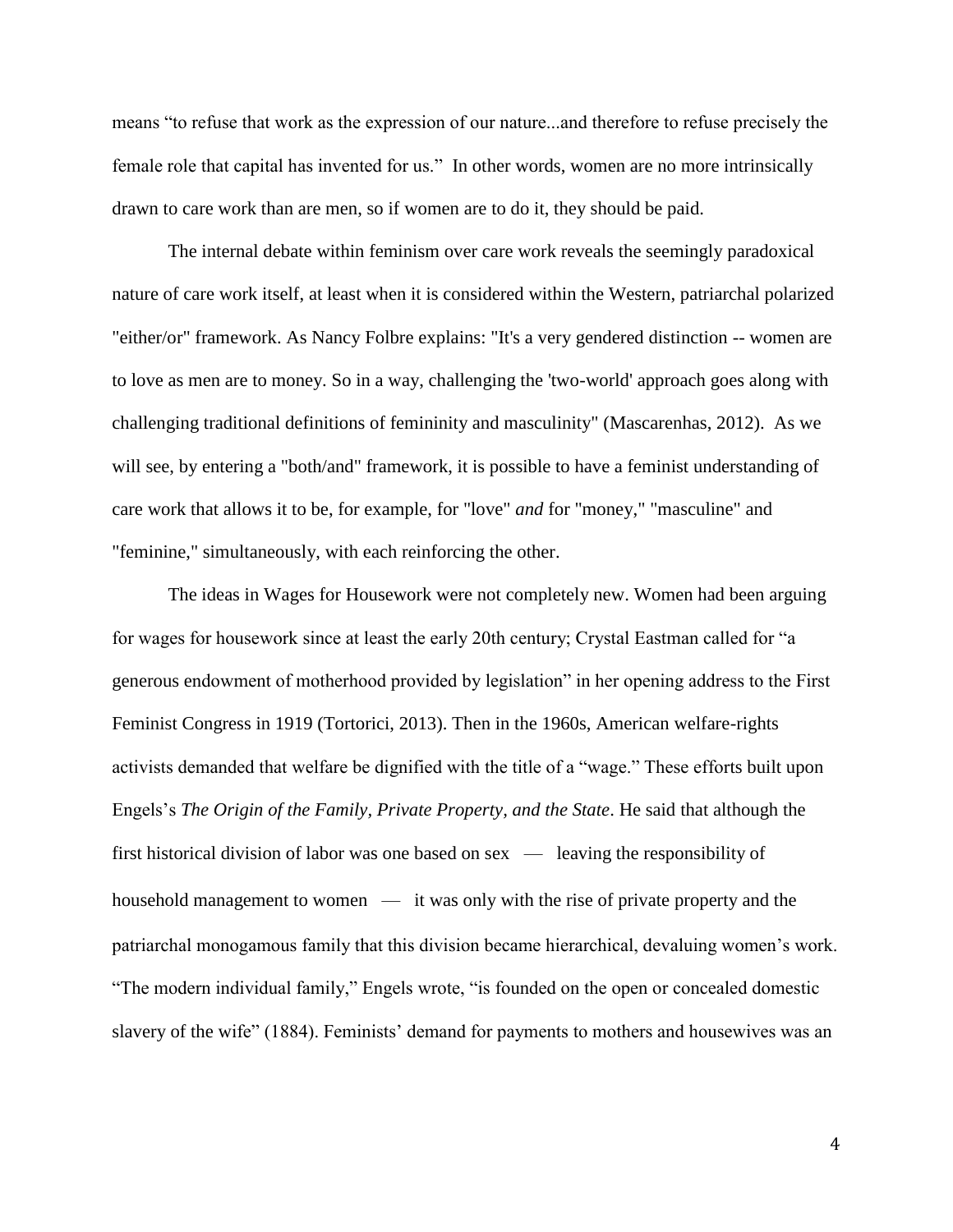attempt to free women from the "domestic slavery" of dependency on the male wage and to make the struggle visible.

In 1983 sociologist A. R. Hochschild coined the term "emotional labor," also referred to as "affective labor" to describe the work performed by any service employee who is required, as part of his or her job, to display specific sets of emotions (both verbal and nonverbal) with the aim of inducing particular feelings and responses among those for whom the service is being provided (Hochschild, 1983). Occupations considered to be high in demand for emotional labor include those relied on to provide compassion, such as nurses, physicians, and therapists, but can also include bill collectors, who are expected to restrict sympathy for debtors. (In 1989, Hochschild also famously coined the term "second shift" to refer to the invisible labor women continued to perform at home, in addition to their paid work performed outside the home.)

#### **Care work: A Contemporary Definition**

Nancy Folbre, a contemporary feminist economist, studies "care work" which combines both the 1970s concept of domestic labor and Hochschild's concept of "affective labor." Folbre contends that scholars "disagree on the very definitions of 'care' and 'care work' (Folbre, 2012, p. xiv). While a majority of scholarship specializes in analysis of either unpaid care provided within families or paid care provided through wage employment, Folbre adopts a more unified approach to care work, looking at the similarities and synergies between paid and unpaid labor. Folbre defines care work as "work that involves connecting to other people, trying to help people meet their needs, things like the work of caring for children, caring for the elderly, caring for sick people or teaching is a form of caring labor. Some kind is paid, some is unpaid" (Folbre, 2003). Care work can often, but does not have to, refer to work that is done to "assist" those who are "dependent" in some way, such as children, the elderly, and the physically or mentally ill. Care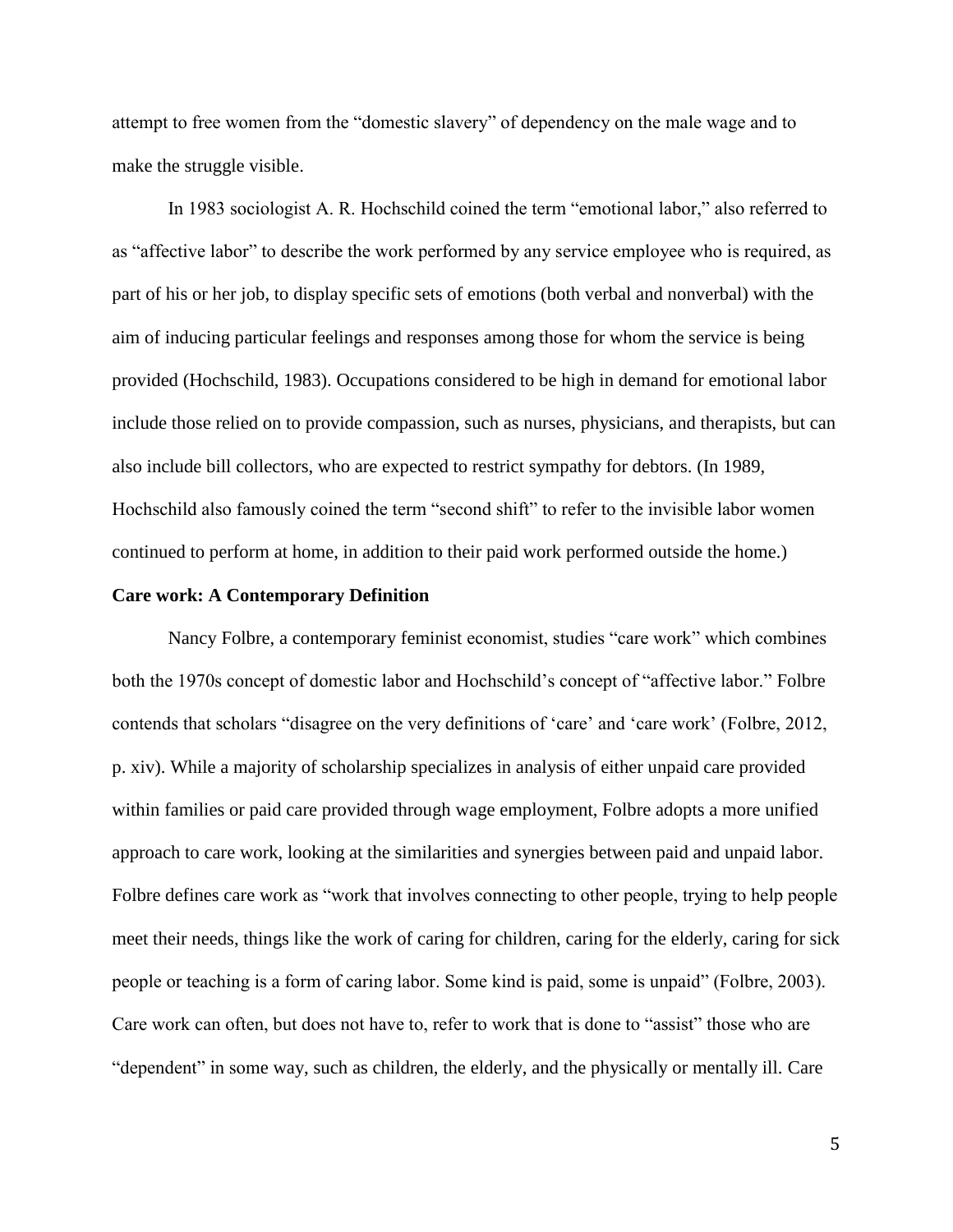work is disproportionately dominated by women. Folbre's work explores the complexities within the concept of care. As she explains:

> We use this word [care] both to convey concern for others—as in 'I care about you' and to describe specific activities, as in 'caring for a sick child.' Care is something we both give and take, connecting us with others...Care work touches on people's greatest vulnerabilities. It often involves first-name, face-to-face, hands-on interaction. Both emotion and moral obligation come into play -- not in place of rational decision-making, but alongside it. People who provide care for others often become attached to them, entangled with them, violating the assumption that we are all wholly separate selves." (Mascarenhas, 2012).

Care, explains Folbre, is connected with power. The one who cares has some control over the person who is cared for; often the cared for person's safety, or even life, is in the care worker's hands. But the one who is cared for is powerful, too, in that they are the focus of attention. Ultimately, both one who cares and the one who is cared for are vulnerable because care challenges the assumption that each person is a contained, self-sufficient unit. The person cared for is vulnerable in that they are dependent. But, the one who cares is vulnerable in real economic terms. "Specialization in care is quite costly, for a number of reasons," says Folbre (2012, p. 32). For women who spend time out of the labor force caring for family members, for example, their lifetime earnings are substantially lowered and their economic security is reduced. Paid care work also carries a "pay penalty." Care jobs pay less than others requiring equivalent amounts of skill or education, and they even pay less than other jobs that employ a similar percentage of women (Folbre, 2012, p. 32). As Eva Kittay put it "By virtue of caring for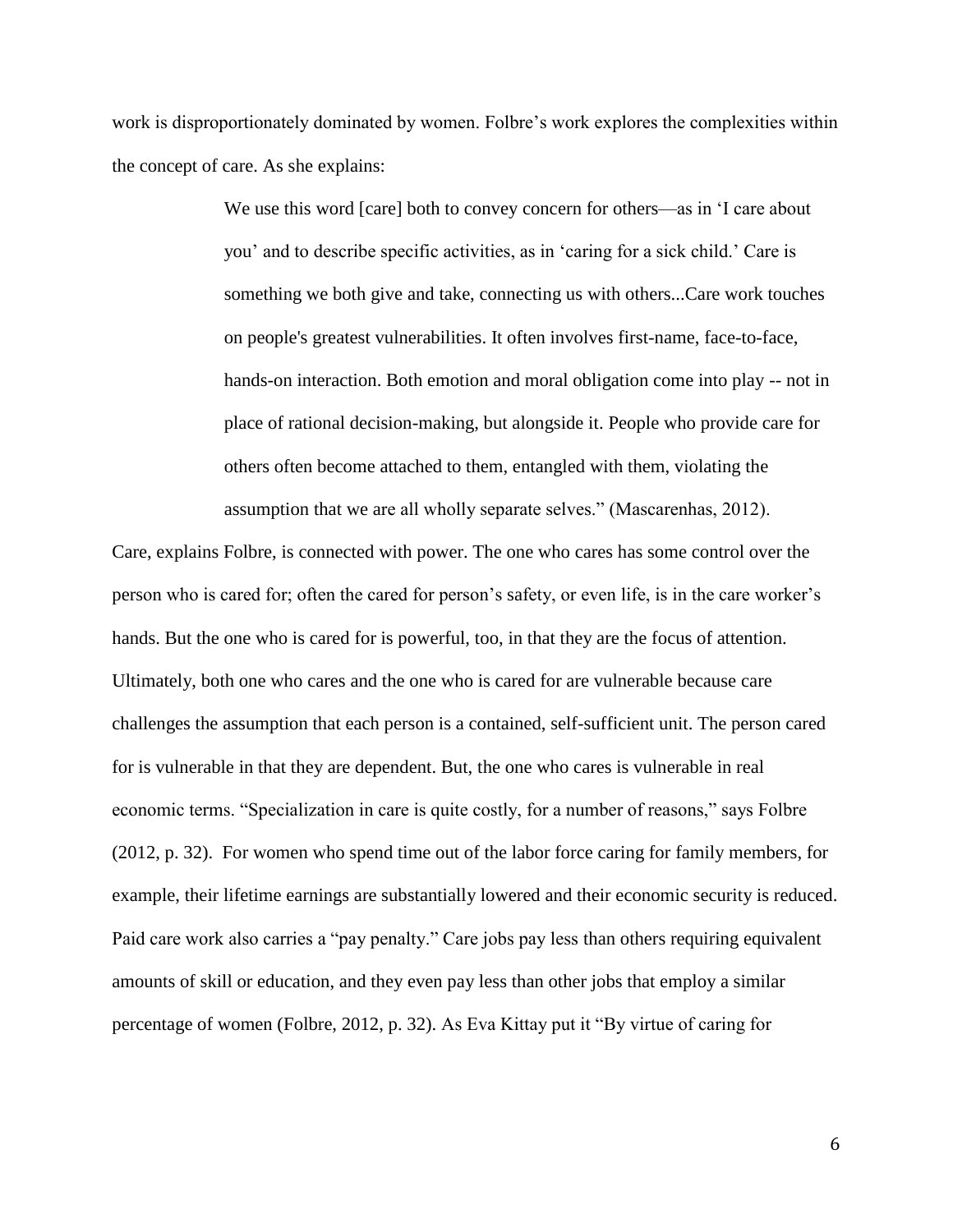someone who is dependent, the dependency worker herself becomes vulnerable" (as cited in Folbre, 2012, p. 32).

#### **Outsourcing Care**

Towards the end of second wave feminism in the early 1980s, discussion about wages for housework largely disappeared. As upper class White women began to have more access to waged work outside the home, they hired *other* women, in greater and greater numbers, to do the domestic work of cleaning, cooking, and caring for their children. As Barbara Ehrenreich (2000) wrote:

Strangely, or perhaps not so strangely at all, no one talks about the 'politics of housework' anymore. The demand for 'wages for housework' has sunk to the status of a curio, along with the consciousness-raising groups in which women once rallied support in their struggles with messy men. In the academy, according to the feminist sociologists I interviewed, housework has lost much of its former cachet -- in part, I suspect, because fewer sociologists actually do it. Most Americans, over 80 percent, still clean their homes, but the minority who do not include a sizable fraction of the nation's opinionmakers and culture-producers -- professors, writers, editors, politicians, talking heads, and celebrities of all sorts. In their homes, the politics of housework is becoming a politics not only of gender but of race and class -- and these are subjects that the opinionmaking elite, if not most Americans, generally prefer to avoid.

One thing that is certain about the population of household workers is that they were and are disproportionately women of color, often immigrants. Disenfranchised and "disposable" migrant populations provide much of the care work on which the US economy depends (Barker, 2012).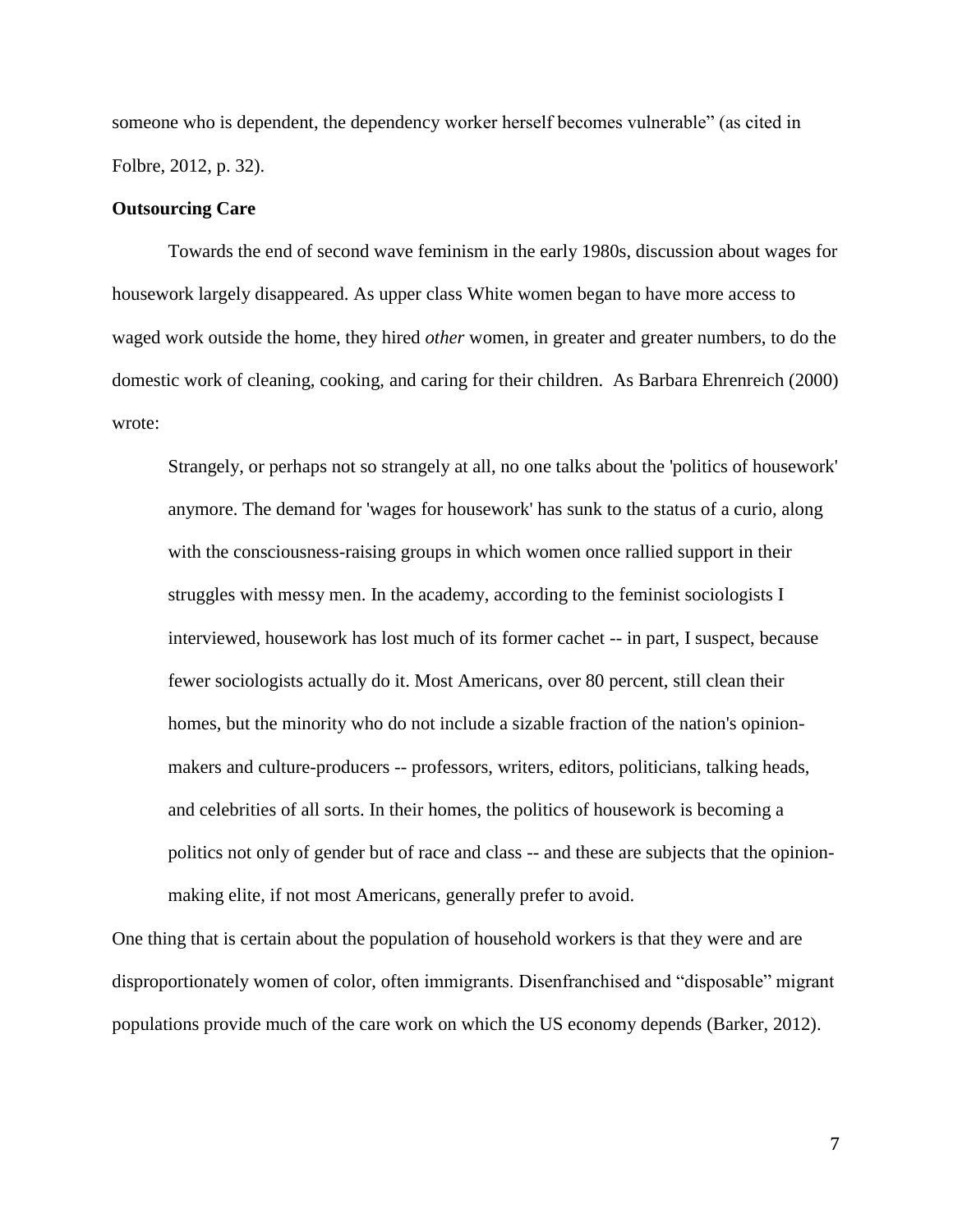And, the work is still (again?) largely invisible, and domestic workers, while they may have wages, often do not have many of the other protections afforded to workers like health insurance and minimum wages.

More recently, however, discourse around care work has returned to the public sphere. This is due to a number of reasons. The first is the notion that in the post-Fordist "information economy," everyone is becoming some who does "immaterial" labor--that is, labor that produces an immaterial good, such as a service, a cultural product, knowledge, or communication." Where jobs in production have gone overseas and/or been mechanized, the most important assets a worker can have in today's economy are knowledge, information, affect, and communication, the very kind valued in care work. Every "content manager" and "digital communications professional" and "social media associate" performs a kind of affective labor (Hardt and Negri, 2000).

Also, discourse around care work has returned to the public sphere due to, or simultaneous with, the reemergence of discourse about socialism in the United States following the financial crash in 2008 and the consequential recession. Public discussions of economic inequality had been absent for decades until Occupy Wall Street rallied young people with cries of "We are the 99 percent!" (Shenk, 2014). Since Occupy, there has been a swelling of socialist literature in new journals like *Jacobin* and *Dissent*, and a revival of it in journals like *The Nation*. Obama announced in December 2013 that income inequality constitutes "the defining challenge of our time" and Pope Francis has pronounced inequality "the root of social ills" and called for a campaign against its "structural causes" (Shenk, 2014). A return examination of these issues has coincided and spurred a re-examination of care work because, among other reasons, care work provides an important locus of income inequality.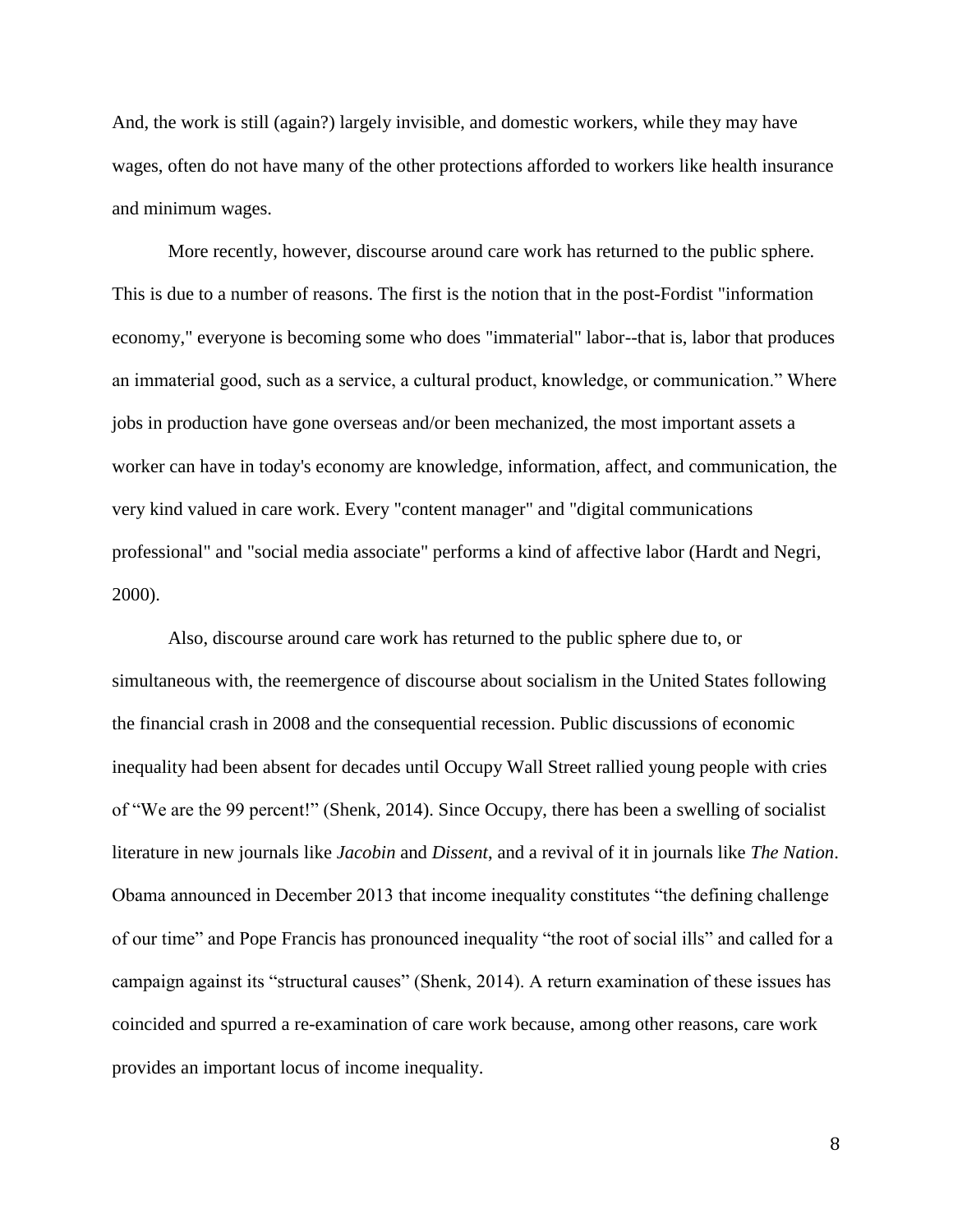#### **The Wage Penalty**

In "Forced to Care: Coercion and Caregiving in America," Evelyn Glenn, a professor of women's studies and ethnic studies, agrees with Folbre that the situation of paid and unpaid caregivers are closely intertwined and should be examined together. The forms of coercive pressure on caregivers, Glenn says, have varied in degree and directness, but have a net consequence of keeping care labor "cheap" -- that is, free in the case of family care labor and low waged in the case of paid care labor. In their article "The wages of virtue," England and Folbre provide empirical evidence that care workers face a "relative wage penalty." This means that they receive, on hour, lower hourly pay than would be predicted given the other characteristics of the job, the skill demands, and the qualifications of those holding the job. The authors posit four reasons for the wage penalty: economic dependence of those who need care, the association of care with women, the difficulty of achieving productivity gains per worker, and the tendency of market wages to be less in jobs that people are seen to do out of "love," or intrinsic motivation. The hypothesis that care work is paid less because of its association with women harkens back to the Wages for Housework campaign. People may view, explain England and Folbre, the qualities required in psychotherapy, for example, like empathy and patience, as "natural" rather than "arduously acquired." As Folbre writes: "Conventional definitions of skill tend focus on physical or cognitive attainments, devaluing emotional skills such as ability to feel empathy for others." Care work may therefore be devalued, even relative to other equally female-dominated jobs such as administrative work. England and Folbre explain the last theory by saying that there is a sense that mothers should provide care out of love, not for money. Care workers are implicitly expected to "prove" their proper motivation by accepting a wage penalty. As Folbre has argued previously (Folbre and Nelson 2000), the dichotomy-loving tendencies in Western thought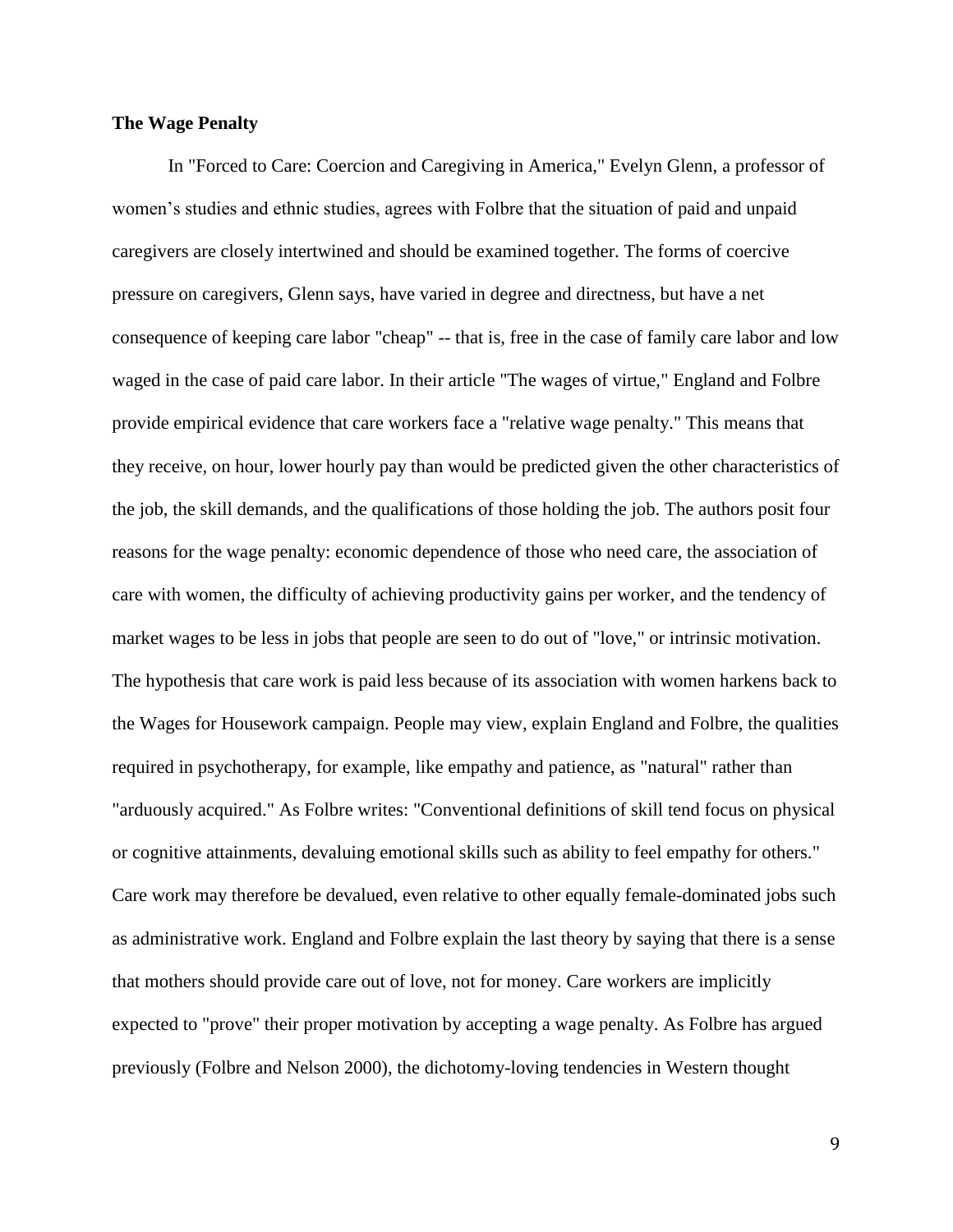encourage the notion that one works for love or money, but not both. This leads to the anxiety that "commodifying care" in effect makes "the sacred profane" (ibid.). Again, this illuminates the paradoxical natural of life under the capital; care workers are simultaneously idealized and put on a pedestal, but denied the material respect of decent wages. In other words, there is a split created between care for others and self-interest, as though both are not operating simultaneously all the time.

#### **The "Paradox" of Care**

The concept of care work emerged when feminists began to trouble the definition of what counted as "work" under capitalism. Care practice, they claimed, had been coded as leisure, but was in fact work, and those "supposedly spontaneous expressions of women's nature" were instead skillful, learned practices (Weeks, 2011, p. 24). Women, they argued, are trained from a young age to perform this relational, caregiving, extra-shift work.

Just as women's work had been coded as natural love, under the power of the capital "care" can sometimes mean just its opposite. Marxist feminist theory sets paid and unpaid care work (including reproduction) as the often invisible but enabling force behind capitalism; care work is the work of producing and maintaining human capital--good workers. Capital can extract surplus value from waged labor only because the wage laborer is supported by unwaged labor, mainly in the form of the wife. If care is the process by which new slaves are sculpted to fit easily into their roles, "care" is in fact a process of injury, by which one's humanity is systematically removed. Because of its invisible yet essential role in capitalism, care work is simultaneously highly valued and publicly devalued. This paradox within care work gives rise to opportunity. Because care work is publicly devalued by, yet deeply essential to the capitalist project, care work is a potential locus of revolution (Weeks, 2011).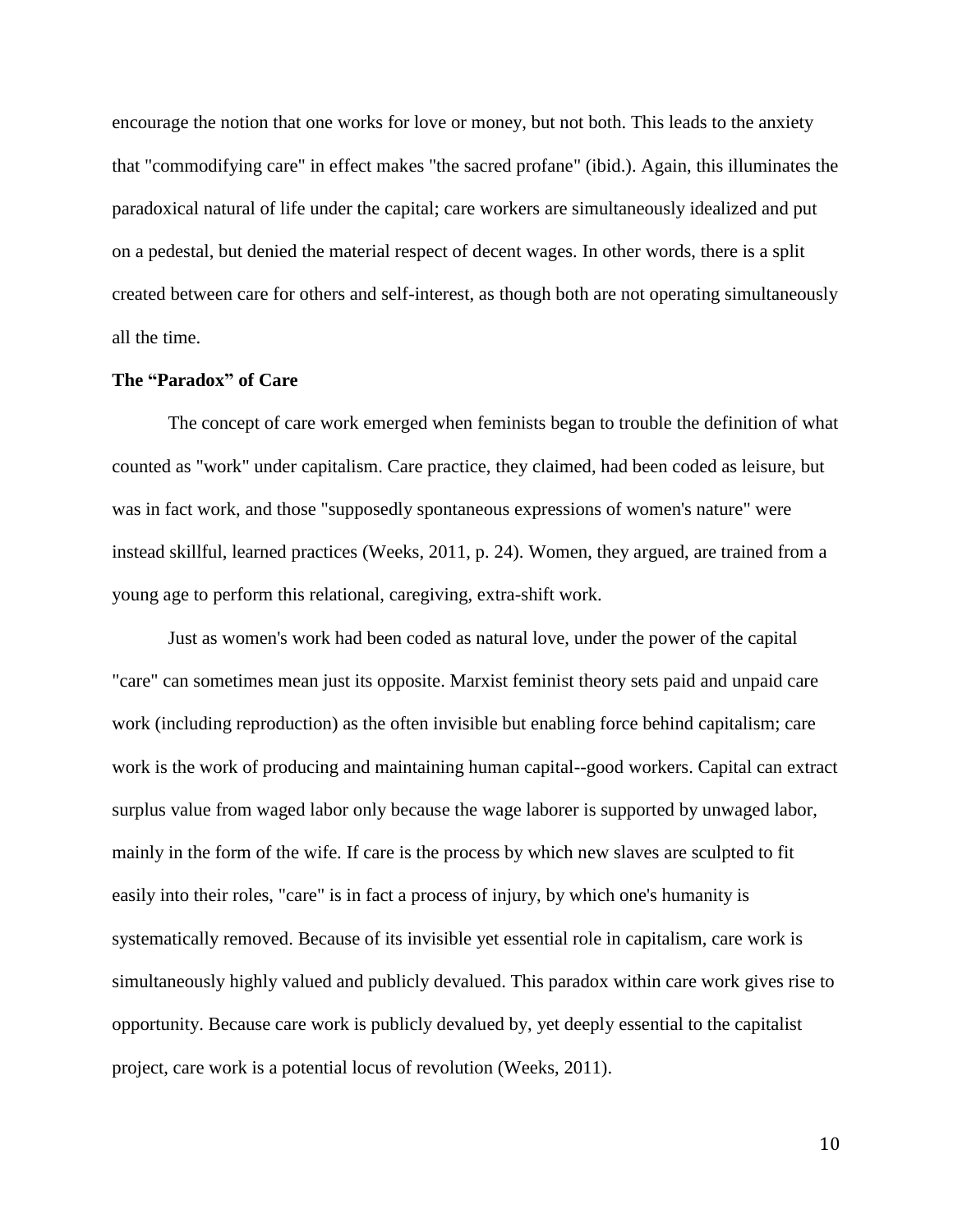#### **"Wages Due"**

In "A Very 'Careful' Strike – Four hypotheses," Precarias a la Deriva (2005) writes (translated by Franco Ingrassia and Nate Holdren):

only if the maids, the whores, the phone sex operators, grant-holding students or researchers, telephone operators, social workers, nurses, friends, mothers, daughters, compañeras, lovers… only if the caregivers, which all women are and everyone should be (que somos todas y que habríamos de ser todos) rediscover the fundamental role of the labor (remunerated or not) of care and of the social wealth it produces and we withdraw from the invisibilization, hyperexploitation, infravalorization or social stigma of which care is the object, only then will we be prepared to extract from care its transformative force.

A la Deriva argues that "Once brought into the light, the revolutionary potential of care could become the logic that governs our lives, replacing...that other logic which underlies it: that of the imperatives of profit." She therefore sets up real care as an oppositional force against capitalism; care as a value that could supersede profit. If care became the dominating value rather than profit, and everyone became a caregiver ("which all women are and everyone should be"), the entire social, economic and political environment would be transformed. As the world exists now, she writes:

The interests of capital determine [everything]…But, why not begin to imagine and construct an organization of the social that prioritizes persons, that attends to our sustainability – from access to health care to the right to affect – which orients toward our enrichment as human beings – from the access to knowledge, education, and information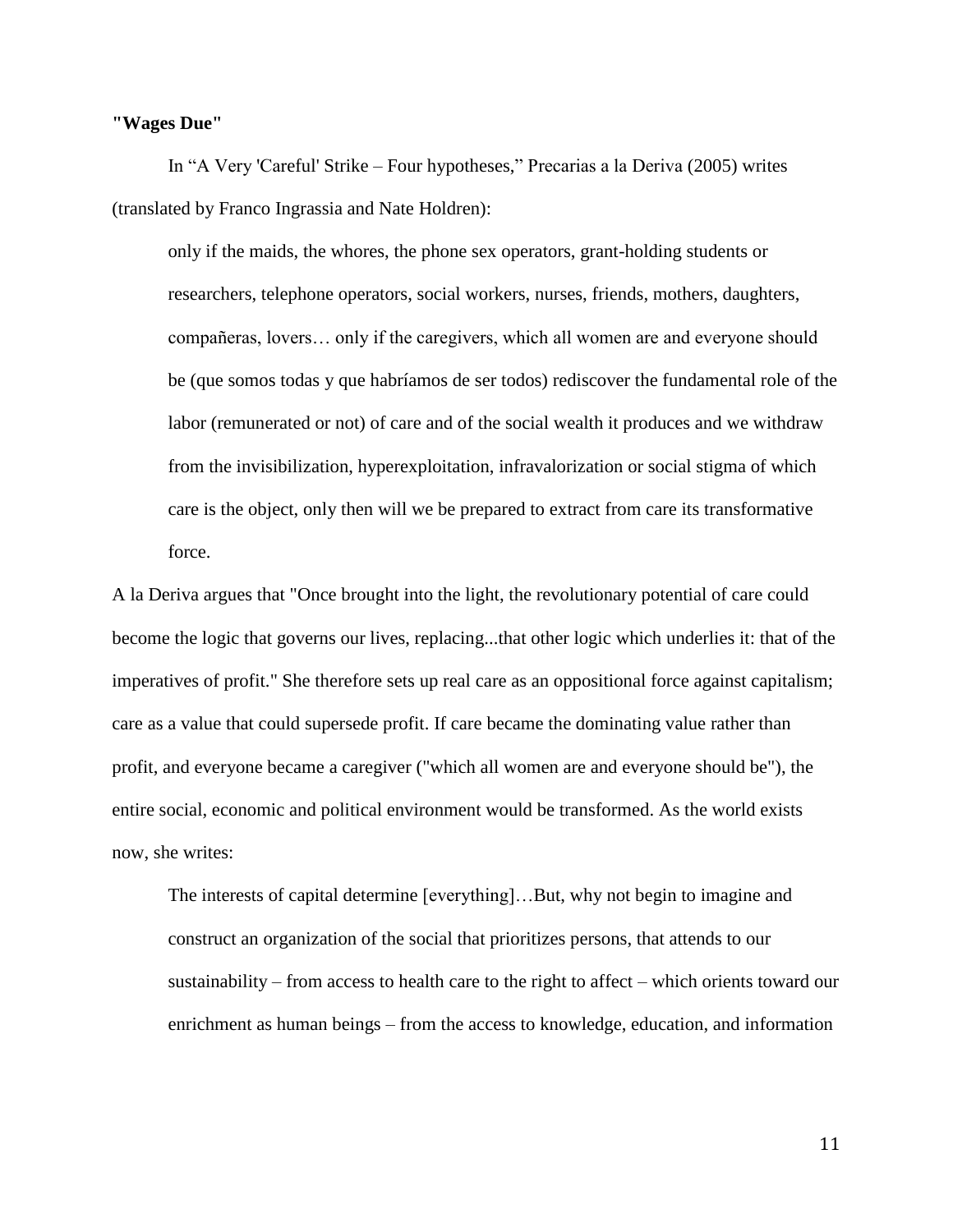to the freedom to move around the world – that listens to our desires? This is the biopolitical challenge.

One strategy- a "caring strike"--that she suggests for constructing this new radical system echoes the theme of the "Wages Due" song, written in 1975 by Boo Watson and Lorna Boschman: "What do you think would happen if we women went on strike? / There'd be no breakfast in the morning, there'd be no screw at night / There'd be no nurses treatin' you, there'd be no waitresses servin' you, there'd be no typists typin' you-o-o-o"). The song illustrates the power of the understanding that women's unpaid care work in the home is connected to their underpaid labor in the workforce. The caring strike, A la Deriva writes, "would be nothing other than the interruption of the order...in the moment in which we place the truth of care in the center and politicize it." By situating psychotherapy within care work and connecting it to other forms of care work, I hope to help break down some of the artificial separations imposed by capitalism and increase strength among those who do care.

#### **"Freedom-Centered" Feminism:**

As described above, the Wages for Housework campaign was criticized for seeming to work within the terms and conditions of the very system that had marginalized it. These criticisms recall Marx's description of the program of raising wages as only "better payment for the slave" (Weeks, 2011). In "The Problem with Work: Feminism, Marxism, Anti-work politics, and Postwork imaginaries," Weeks focuses on "the project of feminism in a freedom-centered frame" (2011). Freedom, she writes, "is seen as a practice, not a possession, a process rather than a goal." Furthermore, it is "a double-sided phenomenon": it is destructive, in that it is an "antidisciplinary practice" but it is also a creative practice-a collective practice of world building.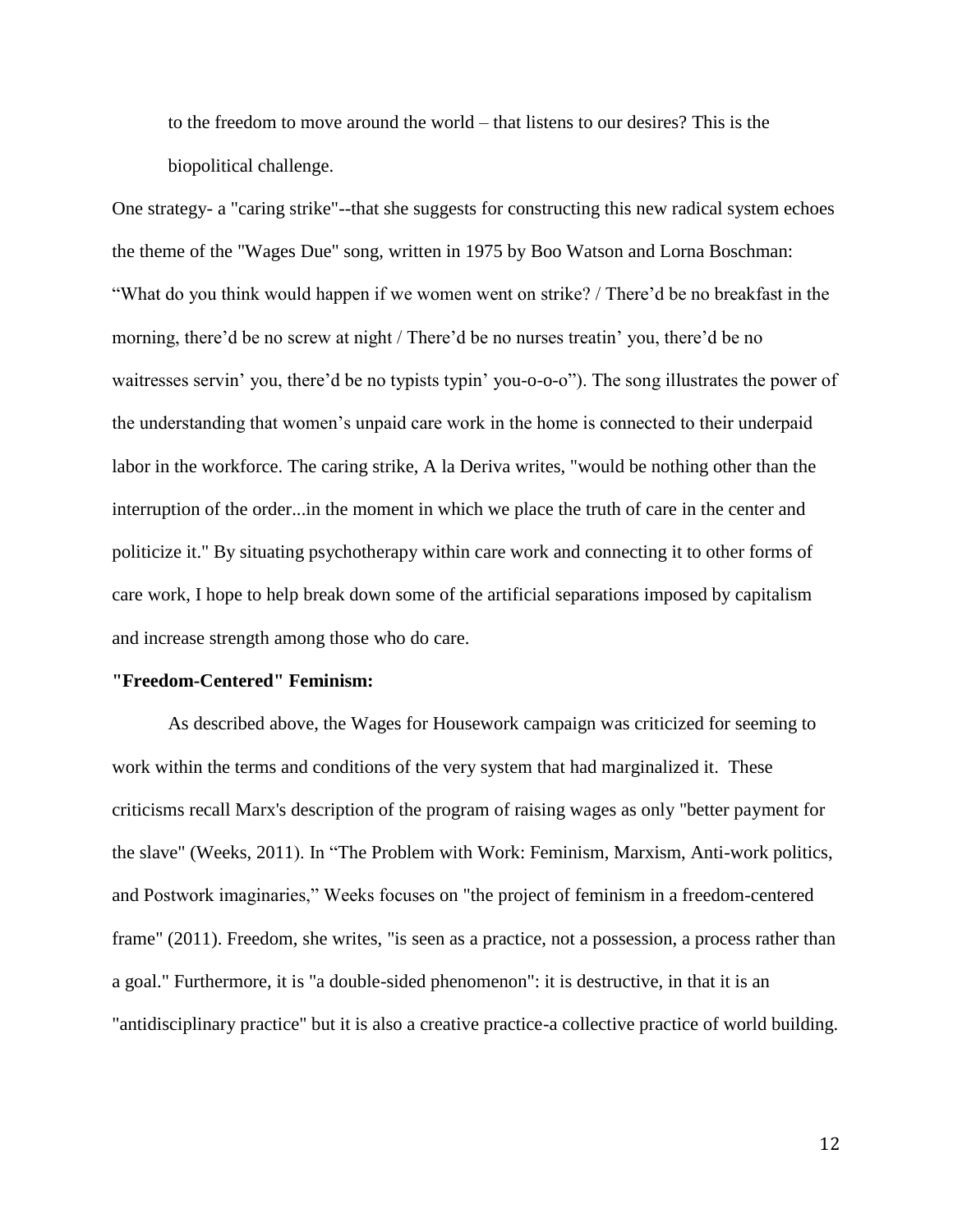Freedom is also a relational practice; it depends on collective action rather than individual will, and this is what makes it political.

Weeks argues that work has been "relatively neglected…as an arena in which to develop and pursue a freedom-centered politics" because it has been viewed as a domain productive of, and dependent on, hierarchies, a "scene" in which gender, race and class are constructed and performed. Yet, she recalls various gendered laboring practices that are both put to use by, and potentially disruptive of, capitalist and patriarchal social formations. The ultimate paradox, then, is that work itself is not only a locus of un-freedom, it is also a site of resistance and contestation. And here is the trick of care work: "feminized modes of labor, [such as care work], marginalized by, but nonetheless fundamental to, capitalist valorization processes could provide points of critical leverage and sites of alternative possibility. Her project is to explore how "critical consciousness, subversive practices, and feminist standpoints" (like the caring strike, for example) might be developed in the midst of these "feminized modes of labor." This does not mean not asking for wages, but rather demanding something beyond it.

#### **Psychotherapy as Care work**

In many ways, psychotherapy fits well within the frame of care work. Psychotherapists perform activities of care, such as listening. And they are also expected to perform affective forms of care, such as showing concern. Lastly, therapists are expected to feel, not only perform, genuine care, epitomized in "empathy." Psychotherapy is extraordinarily intimate; the patient, or client, or consumer (we will discuss the language of psychotherapy in chapter 3; each word connotes a different relationship to "care"), confides their secrets, their fears. Yet, it is also removed; in most practices, the psychotherapist does not "disclose" much of themselves. This dual nature of the psychotherapy session, intimate, yet often one-sided, is characteristic of much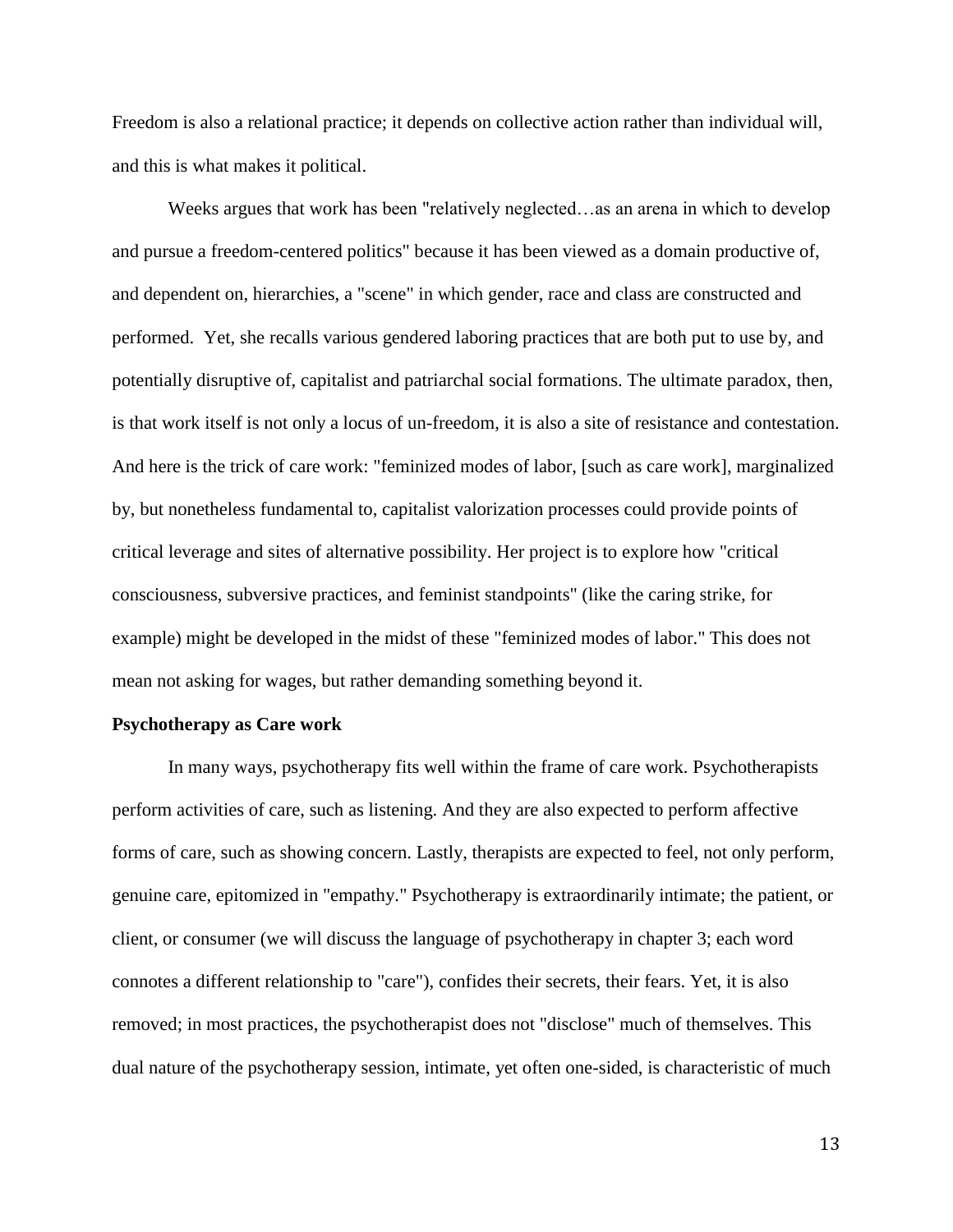care work. Yet psychotherapy has another seeming paradox, one that is rarer when discussing care work: psychiatry was once dominated by men, and Freud is often held up as a very epitome of patriarchal efforts to pathologize and marginalize women.

How did Freudian psychoanalysis become a piece of "women's work"? A 1986 report from the APA on "The Changing Face of American Psychology" stated that whereas women represented 14.8 of new psychology doctorate recipients in 1950, they constituted 50.1 in 1984 (Howard et al., 1986). Today, women outnumber men in doctoral psychology programs by a ratio of at least 3 to 1. The figures are similar for other mental health disciplines: Men account for less than 10 percent of social workers under the age of 34, according to a recent survey. And their numbers have dwindled among professional counselors — to 10 percent of the American Counseling Association's membership today from 30 percent in 1982 — and appear to be declining among marriage and family therapists. And in psychiatry, women represent 55 percent of current US psychiatry residents (Norris, 2012).

One explanation for this phenomenon is that managed care (the system by which, to contain costs, certain types -and amounts-of treatments are authorized while others are excluded from reimbursement), decreased therapists' incomes in the 1980s and 1990s. This coincided with women entering the "work" force in greater numbers. "Usually women get blamed when a profession loses status, but in this case the trend started first, and men just evacuated," said Dorothy Cantor, a former president of American Psychological Association who conducted a landmark study of gender and psychology in 1995. "Women moved up into the field and took their place" (Carey, 2011). But in "The Feminization of Psychiatry: Changing Gender balance in the Psychiatric Workforce," Wilson and Eagles offer another explanation for the proliferation of women therapists: "Women may pursue the specialty because they have innate abilities suited to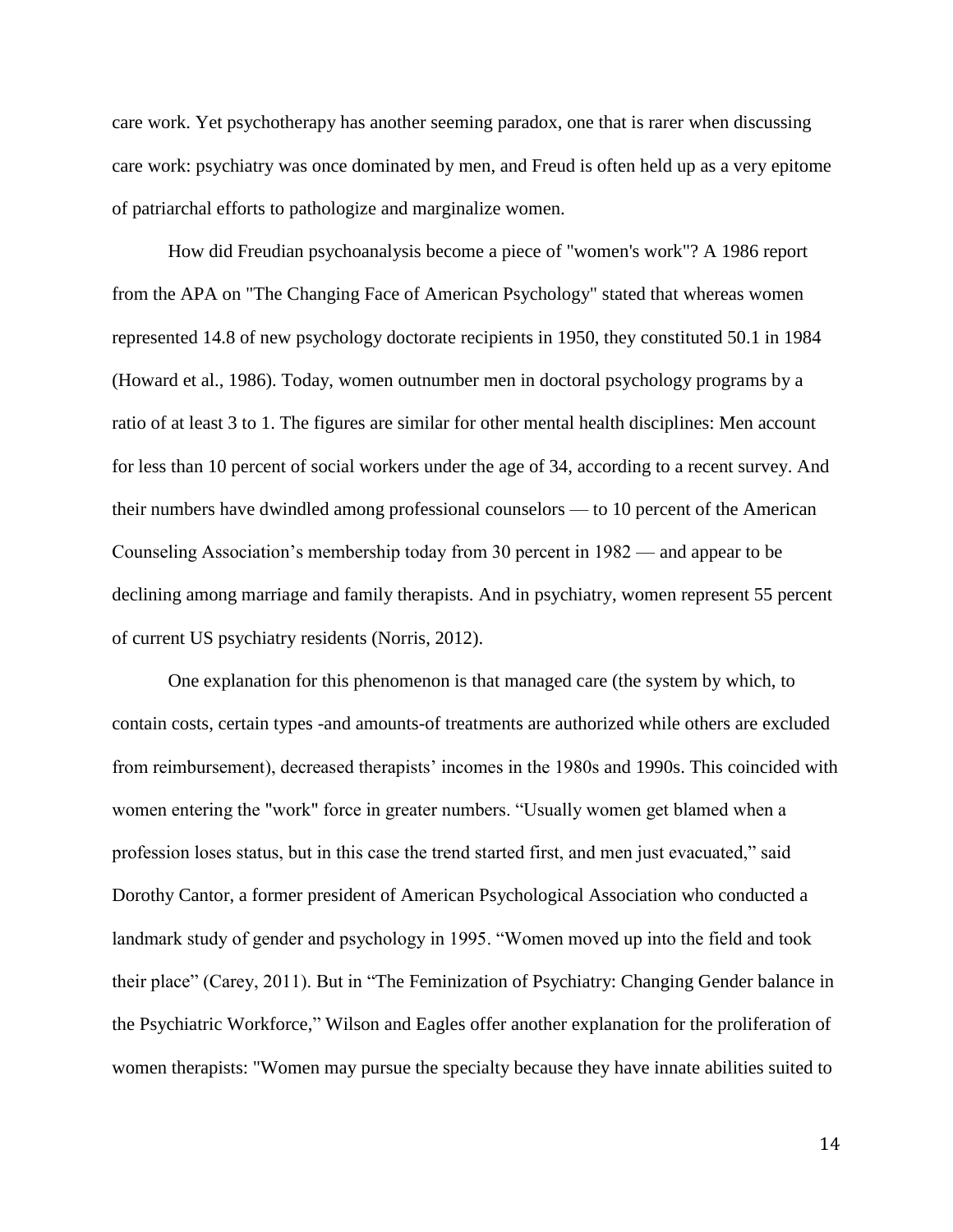psychiatry and they may well start with more positive attitudes…With a little reluctance, we as male authors accept the evidence that women, in terms of their abilities and attitudes, are collectively better predisposed to become psychiatrists than their male counterparts" (2006). So even today, the paradoxes in care work remain powerful. Are women "coerced" into caring professions because they are paid less and men can get better paying jobs? Are women "naturally" better at caring (as these last writers imply)? And what are the implications of these assumptions; in terms of pay, and in terms of the nature of care work itself? Can care work be a political site of resistance? And if so, how? The following two sections will explore the phenomenon of psychotherapy as care work through first the framework of socialist feminist theory, then through the framework of relational theory.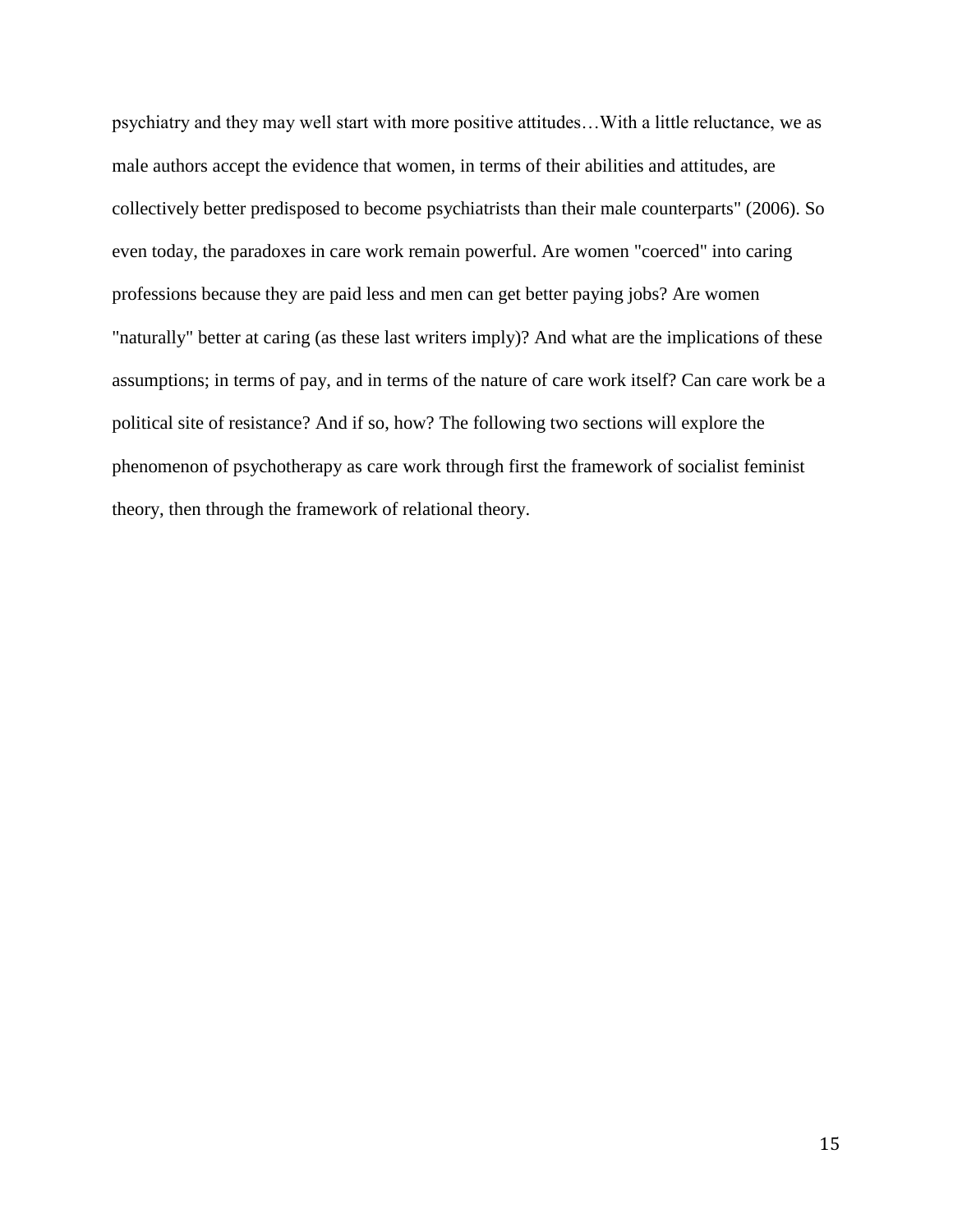#### **Chapter III**

#### **Socialist feminism**

This section will use the theorists Barbara Ehrenreich, bell hooks, Kathi Weeks, Shulamith Firestone, Nancy Folbre and others to elucidate some of the important concepts in socialist feminist theory that will be used to explore psychotherapy as care work. The perspective of socialist feminism can help to both clarify and problematize the issue of psychotherapy as care work. First we will begin by defining some terms.

#### **What is Socialist Feminism**

The term "socialist feminism" came to be used in the early 1970s. In *What is Socialist Feminism*, Barbara Ehrenreich (1976), an activist and writer, explains how she and her peers decided to use the term: "We were searching for a word/term/phrase which would begin to express all of our concerns, all of our principles, in a way that neither "socialist" nor "feminist" seemed to...it is much too short for what is, after all, really socialist internationalist anti-racist, anti-heterosexist feminism." bell hooks expresses the enemy of socialist feminism through her phrase "White supremacist capitalist patriarchy." hooks writes that she began using that term "because I wanted to have some language that would actually remind us continually of the interlocking systems of domination that define our reality." Throughout this chapter I want to keep in mind that these interlocking systems are related, dependent on each other. Though here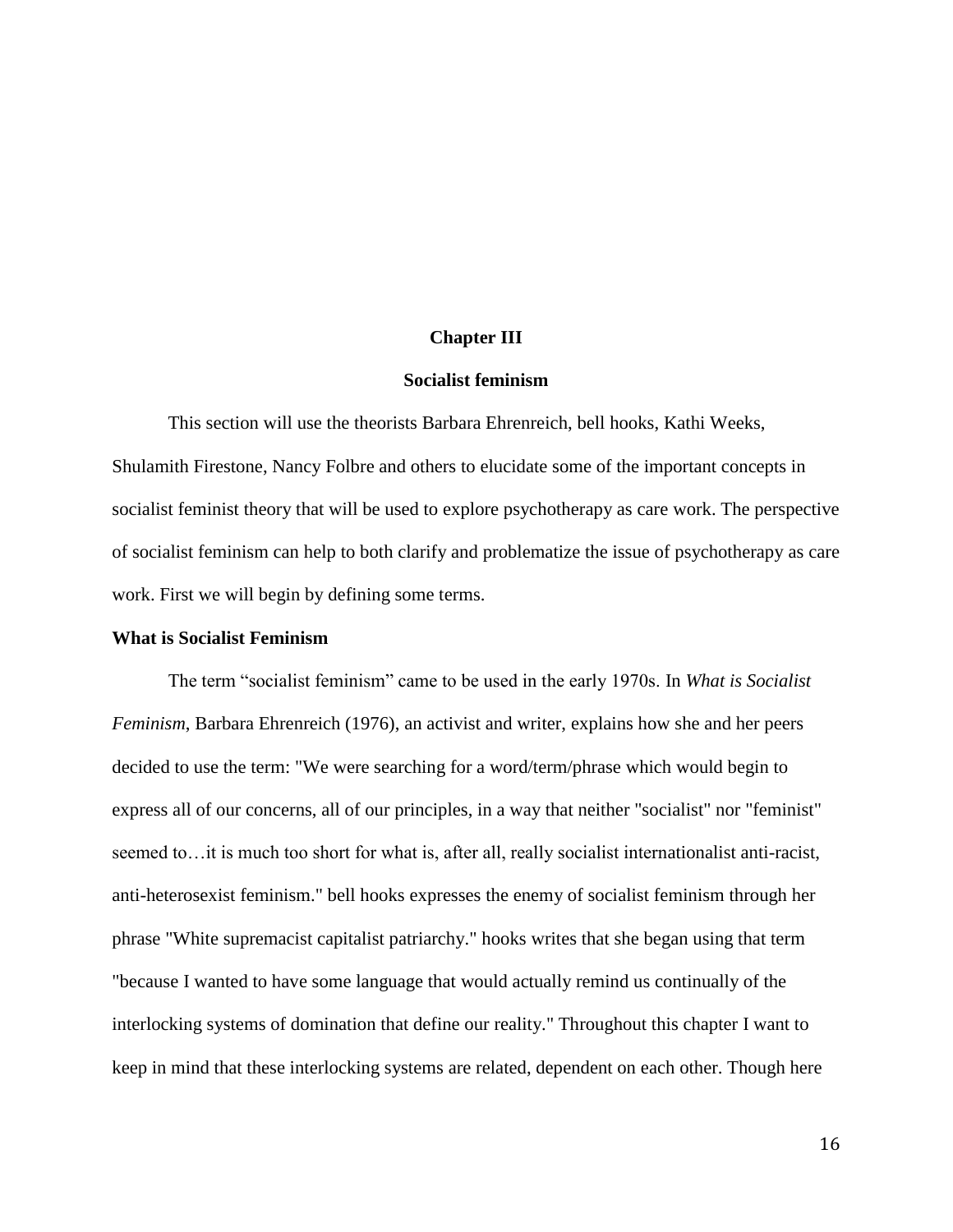we will focus especially on the "capitalist patriarchy" elements, it is nevertheless crucial to consider the ways that both socialism and certain feminisms have erased people of color and White supremacy from the discourse. I hope to avoid that in this paper.

In the 1976 essay mentioned above, Ehrenreich summarizes "Marxism" [a strand of socialist thought developed by the revolutionary socialist Karl Marx (1818-1883)] and "feminism," both of which are such sprawling topics that entire libraries are devoted to each individually. But her summaries provide helpful introductions. She writes that "Marxism addresses itself to the class dynamics of capitalist society." These class dynamics are characterized by "systemic inequality," which arises from processes that are intrinsic to capitalism as an economic system. Marxism holds that a minority of people own the means of production, which are all the factories, natural resources, stores, the internet, and whatever else is used to produce and distribute wealth. The majority of people must work out of necessity, under conditions set by the minority owning class. Since the minority means-of-production-owning class makes profits by paying the workers less than the value of what the workers produce through their labor, the relationship between the two classes is necessarily one of "irreconcilable antagonism." What maintains this system of class rule is, ultimately, force. The capitalist class controls, directly or indirectly, the means of organized violence represented by the state--police, jails, etc. According to Ehrenreich, "Only by waging a revolutionary struggle aimed at the seizure of state power can the working class free itself, and ultimately all people."

Feminism, Ehrenreich writes, addresses "the subjugation of women to male authority, both with the family and in the community in general." Feminism, she explains, seeks to fight against the "objectification of women as a form of property," and "a sexual division of labor in which women are confined to such activities as child raising, performing personal service for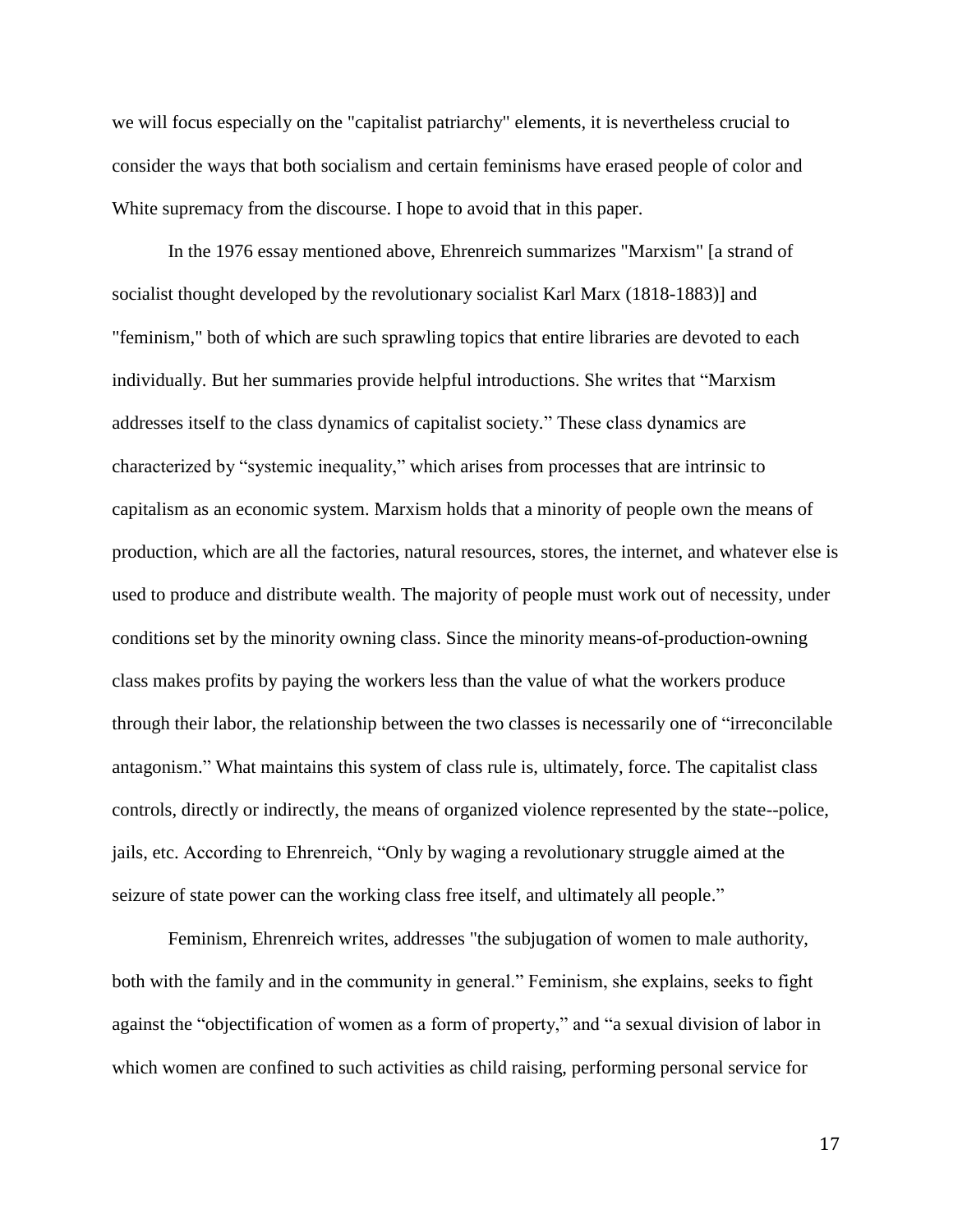adult males, and specified (usually low prestige) forms of productive labor." As with Marxism, the control that men have over women ultimately rests on "what is clearly a physical advantage males hold over females," in other words, "on violence, on the threat of violence" (Ehrenreich, 1976).

"Socialist feminism" is not just some forced combination of the two theories. Rather, it is a synthesis that included the premise that class struggle is not confined to the workplace, but is in every arena, including the "domestic," and that there is no way to understand the specific way sexism acts in our lives without putting it into the historical context of capitalism. Weeks (2012), a contemporary socialist feminist scholar writes that "one of socialist feminisms' major achievements was to rethink dominant conceptions of what counts as labor and attend to its gendered relations…[Socialist feminists posed the question:] was domestic labor properly inside or outside capitalist production?" One of socialist feminism's important contributions was to situate care work as an intersectional location of capitalist and patriarchal oppression. Weeks also writes that early socialist feminist theories, as we saw in the previous section, explore the possibility that "revolutionary projects" could emerge from the "marginalized" position of care work. Although Weeks believes that the essentialist, dualistic thinking that separates men's spaces/work and women's spaces/work proved to be problematic, the idea that marginalized work can be a revolutionary space is useful when considering care work.

#### **Psychotherapy Within the White Supremacist Capitalist Patriarchy**

Another important perspective on care work is that it can be interpreted as mobilizing and enabling the very system that marginalizes it. In *Dialectic of Sex*, radical feminist Shulamith Firestone (1970) lays out exactly why care work, specifically psychotherapy, located fully within the white supremacist capitalist patriarchy could potentially be so pernicious: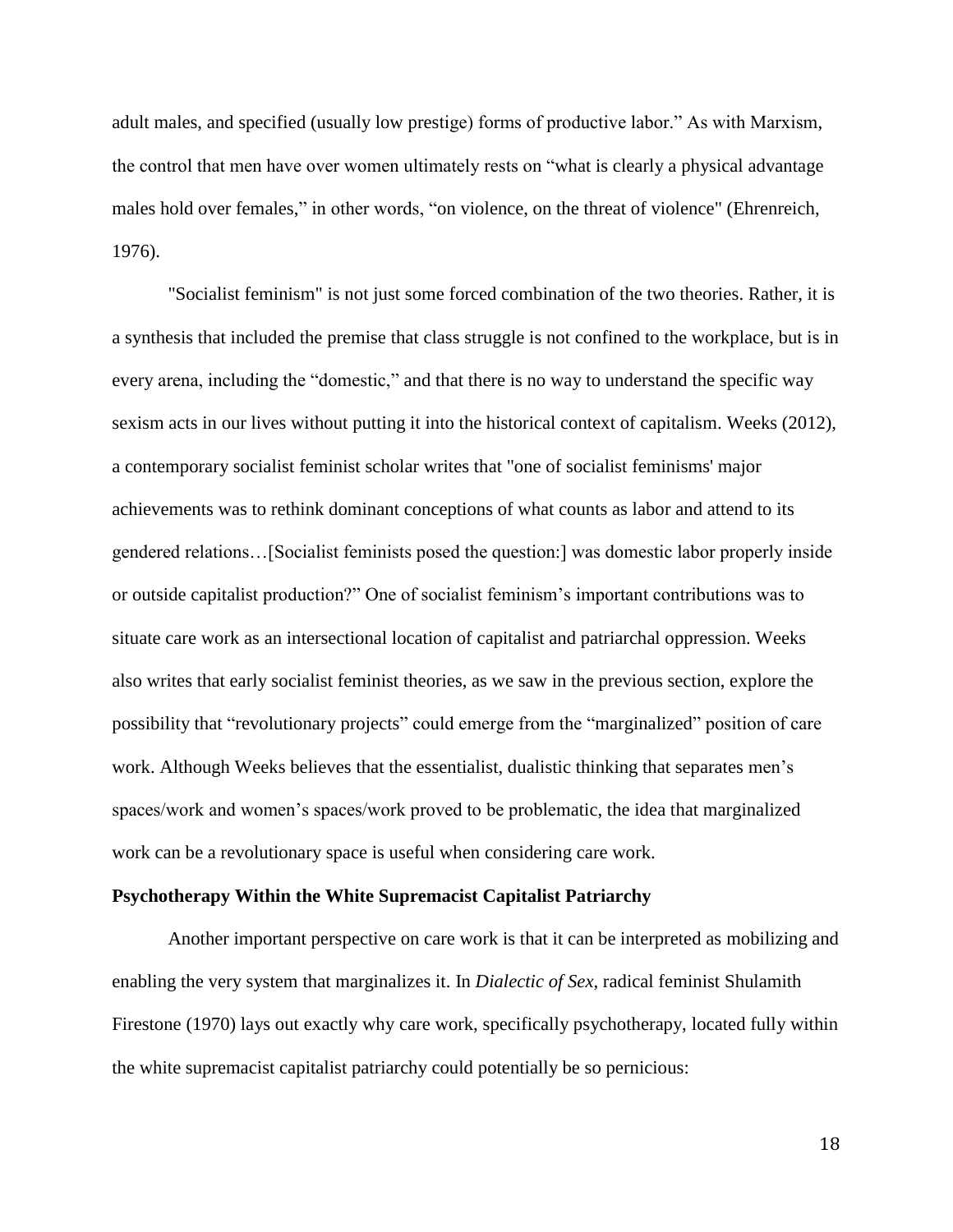The term that best characterizes this neo-Freudianism is 'adjustment.' But adjustment to what? The underlying assumption is that one must accept the reality in which one finds oneself. But what happens if one is a woman, a black, or member of any other especially unfortunate class of society?…one must also adjust to the specific racism or sexism that limits one's potential from the beginning, one must abandon all attempts at self-definition or determination. (p. 58-59)

Why were psychiatrists unable to truly help women? she asks. They couldn't help them, because the only way to truly help them is for them to help themselves through "revolution" (Firestone, 1970, p. 61). Yet, she concedes, "half a century later women are waking up. There is a new emphasis on objective social conditions in psychology...the large number of women in these fields may soon start using this fact to their advantage. And a therapy that has proven worse than useless may eventually be replaced with the only thing that can do any good: political organization" (ibid., p. 64). Firestone assumes that political revolution and psychotherapy are mutually exclusive. That if psychotherapy enforces adjustment, it necessarily dampens revolution. Yet this dualistic framework comes out of the very same patriarchal, western tradition the Firestone purportedly challenges. Can revolution and care work coexist? Might one even be intertwined with the other? Can someone demonstrating the symptoms of depression, anxiety, or a variety of other "illnesses" readily join a collective political action group without *some,* perhaps, "adjustment"? Later in the book, Firestone acknowledges that "political action" can exist in places that look very dissimilar to a traditional revolutionary battleground: "Over the centuries strategies have been devised, tested, and passed on from mother to daughter in secret tete-a-tetes, passed around at 'kaffee-klatsches'...or, in recent times, via the telephone. These are not trivial gossip sessions at all (as women prefer men to believe), but desperate strategies for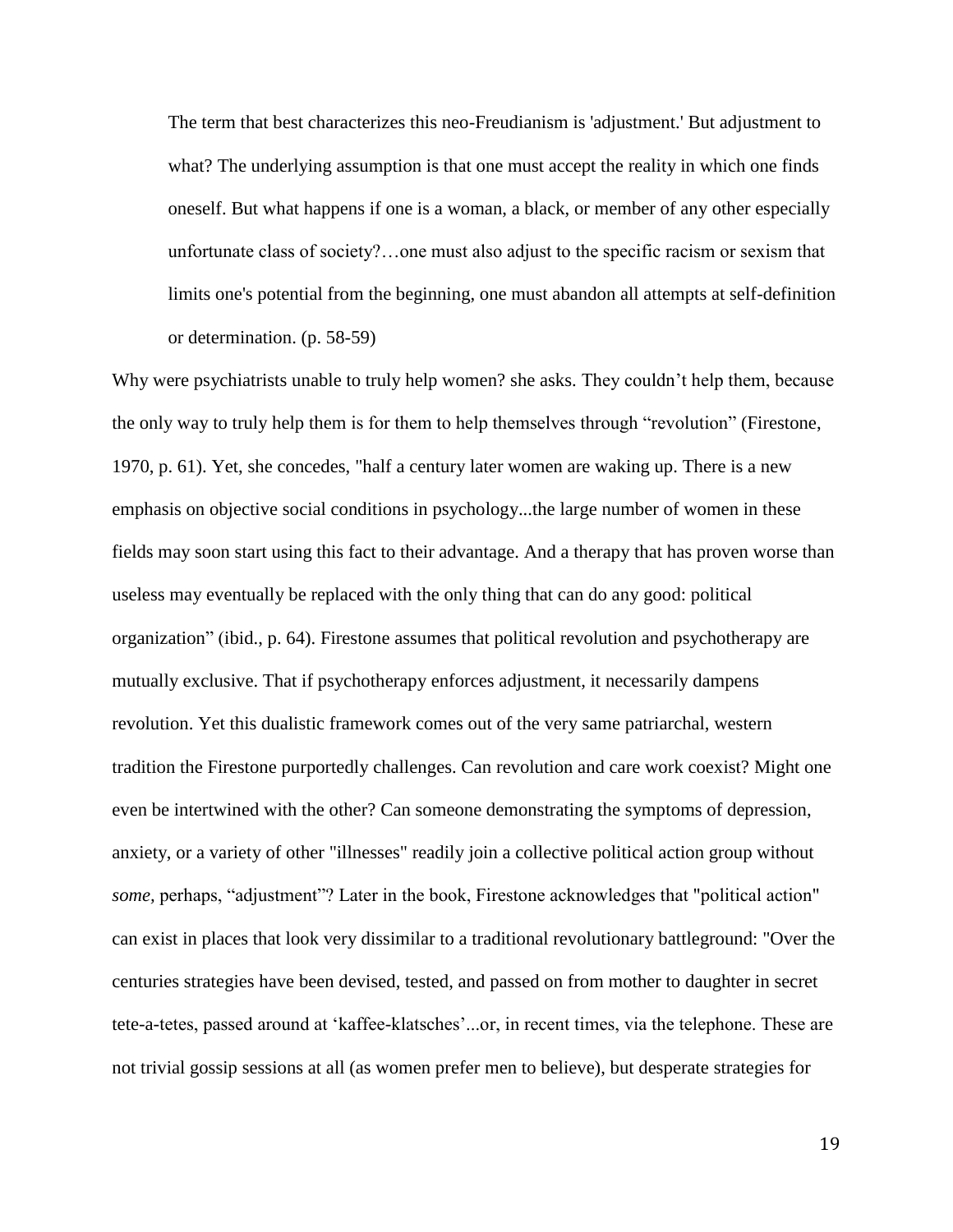survival" (ibid., p.123). I am trying to posit whether meetings between politically motivated psychotherapists and suffering clients may in fact not be "trivial [therapy/adjustment] sessions" at all but instead meetings to formulate "strategies for survival." Care work, as Folbre (2012) states, "emphasizes concern for a care recipient's well-being, not their happiness" (p. 7). Short term "happiness" might be served by "adjustment," but true "well being" must include the liberation from oppression, and, according to socialist feminism, a restructuring of the entire political-social-economic system.

#### **Within but not of**

Donna Haraway (1985), another feminist (neo-)Marxist scholar, best known for her Cyborg Manifesto (1985), writes: "Cyborg imagery can suggest a way out of the maze of dualisms in which we have explained our bodies and our tools to ourselves…Though both are bound in the spiral dance, I would rather be a cyborg than a goddess." Haraway is sometimes described as "postgender," in that she rejects the tropes of male/female. Additionally, she rejects the distinctions between work and love, and politics and non-politics. A "goddess," to Haraway, might represent the position that revolution can only be achieved through harnessing the female power of domestic/marginal spaces (i.e. Firestone's "kaffee-klatsches"). But Haraway suggests instead the image of the cyborg--both machine and organism--as a metaphor for "women" ("there is not even such a state as 'being' female") who exist both inside and outside--exploited by and complicit within networked hegemony. Other authors have also taken a "both/and" approach, such as Elizabeth King Keenan (2001), who writes that therapists "can operate within, but not be completely of dominant power structures" (p. 211). The perspective of "within, but not of" is useful for conceptualizing care work within capitalism. Keenan imagines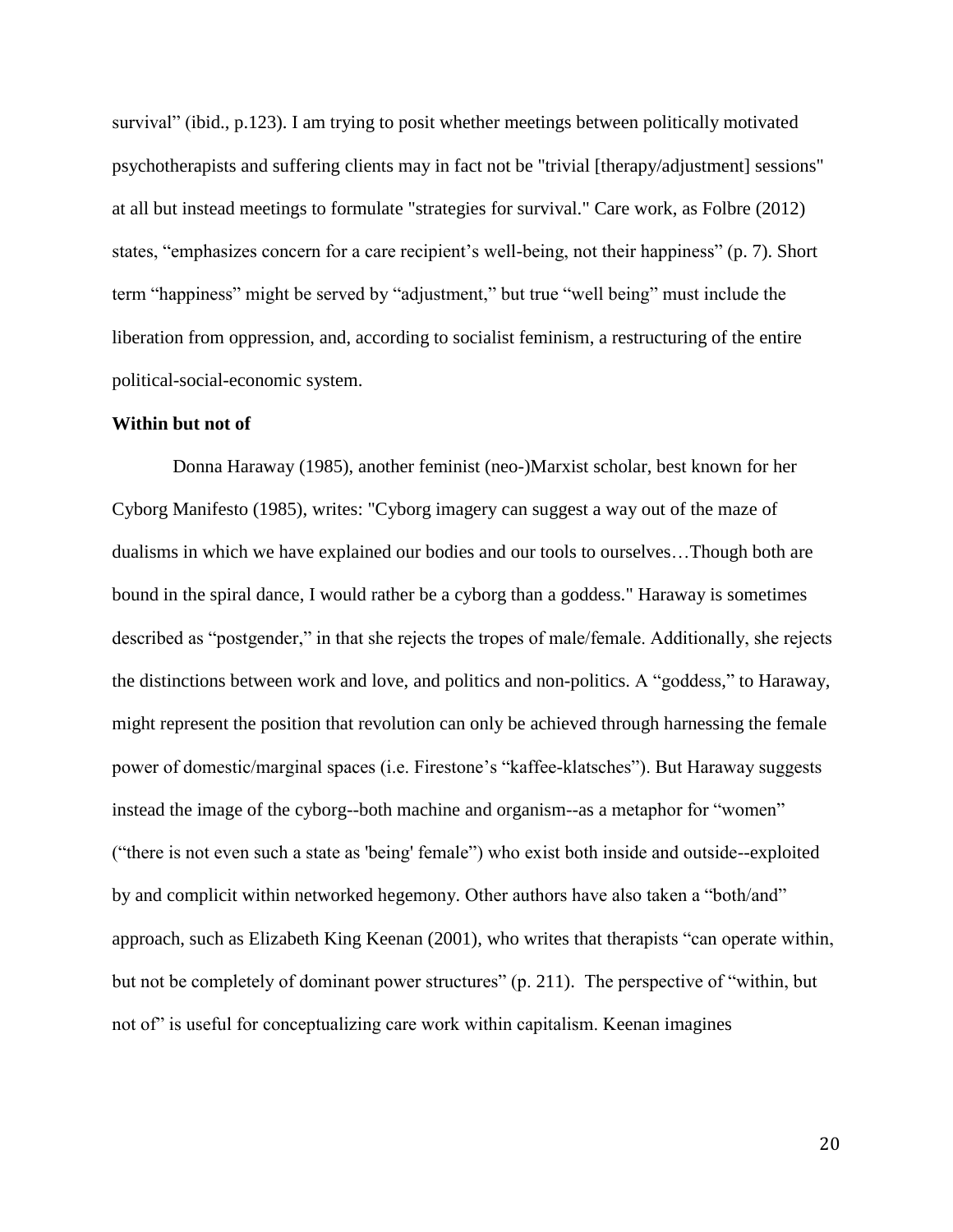psychotherapists as something like double-agents, doing enough to stay within the system, while practicing resistance to its disciplinary structures whenever possible.

Abramovitz (1998), too, is convinced that the "false distinction" between macro and micro work, between work located squarely within the system and work outside of it, must and can be done away with. Abramovitz situates the problem discussed by Firestone specifically within the context of social work, and social work can be seen as a case study of what might be possible in psychotherapy in general. Abramovitz writes that the social work profession "can boast of a long history of progressive activism directed to individual and social change. At the same time, observers within and outside social work have often accused the profession of serving as a handmaiden of the status quo." In the period from 1896-1914, she writes, the social-changeoriented settlement house movement (SHM) vied for control with the older more individually oriented charity organization society (COS). Until the late 19th century, most social work practice followed the COS model, which dictated that personal failures and receipt of public relief caused poverty. In sharp contrast to COS perspective which "blamed the victim," SHM argued that poverty stemmed from adverse social conditions. In 1924 a pioneer of group work Eduard Lindemann warned that social workers who "placed all the blame for maladjustment upon the individual and none on the social order must in the end become servile to those whose interests are vested in that social order." This was Firestone's point. Yet, Abromovitz details how some social workers *within* the movement rebelled against this model. The "rank and file movement," for example, helped social workers accept political action as a legitimate professional function. *They fought to improve their own working conditions so that they could better serve their clients.* However, the draw toward "professionalization" proved too strong to resist. The psychiatric-model emphasis on inner problems gave social work a way to serve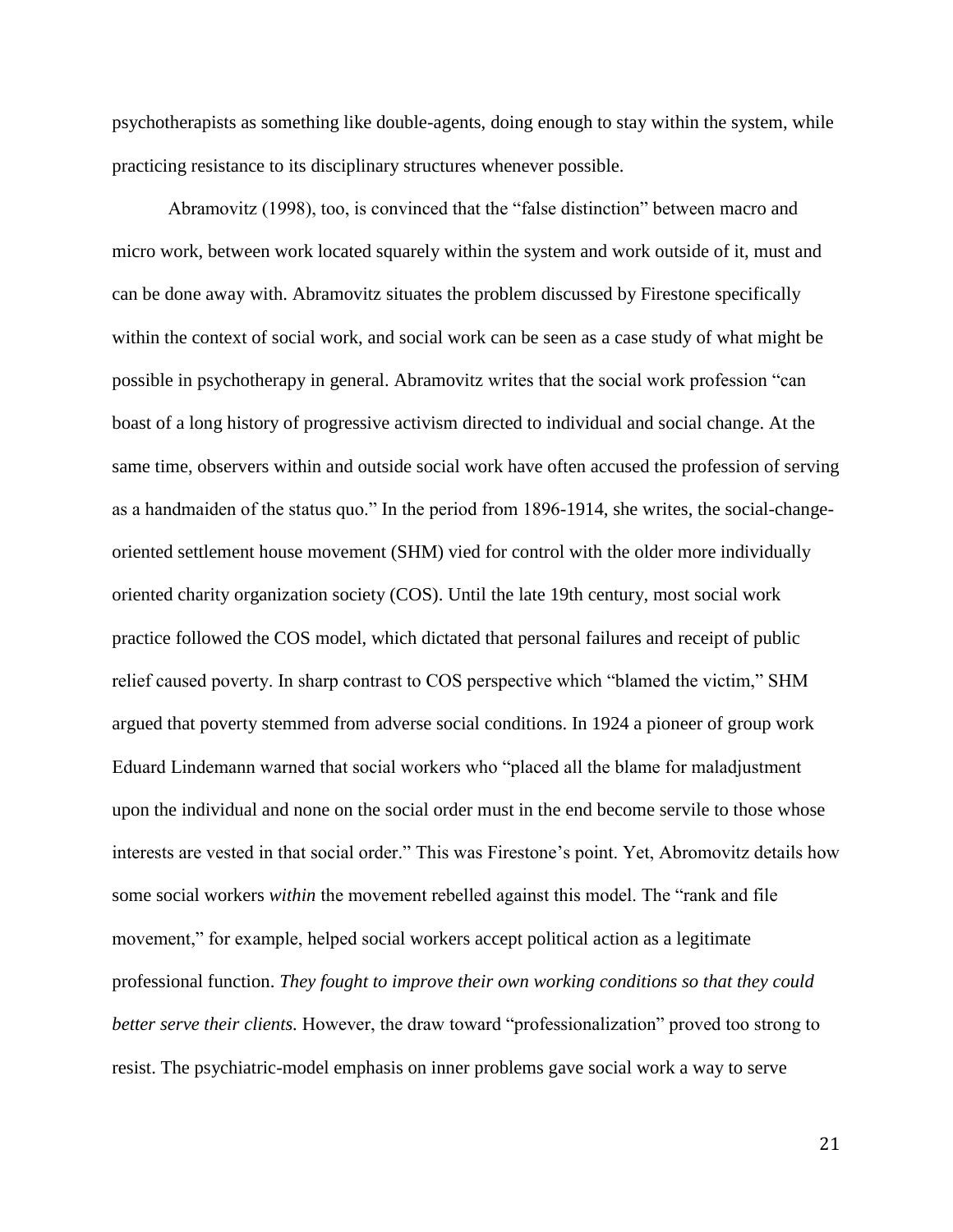middle class people as well. By expanding its clients to include middle class, the new "psychiatric" social workers could collect a fee. This demonstrates how being complicit in the system (i.e. dependent on wages), social workers could benefit financially from serving as "handmaidens" of the dominant power. By obscuring the outside/social context and placing the problem within the individual, social workers could make more money. Yet the "rank and file" movement, in contrast to the movement towards "professionalism," shows the potential of radical care work/psychotherapy. In order to do radical work liberating others, the rank-and-filers understood that they had to work to liberate themselves.

#### **Joint allies**

Dawn Belkin Martinez, a contemporary social worker and writer, creates a vision for what socialist feminist psychotherapy would look like. Central to this vision is the spirit of mutual liberation embodied in the rank and filers. Martinez first explains the problematic nature of psychotherapy under capitalism, expanding Firestone's concept of "adjustment." Martinez (2005) writes: "The dominant discourses on mental health and mental illness under capitalism are biological/medical models that treat most forms of mental illness as 'pathologies.' Ignoring the economic, political and social causes of a number of widespread mental health problems, these discourses 'blame the victim' when individuals deviate from the narrow range of accepted behavioral norms." The broad acceptance of the "biological/medical model" is not an accident, according to Martinez. Rather, it is useful to those in power because it keeps "patients as *objects* to be manipulated and controlled for the benefit of capital." The medical/biological discourses around mental health "reinforce people's' problems and, once they are internalized, keep them locked into self-subjugating social narratives." Thus, there is not a true attempt to create wellness, because wellness would involve changing the economic, political, and social fabric. In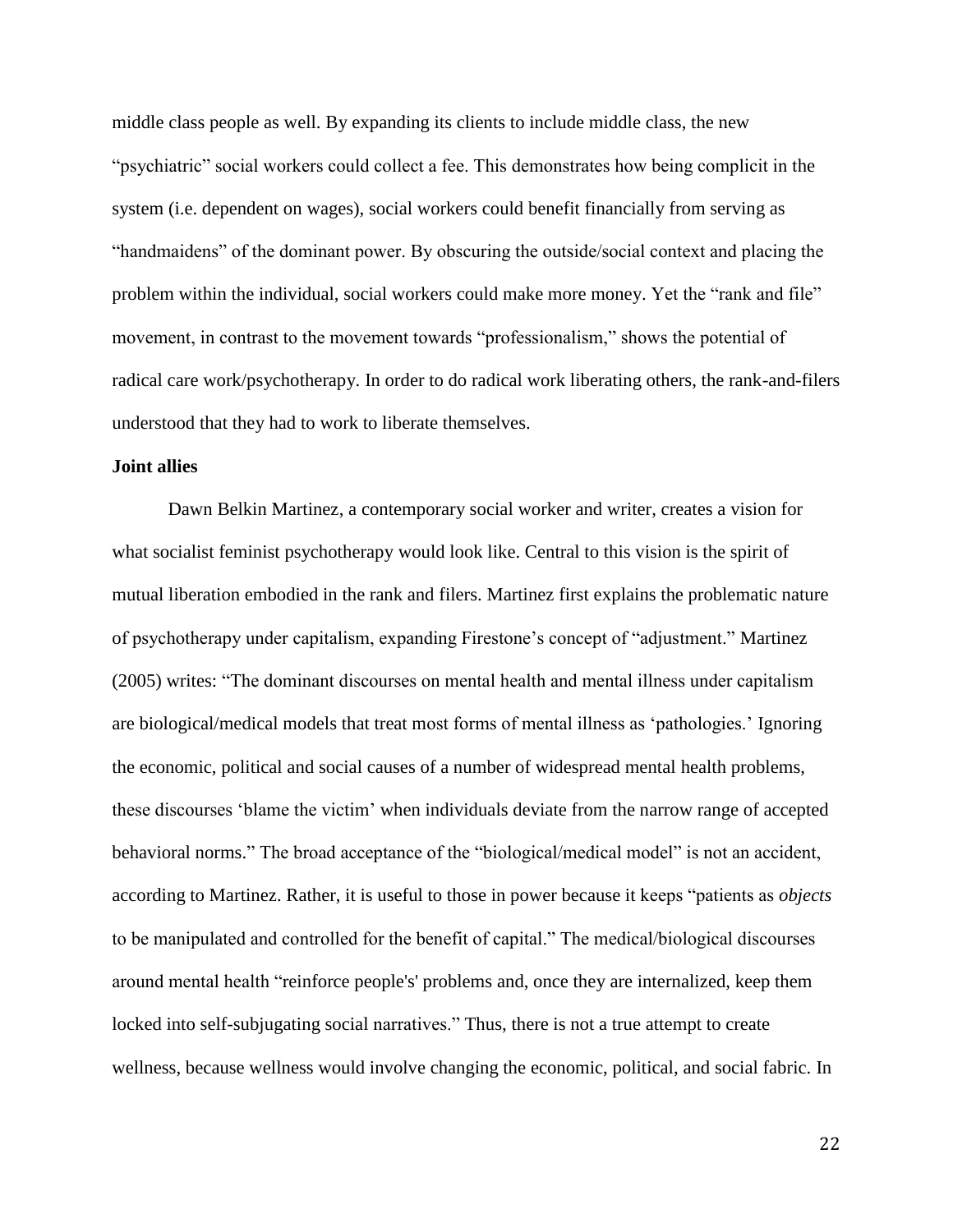her vision for "life after capitalism," Martinez imagines that "individuals in health care systems will be viewed as *subjects*, working alongside physicians and other health care workers toward their individual and collective empowerment." The distinction between object and subject is an important one, and one that will be echoed in the relational theoretical perspective. To Martinez, the concept that care workers will see both themselves and their "patients" as "subjects" means that they will all be working together in a "joint project" (Martinez, 2005). An essential component of this is the removal of the "hierarchical system" that places psychotherapists as "revered experts" (ibid.) Instead, the psychotherapist-client relationship is co-constructed.

### **Love**

In "Love and Money," Folbre (2012) challenges the assumption that "that care is motivated either by love or money and that these two different motivations represent hostile worlds." A common assumption, she states, is that paying money for care undermines love, so care provided for love should not be paid. And on the other hand, care provided for money does not and should not entail love. Folbre, however, emphasizes the ways in which "love and money often combine and intersect, sometimes (though not always) in complementary ways." This perspective leads her to "reject a common usage of the term "commodification" as a pejorative term applied to any service provided for money, implying that such service is stripped of emotion or concern for others" (Folbre, 2012, p. 2). The term "care work," instead, suggests that love and money need not be seen as mutually exclusive. Folbre emphasizes "love" as a significant motivator of care workers. Care workers are driven to work, then, by forces beyond "extrinsic rewards" like "the gratification of helping others" or "a genuine desire to make the care recipient better off." Love is powerful, to Folbre, because it cannot be explained by capitalism. A similar view is expressed by Jaleh Mansoor, an art history scholar with a focus on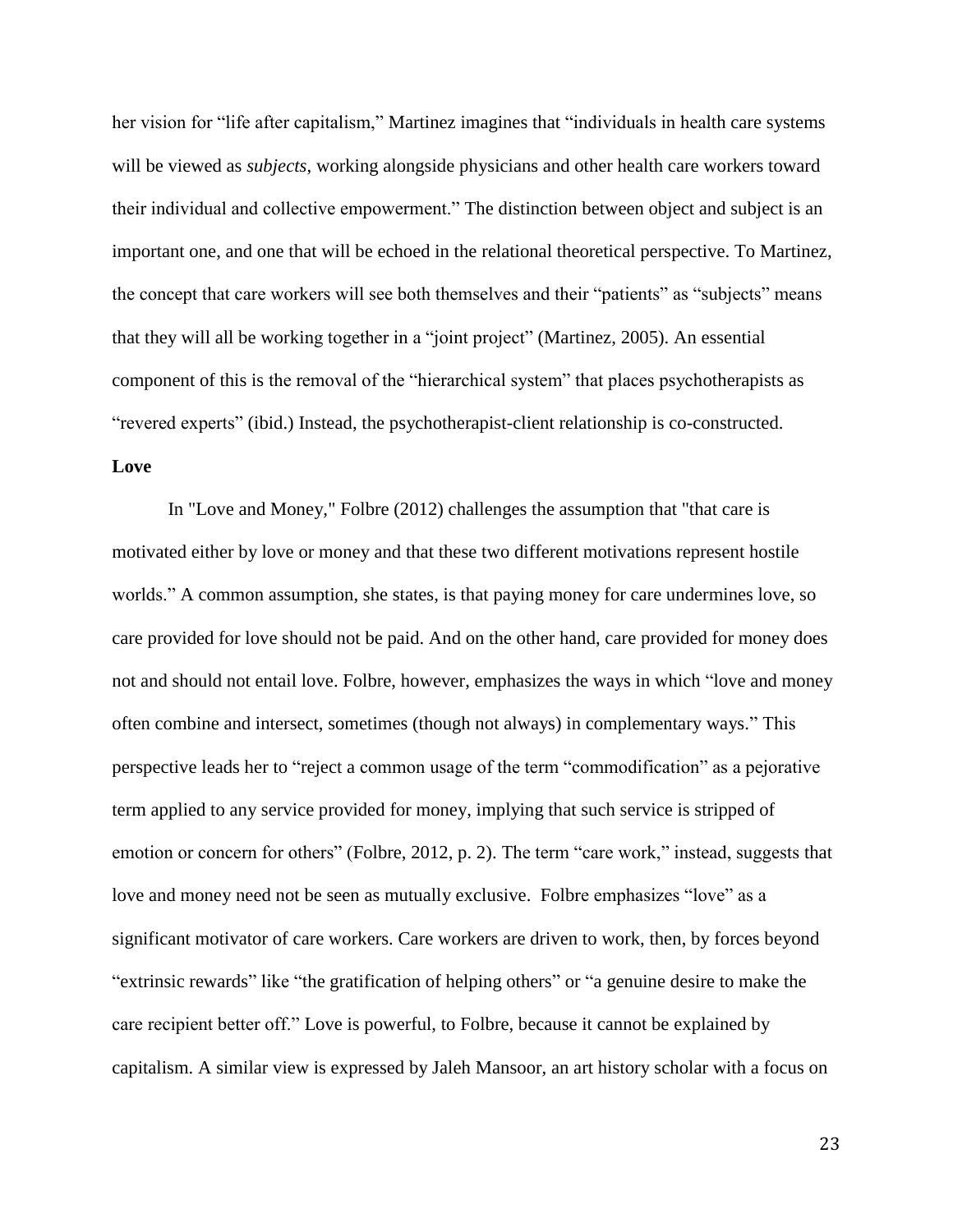Marxist theory and feminism. She writes of the existence of a "fold" that "is inclusive of the negative remainder that capitalism has not fully penetrated and replicated in its own logis: filiation, the last traces of that mysterious thing Marx called 'species being,' creaturely warmth mixed with 'emotional' suffering, that irreducible nexus of potential-within-attachment that gets called love." Love, in this view, can exist alongside capitalism, but not simply or cleanly—"it's a delicate dialectic, more like lace than machinery" (Mansoor). Thus, as the authors in the next section emphasize, there is great danger in forgetting the threads of care work that are work, not love.

#### **Money**

There is an important argument for why we cannot allow "care" to eclipse "work" in considering care work. Miya Tokumitsu (2013) writes: "There's little doubt that 'do what you love' (DWYL) is now the unofficial work mantra for our time…Its real achievement is making workers believe their labor serves the self and not the marketplace." But, she writes, "emotionally satisfying work is still work, and acknowledging it as such doesn't undermine it in any way. Refusing to acknowledge it, on the other hand, opens the door to the most vicious exploitation and harms all workers. Nothing makes exploitation go down easier than convincing workers that they are doing what they love." Tokumitsu is writing about and from the perspective of academia. In her analysis, care work is in fact denigrated by the DWYL ideology because it is not included in it. It is instead considered "unglamorous work that keeps society functioning." But she is referring mainly to care workers who have not achieved "professionalization" (i.e. she mentions specifically "personal care aid" and "home care aid"). I would argue that most care workers who practice psychotherapy, in contrast, consider themselves more in line with her view of academics (i.e. doing work that is "creative" and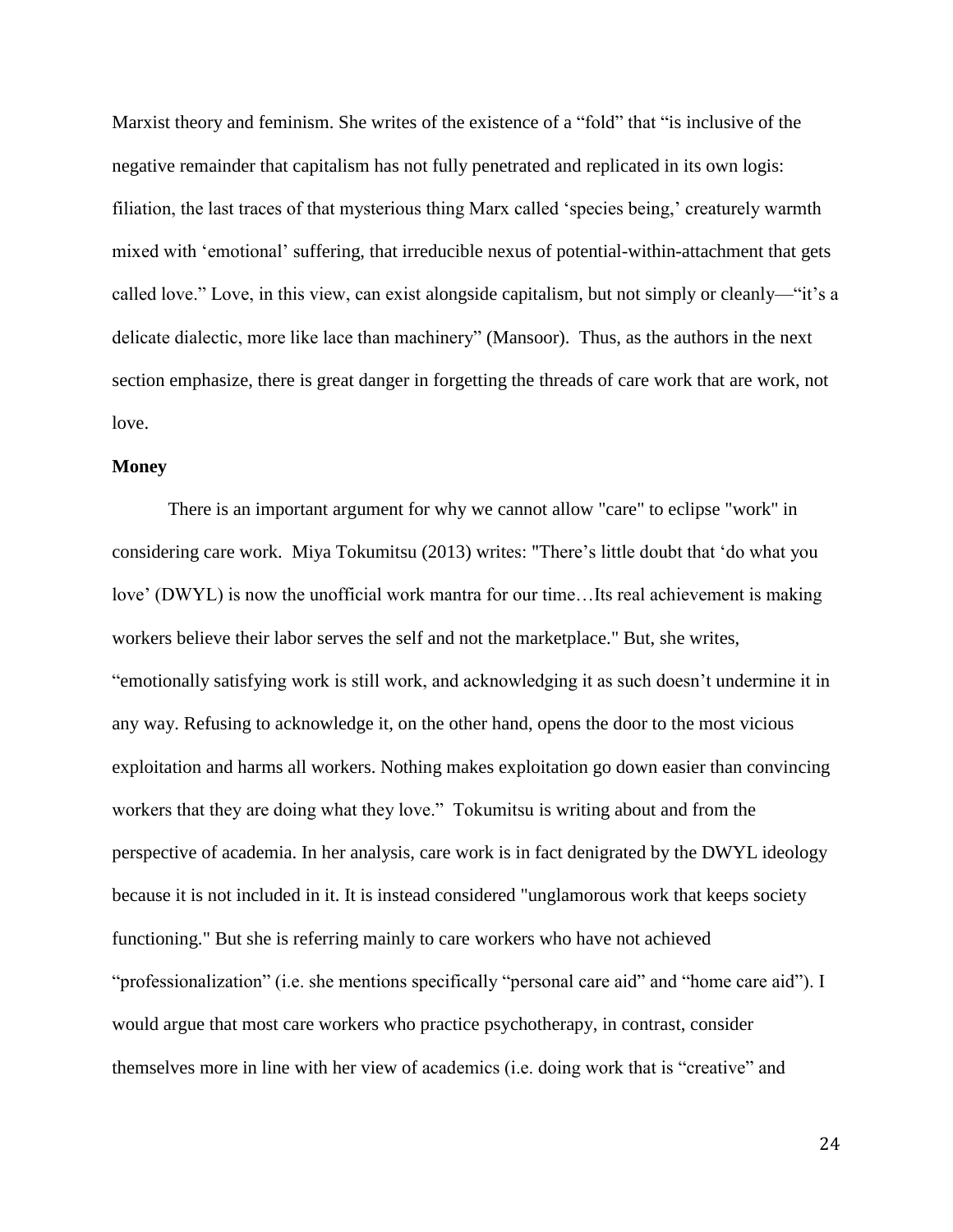"intellectual") than her view of care workers (i.e. doing work that is "repetitive, unintellectual"). Thus, I think her critique of DWYL applies to psychotherapists not in that they degraded by their exclusion from the category, but that they are, like academics, at risk of exploitation. Furthermore, she agrees with Folbre on the particularly devastating consequences for women: "What unites all of this work, whether performed by GEDs or PhDs, is the belief that wages shouldn't be the primary motivation for doing it. Women are supposed to do work because they are natural nurturers and are eager to please; after all they've been doing uncompensated childcare, elder care, and housework since time immemorial. And talking money is unladylike anyway" (Tokumitsu, 2013). This tongue-in-cheek statement reveals the danger of equating women with love, men with money-- women who do work, or humans who do work seen as "feminized," won't get paid (enough) for it.

Because our ability to do political work as psychotherapists partly depends on how much we "need" money/status ourselves, it is crucial that hand-in-hand with advocating for our clients, we must advocate for ourselves as well. The result of being financially trapped (or psychologically trapped in the drive for "professionalization"--which comes with status as well as material benefits), is that psychotherapists are forced to be complicit with the interests of power/state, because that is the way to get more money (and power). Thus self-liberation and liberation for clients truly goes hand in hand.

#### **Summary**

The central concepts from socialist feminism that are useful for interpreting psychotherapy as care work include "adjustment," Firestone's "kaffee-klatsches," the cyborg, "within but not of,' joint allies working toward liberation, and non-dual conception of love and money (care and work). This section took concepts from outside psychotherapy, and positioned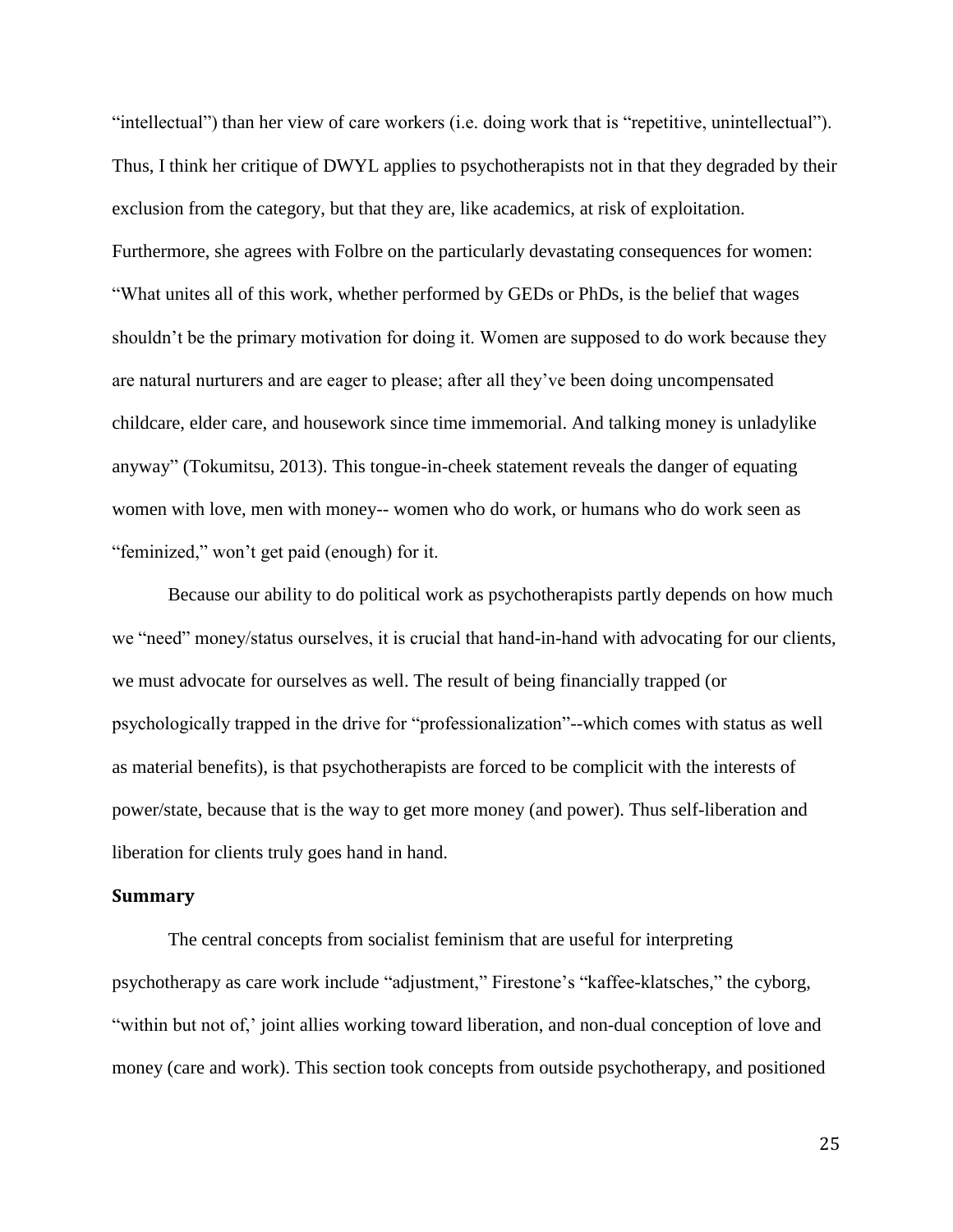psychotherapy within them. The next session will explore concepts from relational theory, to see how concepts from within psychotherapy itself can further help us position psychotherapy as care work.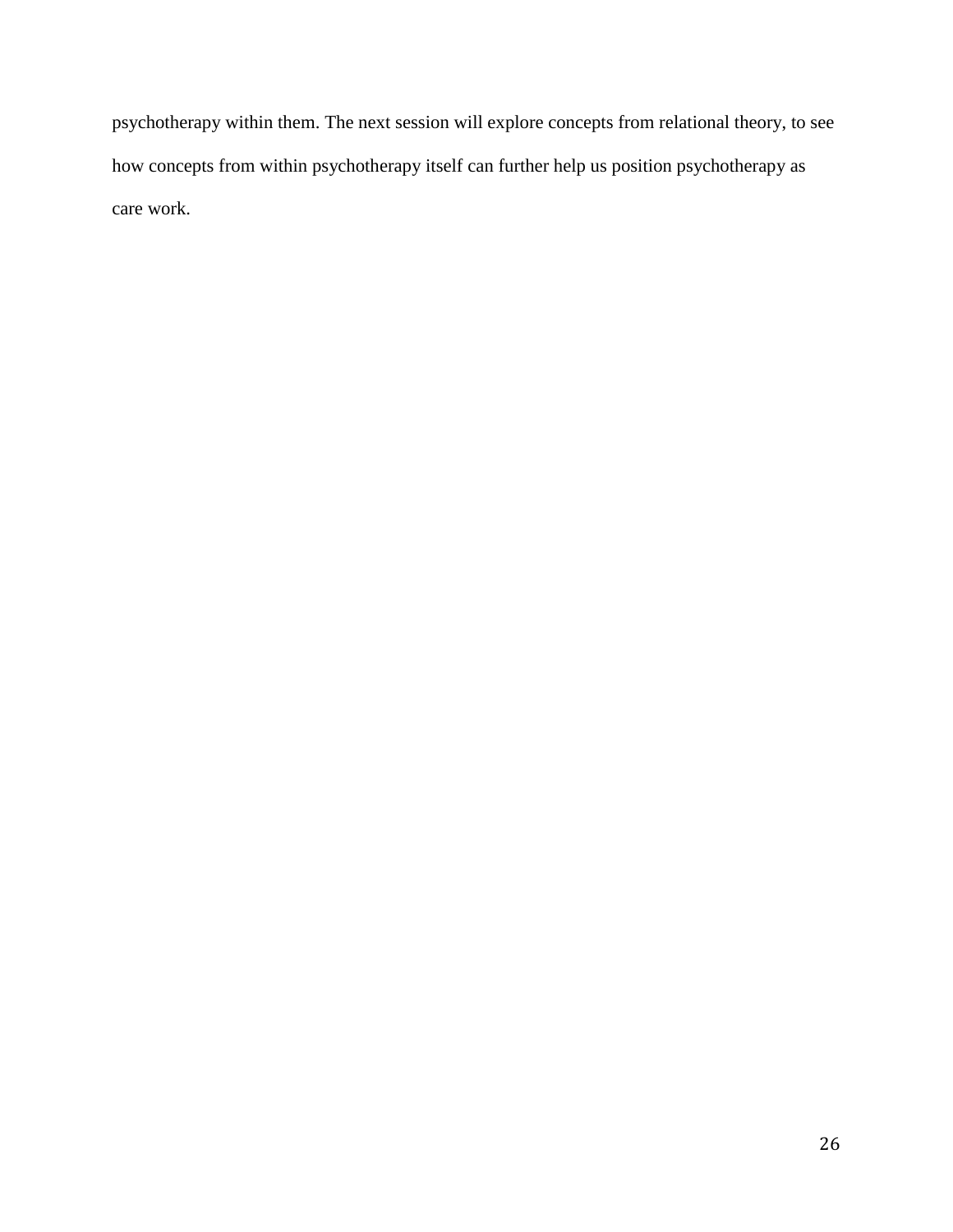#### **Chapter IV**

#### **Relational Theory**

In this section I will grapple with the topic of psychotherapy as care work through the framework of relational theory. Relational theory, it is important to note, draws heavily on feminist scholarship, and developed largely out of conceptual shift that feminism created. Thus, there are many continuations and overlaps between the two theories. In this section, I will explain key concepts in relational theory, and investigate how relational therapists grapple with both the "care" and the "work" of psychotherapy. I will attempt to highlight how relational theorists imagine psychotherapy, as paid "care work" in economic contexts described in the previous framework, to have potential as authentic and liberating space.

#### **Relational Psychotherapy as a Set of Values**

Contemporary relational theory does not so much advocate specific therapeutic techniques, but rather a recognition that two people are always interacting with one another in any dyadic clinical situation (Berzoff, 2011, p. 222). Relational theorists challenge the assumption that a therapist can objectively analyze a client. In contrast, relational theorists see the clinical encounter as composed of two subjects, each possessing subjectivity-- i.e. perspectives, experiences, feelings, beliefs, sensations and desires. Relational theorists often hold that there is more that is the same about a client and a therapist than is different. This is a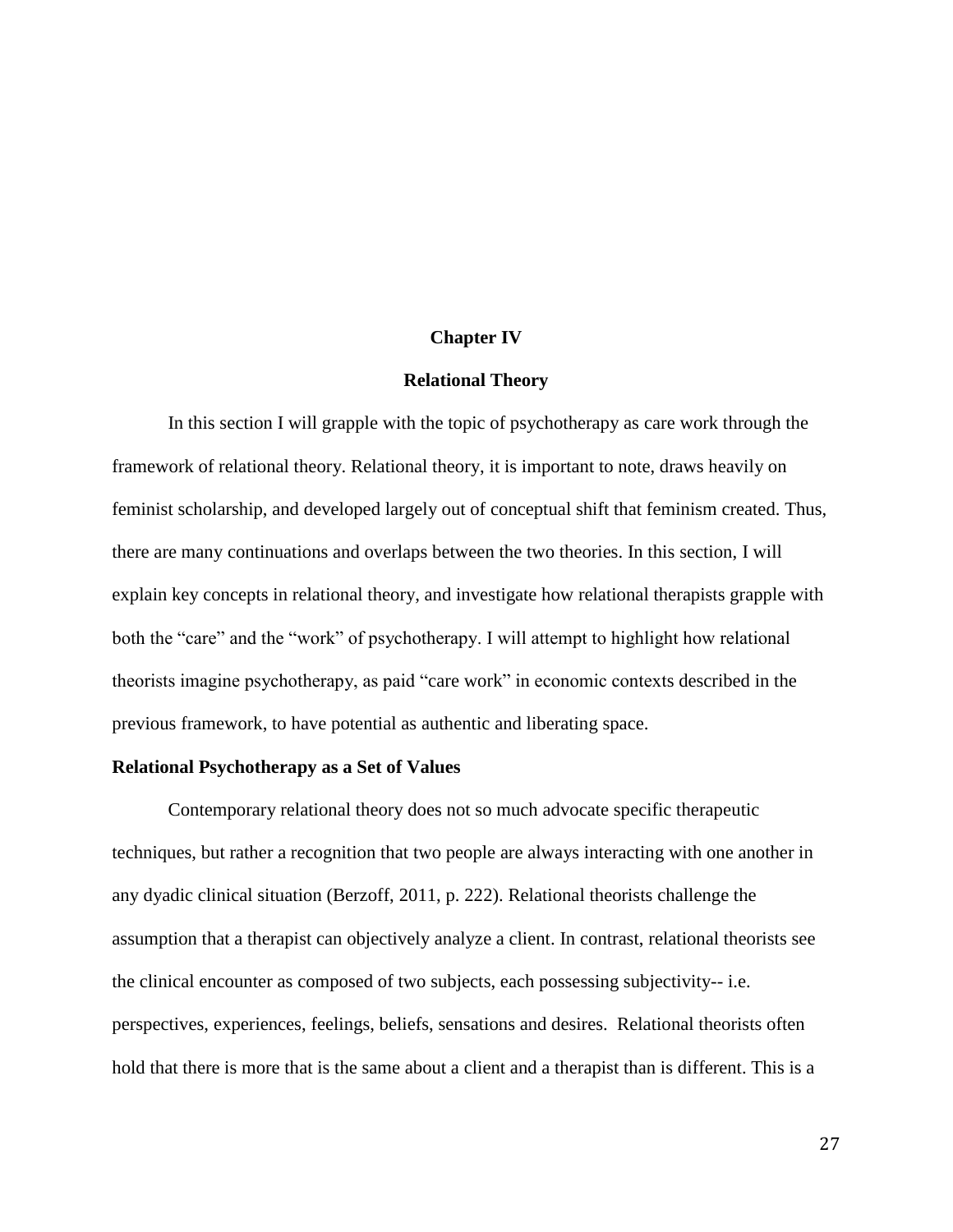shift away from the medical, Freudian model of seeing the client as the pathological one to be helped by a therapist who is always already healed (Berzoff, 2011, p. 222).

According to many contemporary relational theorists, Sandor Ferenczi (1873 –1933) was the first psychoanalyst to truly consider the impact of the analyst's subjectivity within the clinical encounter, and many trace the origins of relational theory and practice to the conflict between him and Freud over the analyst's role (Aron, 1991, p. 47). A variety of other theorists such as Melanie Klein, Harry Stack Sullivan, and D.W. Winnicott also put human relationships at the center of the psychoanalytic endeavor in their work with clients throughout the first eight decades of the twentieth century (Berzoff, 2011, p. 222), but it was not until the 1980s that the term "relational theory" was coined by Greenberg and Mitchell in their text *Object Relations in Psychoanalytic Theory* (1983). Greenberg and Mitchell divided psychoanalytic theories into a (Freudian-derived) "drive" model, and a "relational" model, attempting to show the conceptual differences between the two groups, as well as the strands of consensus. Since then, contemporary relational psychoanalytic theory has grown as field; some of the leading thinkers and writers in the field from whom this paper will draw from include Jessica Benjamin, Lewis Aron, Mal Slavin, and Robert Stolorow and George Atwood, founders of "Intersubjective-Systems Theory." In this section I will also draw somewhat from the field of "relational-cultural" theory, which formed in the 1970s through the work of psychiatrist [Jean Baker Miller;](http://en.wikipedia.org/wiki/Jean_Baker_Miller) though it has a different origin than relational psychoanalytic theory, the two share certain conceptual similarities.

To understand the origins of relational theory, let us first look briefly at the modern scientific Western tradition that influenced Freud, the founder of what I will refer to as "classical" or "traditional" psychoanalysis.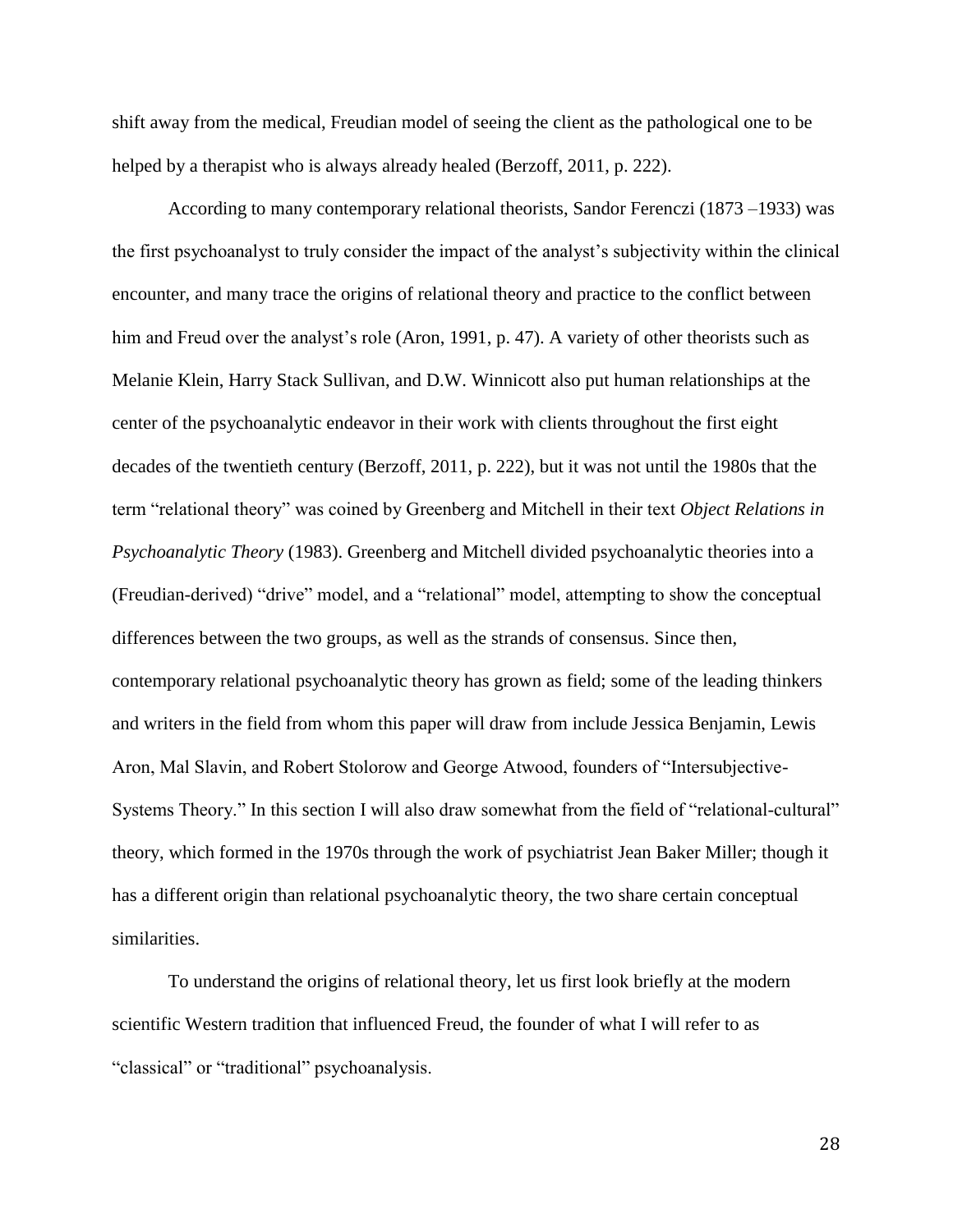#### **A Brief History of Relational Theory**

#### **The "Cartesian myth of the isolated mind."**

Stolorow and Atwood explain that "traditional Freudian theory" is "pervaded by the Cartesian [of or relating to French philosopher Rene Descartes] 'myth of the isolated mind'" (2012, p. 442). Descartes (1641) philosophy was one of dualisms and bifurcations, between mind and body, cognition and affect, inside and outside. He "pictured the mind as an objective entity that takes its place among other objects, a 'thinking thing' that has an inside with contents and that looks out on an external world from which it is essentially estranged" (Stolorow, 1992, p. 4). Freud introduced the idea of the unconscious, but similarly understood the psyche to be a "container of contents" (wishes, drives, urges); the mind, according to Freud, is a distinct "thing," that, "precisely because it is a thing, is ontologically decontextualized, fundamentally separated from its world" (Stolorow, 1992, p. 4). Furthermore, "Western" science in the modern period of the late 19th and early 20th centuries embraced the concept that truth could be known through Bacon's scientific method. In its early days, psychology as a field sought to demonstrate its validity by modeling itself on hard sciences (Jordan, 2000, p. 1006). So these two concepts- that the "self" was a distinct, isolated "thing," and that it could be observed and known-- pervade Freud's theory of psychoanalysis (Jordan, 2000; Stolorow and Atwood, 1992).

#### **Postmodernism and psychology.**

Contemporary relational theories and practice ascended in the broader zeitgeist of postmodernism. Postmodernism suggested a relativistic stance toward "truth," and submitted that the observer can never be separate from the observed-- that is to say, that "the subjectivity of the researcher always affects what we can know about the subject" (Berzoff, 2011, p. 235). From the late 1980s to the present, many fields such a feminism, critical race theory, structural theory,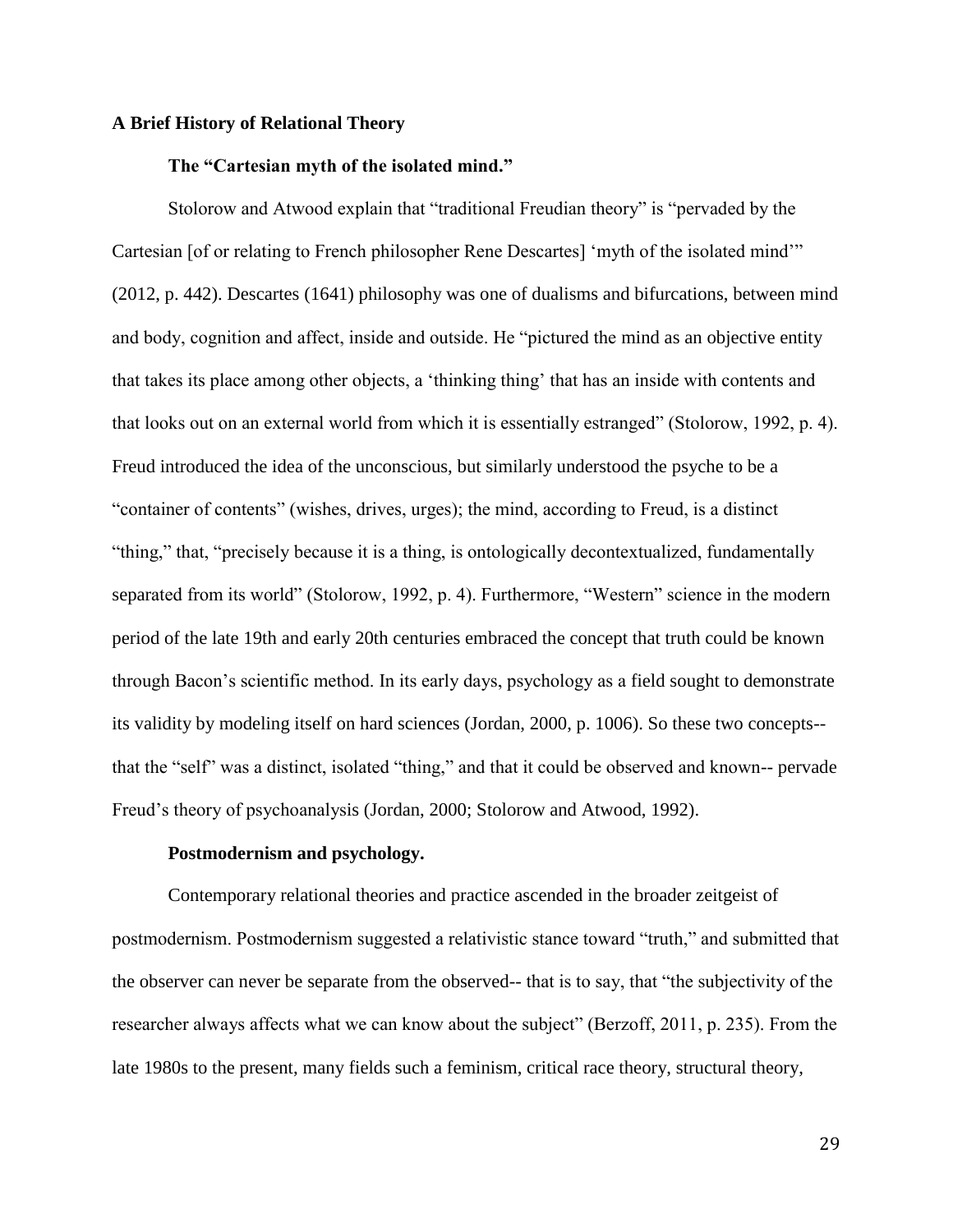philosophy, literary criticism, linguistics, sociology, political theory, and anthropology began to question the assumption that anything essential and true can be known about a text, a scientific problem, or a person. In the field of psychology, postmodernist theory led to the deconstruction of concepts like "identity" that had previously seemed "fixed, continuous and coherent" (Berzoff, 2011, p. 235). Under the influence of postmodernist theory, psychologists began to see concepts like "identity" as "as fluid, discontinuous, and created out of language, out of power relations, and within systems of meaning" (Berzoff, 2011, p. 235). While modernists once spoke of the self as separate, individual, and bounded, postmodern theorists critiqued the idea of a separate, distinct "self" as based in Western power arrangements (Benjamin 1995; Hoffman 1998; Mitchell 1997 as cited in Berzoff, 2011, p. 235). Foucault asserted that psychological theories are always discourses of power, in that they define bodies of knowledge and contain the values and worldviews of the dominant culture. As such, they are used for disciplinary practices and as forms of social control" (Berzoff, 2011, p. 235). Relational theory meshed with the deconstructivist tendencies of the time; just as the subjectivity of the therapist in the room was revealed, so too was the subjectivity of Freud in the landscape of psychoanalysis. His theories were revealed as from a specific person in a specific place and time.

#### **Freud, Ferenczi and the role of the therapist.**

For Freud and his successors, though, "the health, rationality, maturity, neutrality, and objectivity of the analyst were idealized" (Aron, 1991, p. 247). In Freud's *Observation of Transference Love* (1915) he advocated that the analyst practice "abstinence" throughout the treatment to allow the patient's drives and cravings to truly emerge, so that they could be examined (and hopefully controlled or dissipated). In the interest of helping the patient, the analyst must refrain from "all such spoiling" so that the patient is "left with unfulfilled wishes in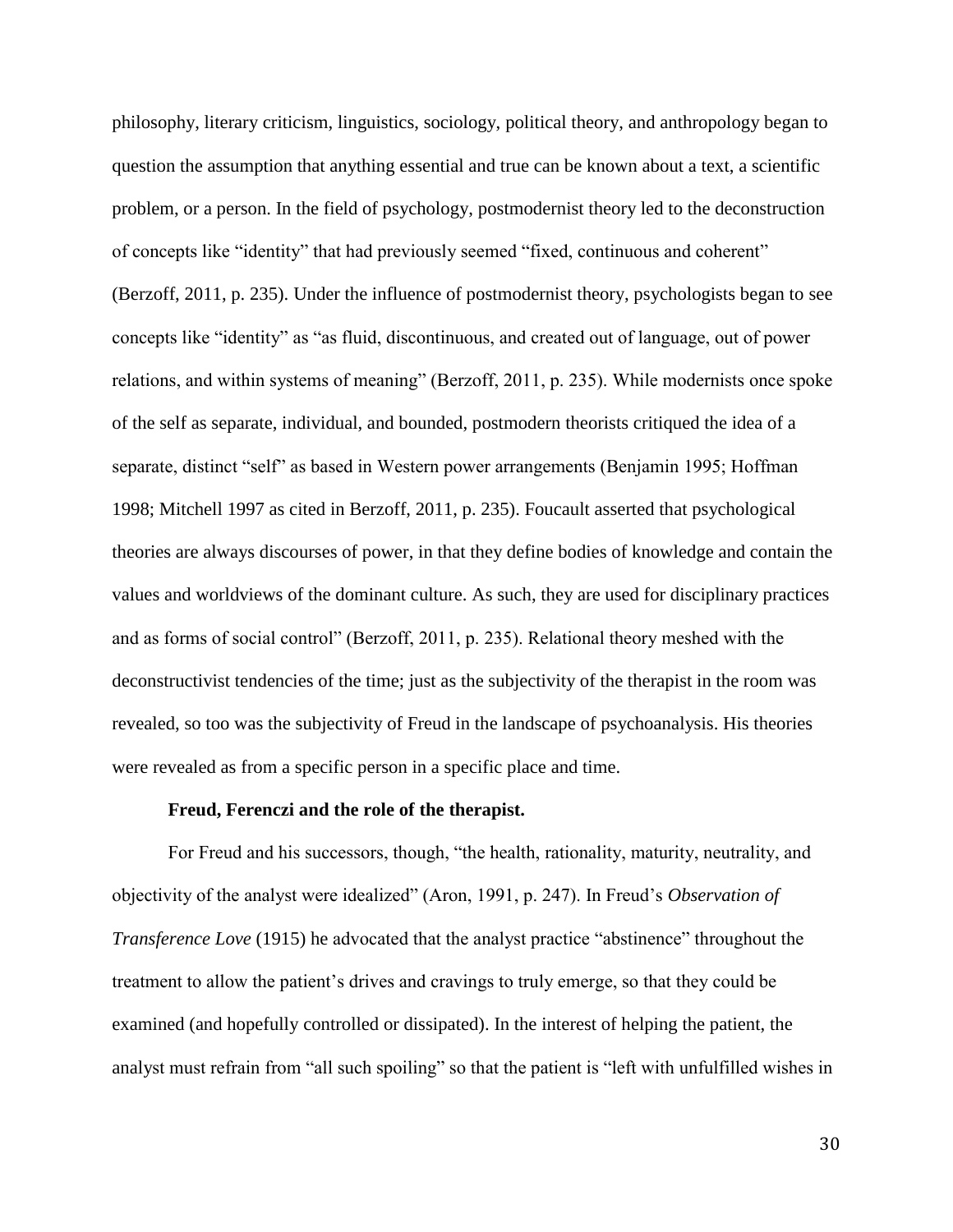abundance" (Freud, 1919, p. 164). He envisioned the treatment taking place as in a scientific laboratory, but one that was emotionally, rather than physically sterile. In this setting, the analyst's actions ("spoiling") would be potential confounding variables.

Informed by his own clinical practice, Ferenczi, a follower of Freud's, began to advocate a more active role for the analyst that contested Freud's opinion of the benefit of therapeutic abstinence. Ferenczi saw pure objectivity on the therapist's part as a way of distancing himself from the client, including from the client's traumatic experiences (Berzoff, 2011, p. 224). In Ferenczi's view, a "neutral" "abstinent" stance could harm, rather than heal, the patient.

Ferenczi and his colleague Rank went beyond methodology and reexamined the theoretical and technical foundation of psychoanalysis. In a series of ground-breaking publications, Ferenczi delineated his attempts to introduce a more active role for the analyst (Rachman, 2007, p. 77). They hoped to expand beyond Freud's emphasis on what the analyst "should not do," and explain what he *should* do. Ferenczi believed that the "rule of empathy" should be the core of clinical interaction (Rachman, 2007, p. 77).

Furthermore, Ferenczi disagreed with Freud's emphasis on biological "drives," and instead looked at trauma as a crucial factor in determining human behavior. Freud's "seduction hypothesis" held that his patients' reports of childhood sexual abuse were largely pathological fantasies expressing their oedipal urges. Ferenczi presented a radically different hypothesis; what if the reports were taken as evidence of real traumatic experiences? Ferenczi held that in the everyday life of the individual the "persistent traumatic effects of chronic overstimulation, deprivation, or empathic failure is what causes neurotic, character, borderline and psychotic disorders" (Rachman, 2007, p. 81). By using empathy, the therapist could help patients heal from past trauma, rather than re-traumatize them through cold emotional distance.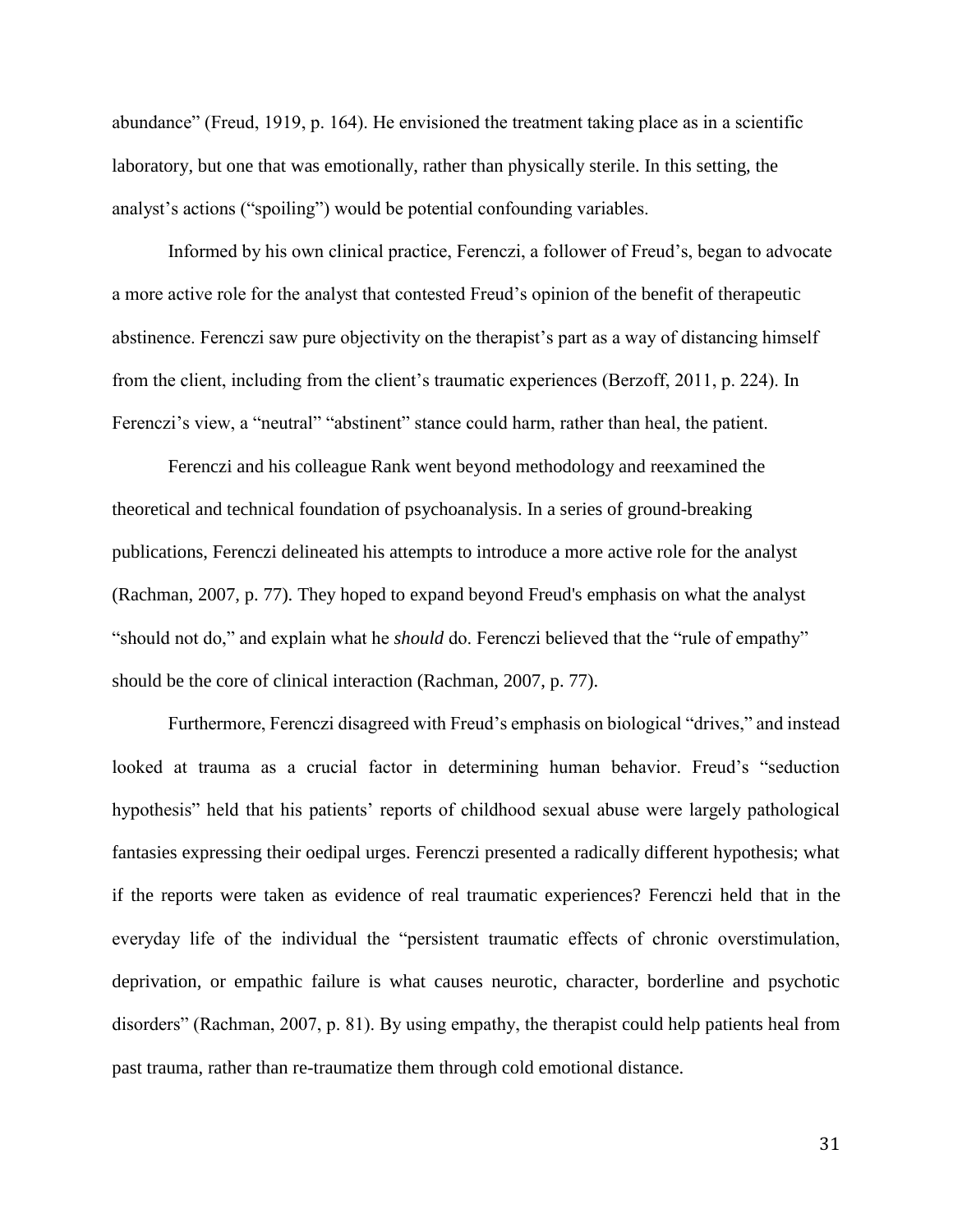For sixty years, Ferenczi's empathic method was marginalized in the field of mainstream psychoanalysis in favor of the Freudian medical model. But relational theorists returned to the theories Ferenczi set forth, and saw how they fit with other postmodernist trends (Rachman, 2007, p. 83).

# **Core Ideas of Contemporary Relational Psychotherapy**

# **A "two-person psychology."**

Relational theory is based on the concept of a "two-person psychology" or a "regulatorysystems" conceptualization of the analytic process (Aron, 1991, p. 248). This suggests a view of the "patient-analyst relationship as continually established and reestablished through ongoing mutual influence in which both patient and analyst systematically affect, and are affected by, each other" (ibid.). The "two-person psychology" draws from contemporary feminist ideas about the mother-infant relationship. This is an example of how feminist theory created a conceptual shift that paved the way for relational theory. Aron writes that traditional psychoanalysis' neglect of the mother's subjectivity in the mother-infant dyad is in many ways analogous to its neglect of the therapist's subjectivity in the analytic dyad. "Only with the recent development of feminist psychoanalytic criticism," he writes, "has it become apparent that psychology and psychoanalysis have contributed to and perpetuated a distorted view of motherhood (Dinnerstein, 1973; Chodorow, 1978; Balbus, 1982; Benjamin 1988)...We have been slow to recognize or acknowledge the mother as a subject in her own right" (Aron, 1991, p. 245-246). Past (mostly male) psychoanalysts viewed the mother as simply an object for the infant's desires and drives. Contemporary feminist theories, however, view the mother as a subject with desires, feelings, and drives of her own as well. The mother (or caretaker) and infant both affect each other in a continual loop. In some ways, psychoanalysis has considered the patient as an "object" to be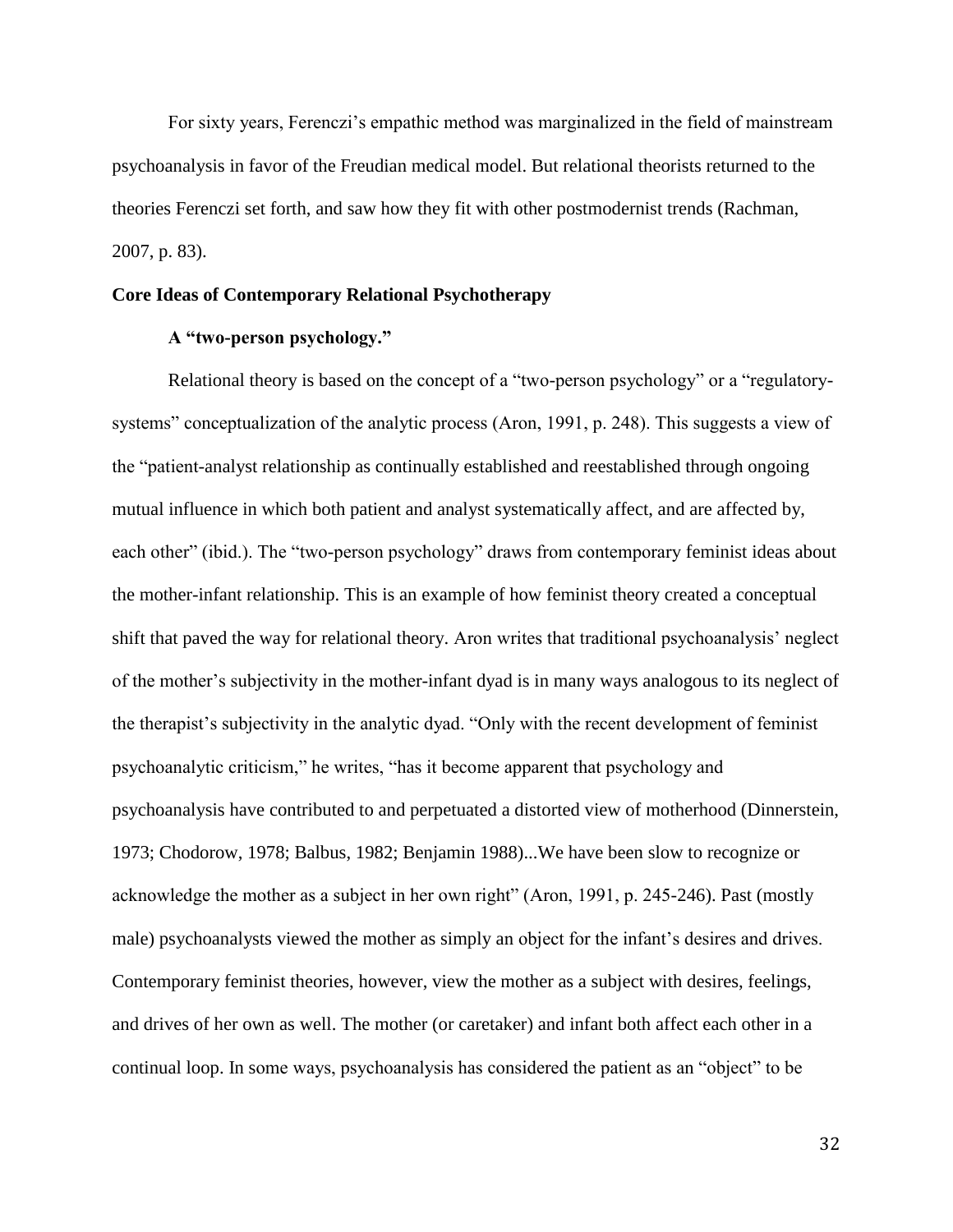studied. But in terms of possessing subjectivity in the room, "psychoanalysis has considered analysts only as objects while neglecting the subjectivity of analysts as they are experience by the patient" (Aron, 1991, p. 247). Aron explains that adopting a "two-person psychology" (or a "relational perspective") opens up "the possibility for the investigation not only of subject-object relations but of subject-subject relations" (ibid.). As Stephen Mitchell (1988) stated, "If the analytic situation is not regarded as one subjectivity and one objectivity, or one subjectivity and one facilitating environment, but two subjectivities- the participation in and inquiry into this interpersonal dialectic becomes a central focus of the work' (p. 38). Since it is impossible to "examine" one subjectivity in the room, the relationship is then the way of experiencing, rather than neutrally studying, the other's subjectivity. Both individuals struggle to make contact and to articulate themselves in the context of the "intersubjective field" (Mitchell, 1988, p. 38).

#### **Intersubjectivity.**

# In *The Patient's Experience of the Analyst's Subjectivity*, Aron (1991) defines

"intersubjectivity" as "the developmentally achieved capacity to recognize another person as a separate center of subjective experience" (p. 246). Intersubjectivity involves the realization that just like you, the person sitting across from you has a mind that thinks. Jessica Benjamin (2004), a leading relational psychoanalyst, defines "intersubjectivity" in terms of a relationship of "mutual recognition"-- a relation in which each person experiences the other as a 'like subject,' another mind who can be 'felt with,' yet has a distinct, separate center of feeling and perception (p. 5).

Her expanded relational perspective also includes the awareness of multiple self-parts, in both analyst and patient, that create different dyadic pairings within the same relationship. Her concept of intersubjectivity also emphasizes not just the fact of mutual influence (Stolorow and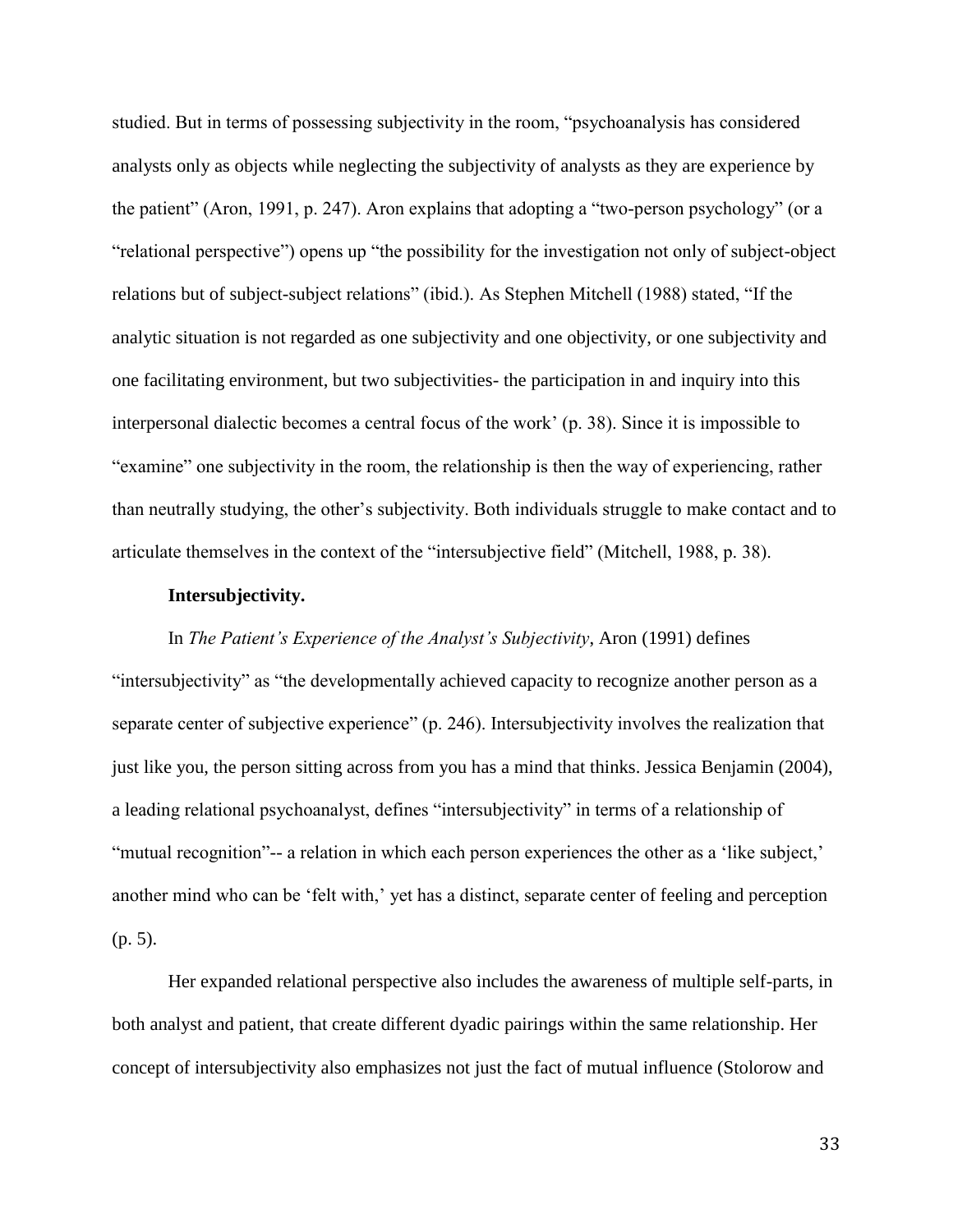Atwood), but the consciousness that there is "a bi-directional dance between patient and analyst that each person registers differently" (Benjamin, 2009, p. 441). Thus, each person registers the other's mind, the relationship, and the knowledge that the other person experiences the same relationship differently.

# **"Countertransference."**

In traditional psychoanalysis, "transference" refers to the patient's feelings toward the analyst, based on his or her experiences, personality structure, and psychopathology. The analyst was to be as anonymous and neutral as possible (to practice "abstinence") so the transference feelings would be as purely as possible revealing of the patient. "Countertransference" was used to refer to the analyst's non-assessment-based reactions to the client. Because an analyst was expected to be neutral and objective, and well-analyzed himself, countertransference was viewed as "an unfortunate, but hopefully rare, lapse" (Aron, 1991, p. 247). Some relational therapists oppose the term "countertransference" and "transference" because of the different positions they suggest for the therapist and the client. Aron (1991), for example, writes that "In my view, referring to the analyst's total responsiveness with the term countertransference is a serious mistake because it perpetuates defining the analyst's experience in terms of the subjectivity of the patient" (p. 248). The term *counter*transference "obscures the recognition that the analyst is often the initiator of the interactional sequences" (ibid.). Relational theorists challenge the idea that an analyst could ever appear completely anonymous; even a pose of attempted "neutrality" would reveal many things to a patient. As Aron (2006) writes, "self-revelation is not an option; it is an inevitability" (p. 40). This takes Ferenczi's advocacy of an active therapist one step further; a therapist, Aron says, could not be neutral and objective even if he wanted to. He is always giving off signals that are interpreted by the patient.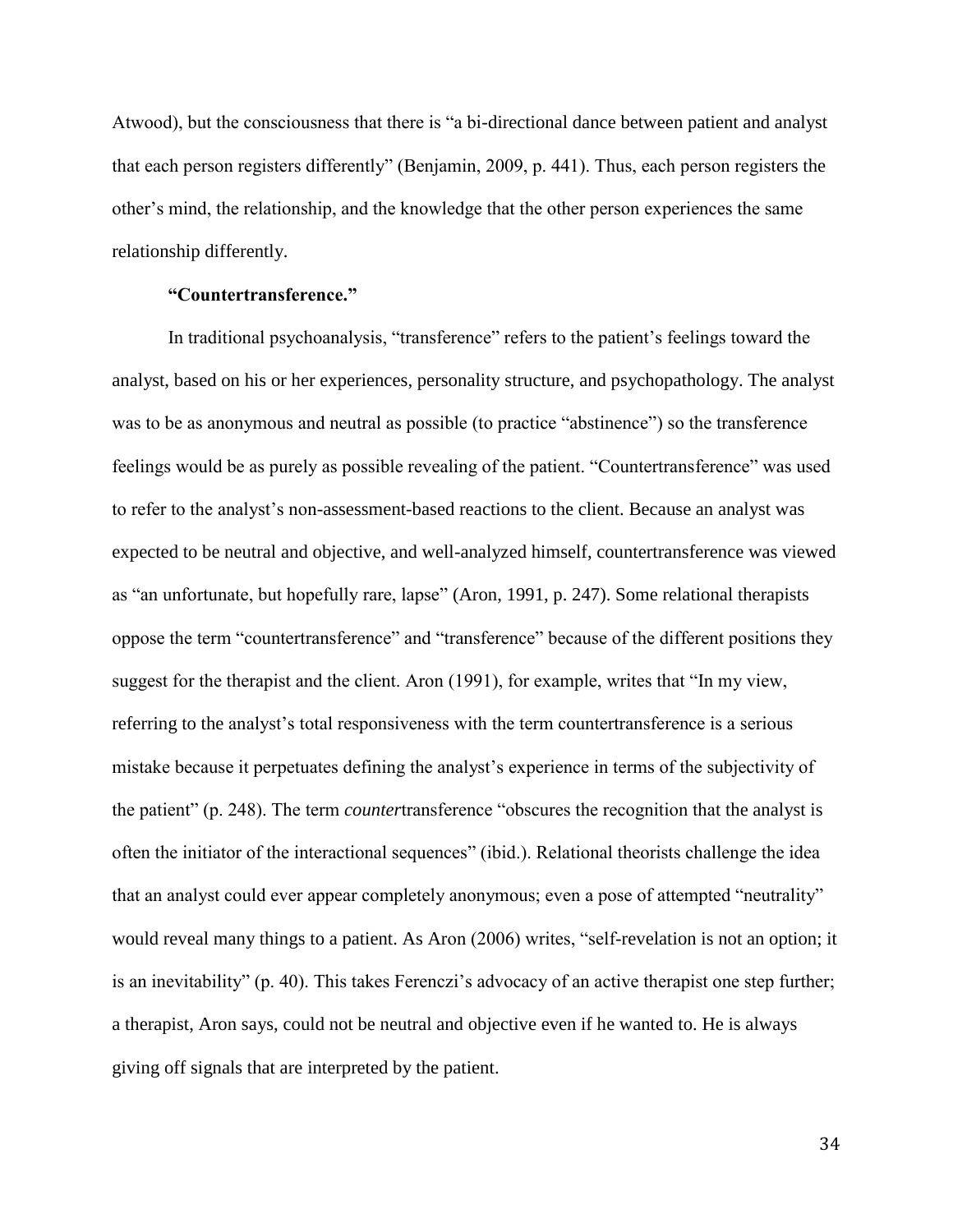#### **Relational Theory and Care**

#### **Mutuality, not symmetry.**

The inevitability of self-exposure on the part of the therapist does *not* imply, for relational theorists, that therapists should be entirely spontaneous, reacting to a client however they would with a friend. The therapy relationship is not that of regular friendship in that, among other reasons, it is intentional in its primary aim, which is to help the patient. Relational therapists attempt mutuality, but not equality; roles are different. Although therapist and client both participate in creating the intersubjective field, they do so "asymmetrically." The point of the relationship is to explore the client's internal and external world, not the therapist's. Aron writes that "mutual influence does not imply equal influence, and the analytic relationship may be mutual without being symmetrical" (Aron, 1991, p. 266). According to Aron, mutuality means "reciprocity and commonality" but not necessarily "symmetry or equality." There may be mutuality between client and therapist without suggesting that they are equal in power, or advocating that they should or could be. "Psychoanalysis, then, is mutual but inevitably asymmetrical- inevitably because it is the patient seeking help from the analyst, who is the professional and is invested with a certain kind of authority and responsibility" (Aron, 1991, p. 266).

Mutuality, according to Jordan (2000), is about a quality of engagement and being real, with a constant awareness of what the possible impact will be on the other person, the patient. Therapists must practice a kind of "anticipatory empathy" about how things will impact the patient (p. 1011). The authenticity of the therapist is informed by the possible impact on the patient, and is used in the service of the growth of the patient. But it does involve real responsiveness on the part of the therapist and "real responsiveness often involves real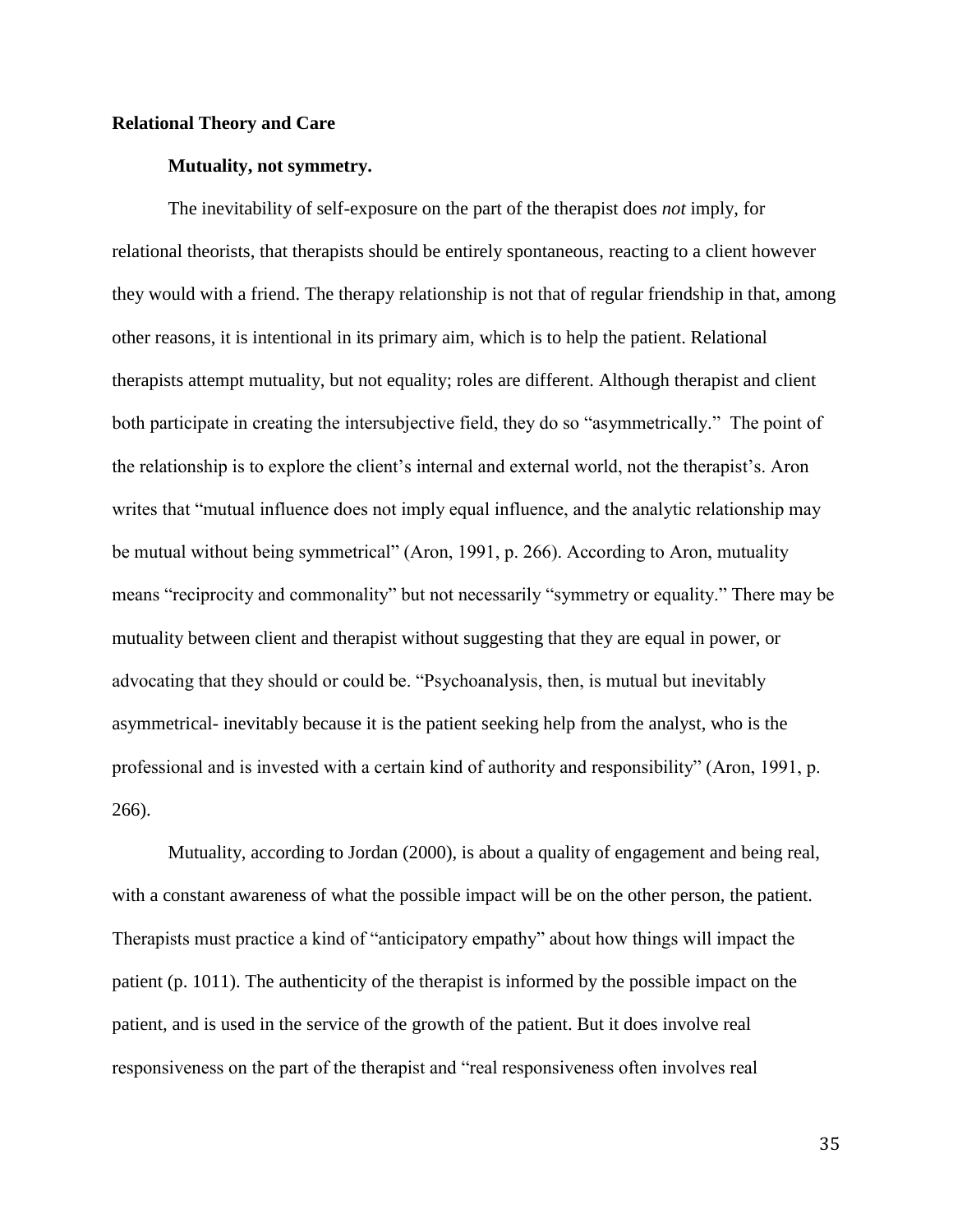vulnerability as well for the therapist" (p. 1011). Jordan describes a kind of "fluid expertise"; "both people bring strengths, wisdom, gifts, troubles and blind spots to this relationship. The therapist holds some special expertise in the area of mental suffering and relationships. Patients bring knowledge about themselves, wisdom about many matters, and insights about the therapist that are invaluable" (Jordan, 2000, p. 1011).

## **The intersubjective analytic third; the moral third.**

The concept of "the third" is used across a variety of schools of psychoanalysis. It has been developed and extended by theorists, including Ogden, Green, and Benjamin, but it is often defined ambiguously and inconsistently across schools (Aron, 2006, p. 356). The relational concept of the "analytic third" plays on themes like Winnicott's transitional space and Lacan's "name of the father," but is distinct. For some, the third refers to a space beyond the dyad, a context within which we emerge; for others, the third is an emergent property of a dyadic interaction, and yet for others, the third is a dyadic achievement that creates the psychic space necessary for reflexive awareness and mentalization (ibid.). Here I will elucidate some meanings of the third, especially as the term is used within the theoretical framework of Benjamin's intersubjective theory, which I believe is most relevant to the question of the therapist's ability to "care" for their client.

Thomas Ogden (1994) writes that therapist and client ideally create what he calls the "analytic third" or what others have called a "third space," which is neither the client's mind in isolation nor the therapist's mind in isolation but a space that they cocreate and can reflect upon together" (Berzoff, 2011, p. 226). In a "two-person psychology," where the concept of a "mind" as a singular unit is only a metaphor, the "analytic third" is the "place" from which both client and analyst can recognize their own and the other's subjectivity. Ogden also describes the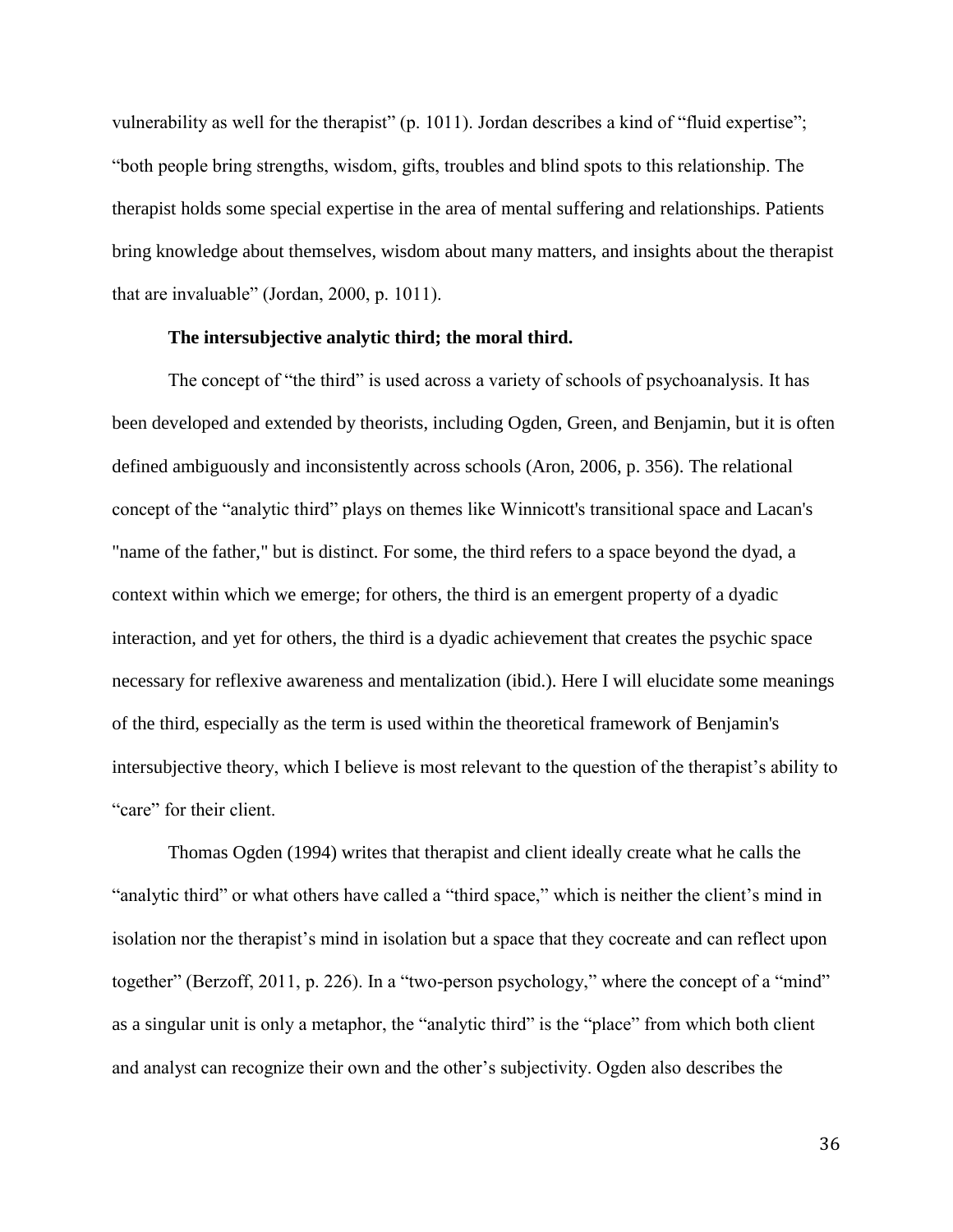"analytic third" as a "third subject, unconsciously co-created by analyst and analysand, which seems to take on a life of its own in the interpersonal field between analyst and patient. The third subject stands in dialectical tension with the separate, individual subjectivities of analyst and analysand in such a way that the individual subjectivities and the third create, negate, and preserve one another" (Ogden, 1994, p. 17). Aron uses the metaphor of a triangle to express how the "third" creates "room to breathe" in a dyad that would otherwise be just a two-dimensional line (Aron, 2006, p. 354-55). The line between two points creates a dynamic of either/or, whereas from the third point, one can adopt the attitude of both/and.

Jessica Benjamin (2007) expanded the idea of the third and introduced a new phrase, "the moral third" or the "third in the one" to express the "ability to maintain internal awareness, to sustain the tension of difference between my needs and yours while still being attuned to you" (p. 13). In calling this the moral third, she suggests "that clinical practice may ultimately be founded in certain values, such as the acceptance of uncertainty, humility, and compassion that form the basis of a democratic or egalitarian view of psychoanalytic process" (p. 34). Thus, it is intimately connected to the desire to provide care.

She compares the analyst's "moral third" to a mother's experience with her infant: "The parent accepts the necessity of asymmetry, accommodating to the other as a way of generating thirdness and is transformed by the experience of opening to mutual pleasure. This, of course, is what therapists DO in a hundred different ways, every day" (cited in Brown, 2005, p. 44). For Benjamin, movement is essential to the experience of being in the third; rather than a static place, it is one in constant adjustment: "In my view of thirdness, recognition is more than verbal speech, it begins with the early non-verbal experience of sharing a pattern, a dance, with another person" (Benjamin, 2007, p. 7).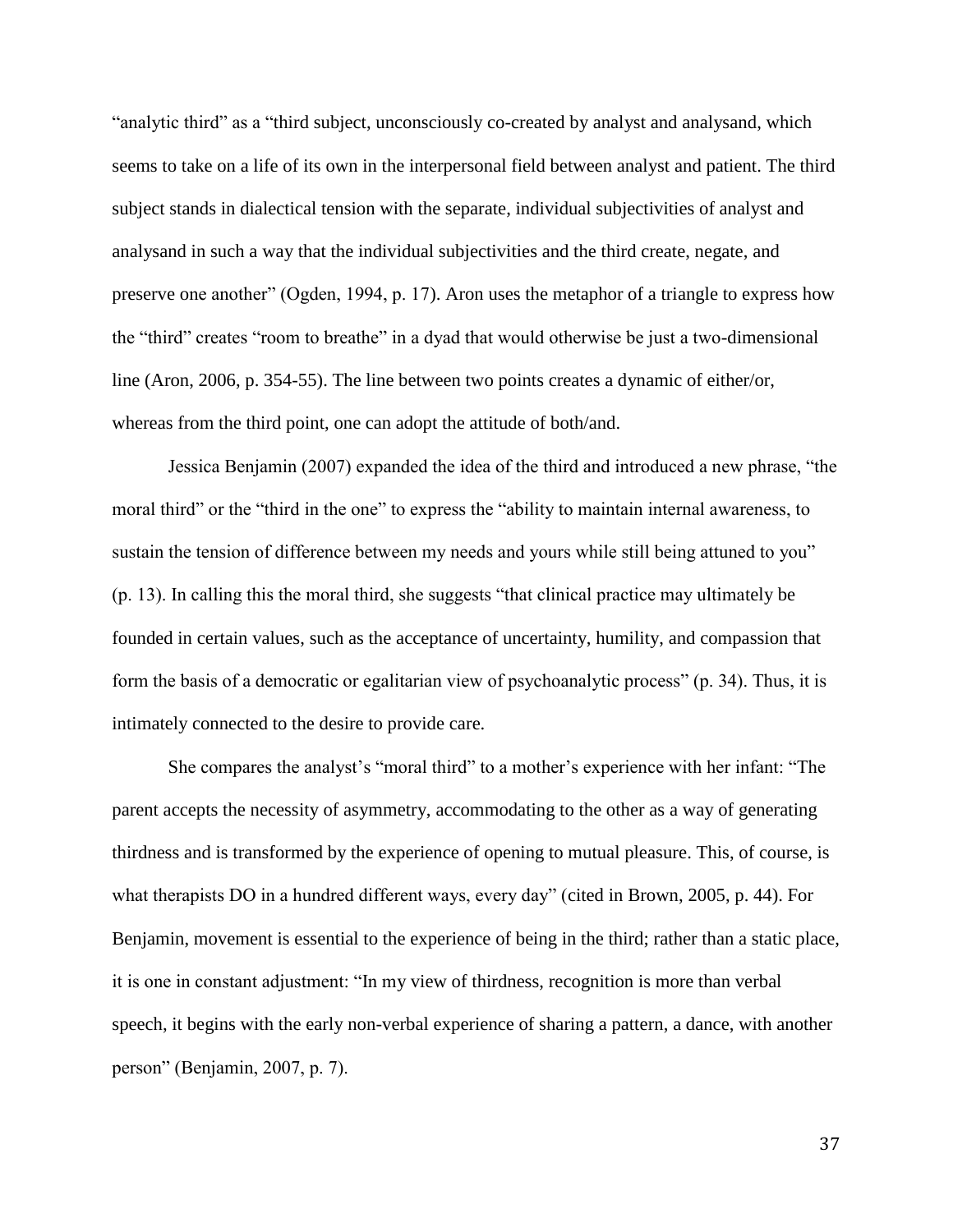#### **Disconnections and repair.**

In spite of, or, as relational therapists might say, implicit in, attempts to "care" about and for the client, disconnections are inevitable and ubiquitous; people misunderstand one another, hurt one another, fail one another empathically, and simply let one another down (Jordan, 2000, p. 1007). A key feature of relational theory lies in Ferenczi's view that the trauma of a disconnection is compounded by the analyst's failure to acknowledge it, even to himself. In "Confusion of Tongues" (1933) Ferenczi writes of the therapist's "professional hypocrisy:"

We greet the patient with politeness when he enters our room, ask him to start with his associations and promise him faithfully that we will listen attentively to him, give our undivided interest to his well-being and to the work needed for it. In reality, however, it may happen that we can only with difficulty tolerate certain external or internal features of the patient, or perhaps we feel unpleasantly disturbed in some professional or personal affair by the analytic session. (p. 225)

Here, Ferenczi acknowledges how the analyst's subjectivity can negatively affect the client. If the analyst is distracted, upset, or anything but completely attuned, present and open, the client will sense it in some way. That, however, is a normal, nontraumatic experience in daily life. What makes it potentially traumatic is the therapist's desire to pretend that his attention is completely undivided. So, says Ferenczi (1933), "I cannot see any other way out than to make the source of the disturbance in us fully conscious and to discuss it with the patient, admitting it perhaps not only as a possibility but as a fact" (p. 225). When therapist can acknowledge the inevitability of such experiences, the "symbolic repetition of old wounds [therapists] have struggled to avoid, [therapists] are less likely to become dysregulated and so are able to make use of what has been revealed" (Benjamin 2009, p. 444). Thus, "what usually solidifies re-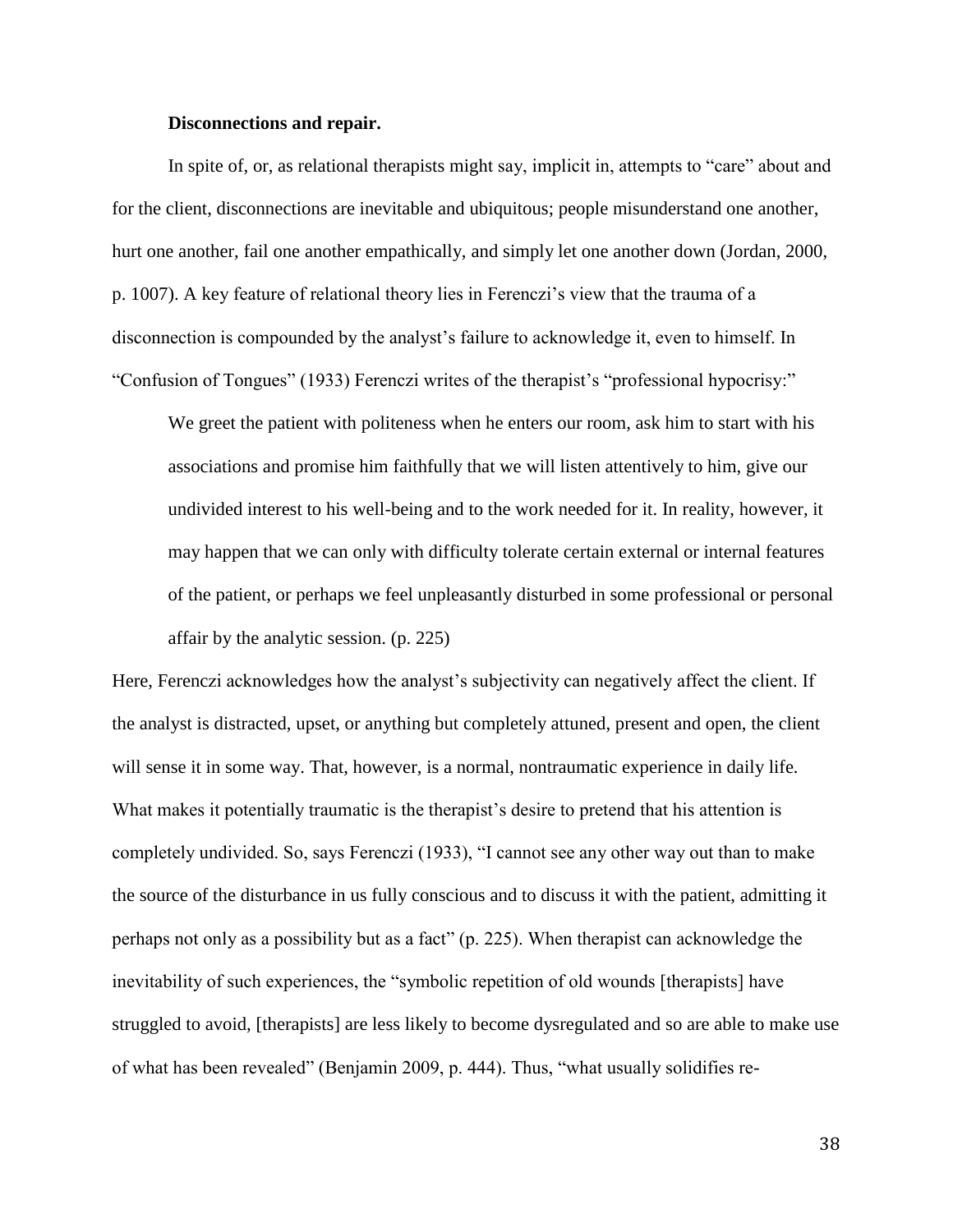traumatization in the analytic dyad is not the enactment itself but the analyst's failure to acknowledge, which the patient correctly grasps as the avoidable failure" (Benjamin, 2009, p. 444).

Thus, a neutral, uninvolved, inexpressive position on the part of the therapist may actually interfere with therapeutic healing. People often enter therapeutic relationships due to trauma from early relationships. In other words, failures of empathy, to different degrees. If the therapist remains "neutral," the patient might be left with a repetition of the original relational failure; this can be retraumatizing; harming, rather than healing. For instance, in the original relational context the child might have learned that she was not responded to when sad. She was told she wasn't sad or her feelings went unnoticed or she was made to feel bad for feeling sad. If the therapist similarly gives the impression that she should not be feeling how she is feeling, or that he doesn't care how she is feeling, a retraumatization can occur.

When these interactions happen frequently, the acute disconnection settles into a chronic disconnection. Then the less powerful person twists herself to fit into the only relationship that exists, one that is not characterized by mutual empathy or mutual interest in the other's growth. Carol Gilligan (1982) talks about this as "keeping yourself out of the relationship in order to stay in the relationship" (as cited in Jordan, 2000, p. 1007). In this process, one loses authentic connection both with the other person and with oneself. By acknowledging the "professional hypocrisy," however, the therapist can hopefully avoid the insult on top of injury. The sadness will still be there, but the connection can be repaired.

#### **Beyond doer and done to.**

What holds the therapist back from being honest, with herself and her client, about the limits of her care? Benjamin writes "the analyst, like a mother, may feel that her separate aims,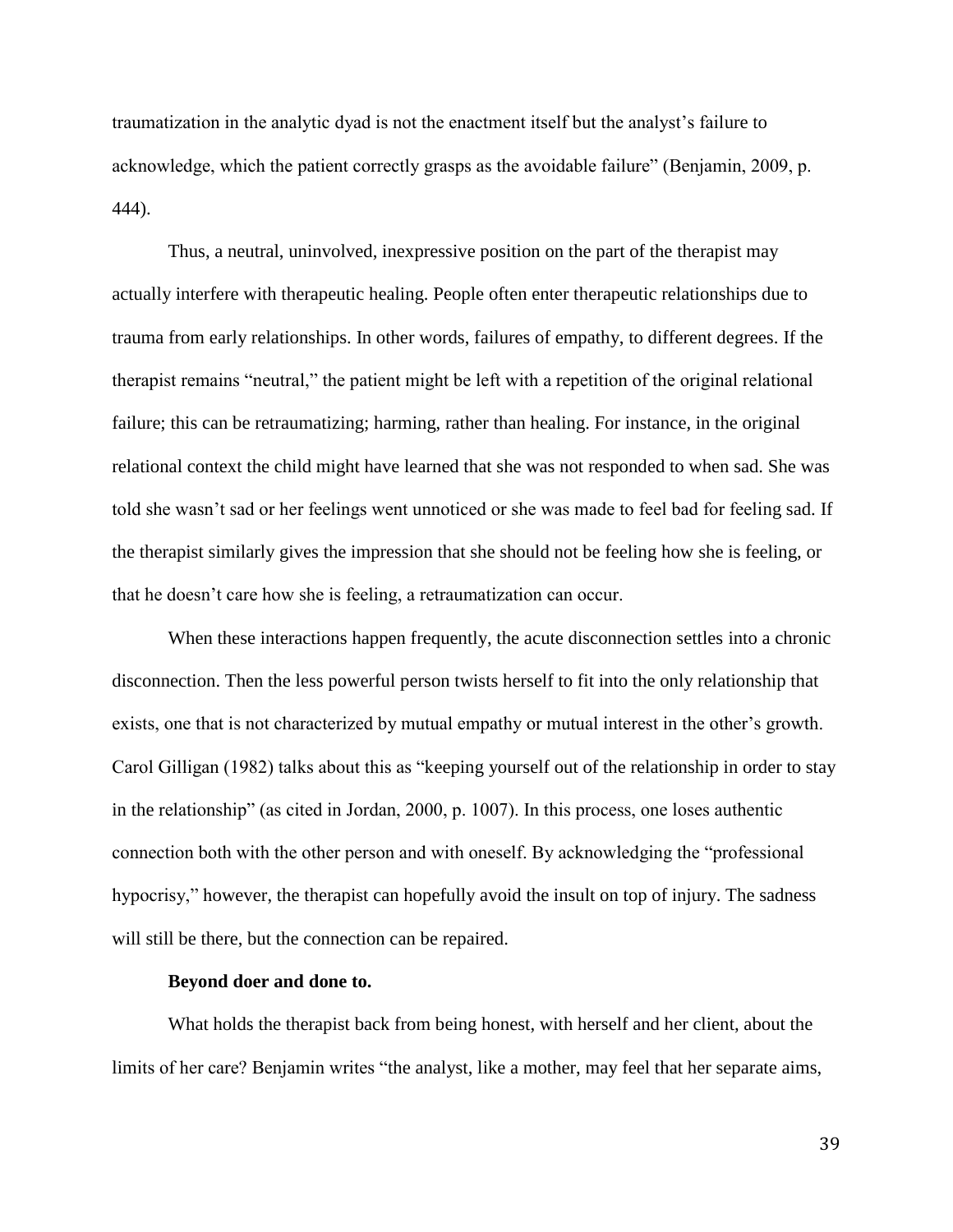her being a person with her own needs, will kill the patient. She cannot distinguish between when she is holding the frame in a way that is conducive to the patient's growth and when she is being hurtful to the patient; when is she stressing the patient beyond what he can bear? How can she bear in mind the patient's need to safely depend on her and yet extricate herself from feeling she must choose between his needs or her own? Such a conflict may occur when an anxious patient calls on the weekend, or when the analyst goes away" (2004, p. 14). The analyst's "free time" (i.e. on weekends or vacation) are negative reminders that the caring enjoyed by the client is "work" for the therapist.

Yet, Benjamin explains how this is not only *not* paradoxical with true care, but how the situation can even be used to strengthen the relationship and the "treatment." Like the mother, the therapist must recognize her own belief that "leaving is tantamount to killing" (Benjamin, 2004, p. 16). By modeling self-preservation, the therapist can show the client that neither party needs to be "killed" for the relationship to continue. By acknowledging the feelings on both sides, encouraging the client to share her feelings, and sharing the therapist's own experience with the client, the client can move back into a belief in empathic possibility.

Benjamin expands on Ferenczi's encouragement to make the source of disturbance fully conscious. Using the analogy of the mother-infant relationship, Benjamin describes the "inevitable moment when twoness arises in the form of the mother's need for sleep, for the claims of her own separate existence" (2004, p. 24). For many a mother, Benjamin writes, "this is experienced as the moment of truth, rather like Lacan's kill-or-be-killed moment" (ibid.). For the analyst, this feeling may arise, for example, at a moment when she needs to end the session, or hang up the phone. The risk in these moments, for Benjamin, is the impulse to go towards "self-abnegation," in the form of a mother suppressing her exhaustion, or a therapist lingering on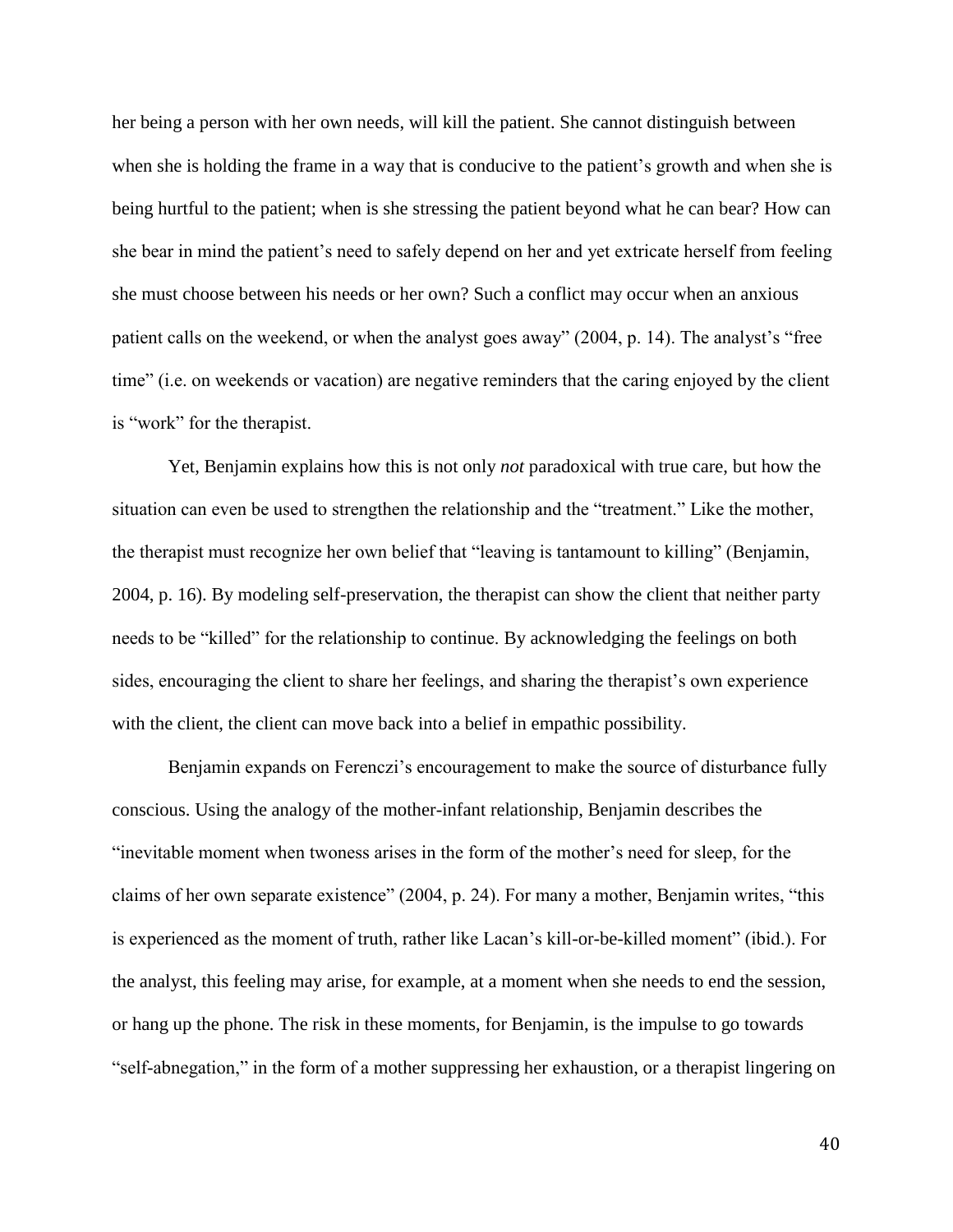the phone, or banishing a distracted thought of a snack, in order to "foster the illusion that mother[/therapist] and baby[/client] are one" (ibid.). In these moments, Benjamin believes that a "surrender" to the third, rather than submission to another person's tyrannical demand or an overwhelming task, can provide an alternative, healing way out of the "kill-or-be-killed" dichotomy (ibid). The baby (and client) are soothed by the fact that mother (or analyst) "is not herself distressed, but is reflecting and understanding his feeling" (ibid).

Benjamin calls that initial panicky feeling-- that you must either kill or be killed--the "doer-done to" relationship (Benjamin, 2004, p. 6). But the third offers a way out, according to relational theorists. Benjamin writes that escape from the dichotomous either/or position is possible if "the analyst takes on the responsibility for forgiving herself and thus being able to transcend the shame of her difficulties enough to talk about and analyze them (without excessive or impulsive self-disclosure)" (Benjamin, 2009, p. 90). Until then, patient and analyst will be caught in a spot where the acceptance of one person's subjectivity meant an obliteration of the other's. In Benjamin's words, they will become "thrown into the axis of reversible complementarity, the seesaw in which our stances mirror each other" (as cited in Aron, 1991, p. 203). There must be a move beyond this power struggle to a level of metacommunication that allows the dyad to return from complementarity to mutuality and recognition. What Benjamin attempts to theorize is a point of thirdness that allows the analyst to identify with the patient's position without losing her own perspective, to move beyond submission and negation, thus reopening intersubjective space" (Aron, 2006, p. 351).

Benjamin uses the term "surrender"-- which she says refers to the ability to sustain connectedness to the other's mind while simultaneously accepting separateness and difference (2004). Surrender, unlike submission, implies freedom from any intent to control or coerce, and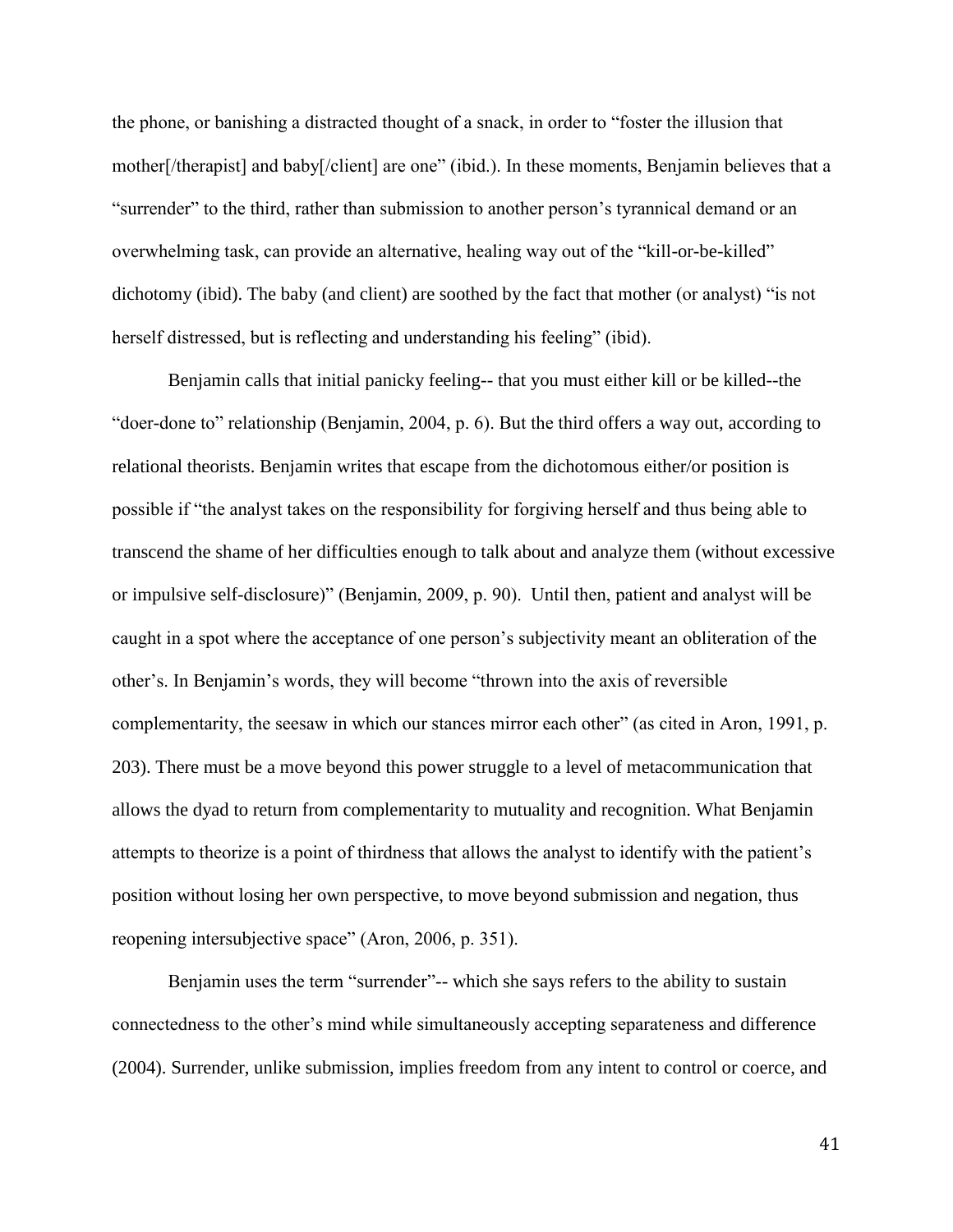freedom from feeling controlled or coerced. Benjamin writes: "As a supervisor, I often find myself helping the analyst create a space in which it is possible to accept the inevitability of causing or suffering pain, being 'bad,' without destroying the third" (Benjamin, 2004, p. 27). In many ways this harkens back to Klein's "depressive position," yet it is distinct partially because of the existence of a third space, the place where both subjectivities are held.

#### **Relational Theory and Work**

## **The Therapist's Financial Insecurity.**

Rachel Peltz states that "the goals of a free market (unregulated) economy are in direct conflict with the goals of a democratic society committed to providing social safety nets for its members" (Hollander, Layton, & Gutwill, 2006, p. 67). This raises a fundamental paradox of "care work" (in the United States)-- who pays for it? Muriel Dimen writes: "Everyone- clinician and patient alike-- wants analysts to be as invulnerable as tenured full professors, even though they actually feel about as secure as part-time adjuncts" (Hollander, Layton, & Gutwill, 2006, p. 32). The question of money puts therapists squarely in the midst of a potential "kill-orbe-killed" scenario, where taking better or more care of clients is often "in direct conflict" with making more money. Thus, the "work" aspect of therapy presents many opportunities for disconnection between therapist and client. And analysts "have been so uncomfortable with their own feelings of need and greed...that they have tended, like Freud, to treat money as a psychological problem for patients and merely a practical one for themselves" (ibid.). However, within the logic of relational theory, the constraints imposed by capitalism can also be seen as opportunities for building a more healing relationship.

## **Paying for care; bringing back objectivity and truth.**

Malcolm Slavin and Daniel Kriegman suggest the potential usefulness of Winnicott's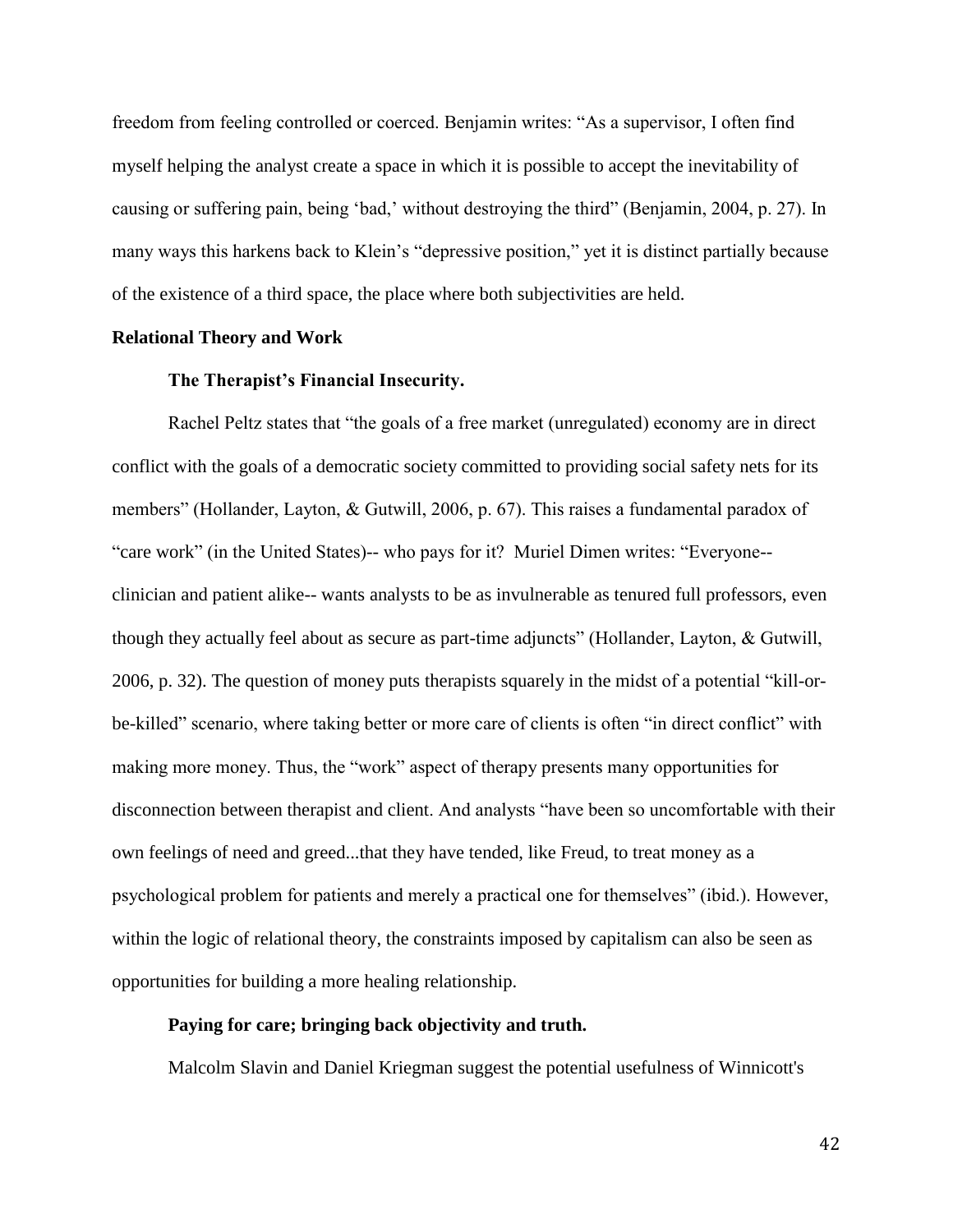concept of "objective countertransference" for understanding constraints like paying for care. According to Slavin and Kriegman (1998), Winnicott used the phrase to mean "those aspects of the therapist's feeling about the patient that derive not from pathology in the therapist, nor from pathology in the patient, nor even from the specific character and style of the therapist as it interacts with the character and style of the patient" (p. 247). In other words, they advocate a dialectical position that embraces the relativism of postmodernism on the one hand, and yet simultaneously recognizes that certain principles of life can be perceived by two people as "real." They expand Winnicott's concept to refer to "the affective dimension of something broader and more fundamental in the nature of human relating: the absolutely inescapable, major conflicts of interest that exist in the background between even the two individuals who share in the closest, most mutualistic, relationship on earth" (ibid.). The fact that the patient pays the analyst for care is one such "inescapable" space where there is a "real" and perhaps, according to Slavin and Kriegman, objective conflict of interest; the therapist would rather receive money, the client would rather not pay it.

Slavin and Kriegman (1998) discuss a client who experienced "recurrent, extreme distress at 'having to pay to be cared about' by her analyst" (p. 255). In a more traditional Freudian model, the analysis might have focused on "meanings that historically had shaped [the patient's] subjective world" that related to this conflict (ibid.). The analyst would have investigated why the issues of payment was so distressing to this particular client, given her specific personality and history. In fact, the analyst in this case *did* start out by focusing on that dimension. But eventually and ultimately, the analyst "conveyed to [the patient] that he could see that money was an indication of one of the ways in which their interests did, in fact, diverge. In charging her, he acknowledged, he could see that he was clearly pursuing his own interests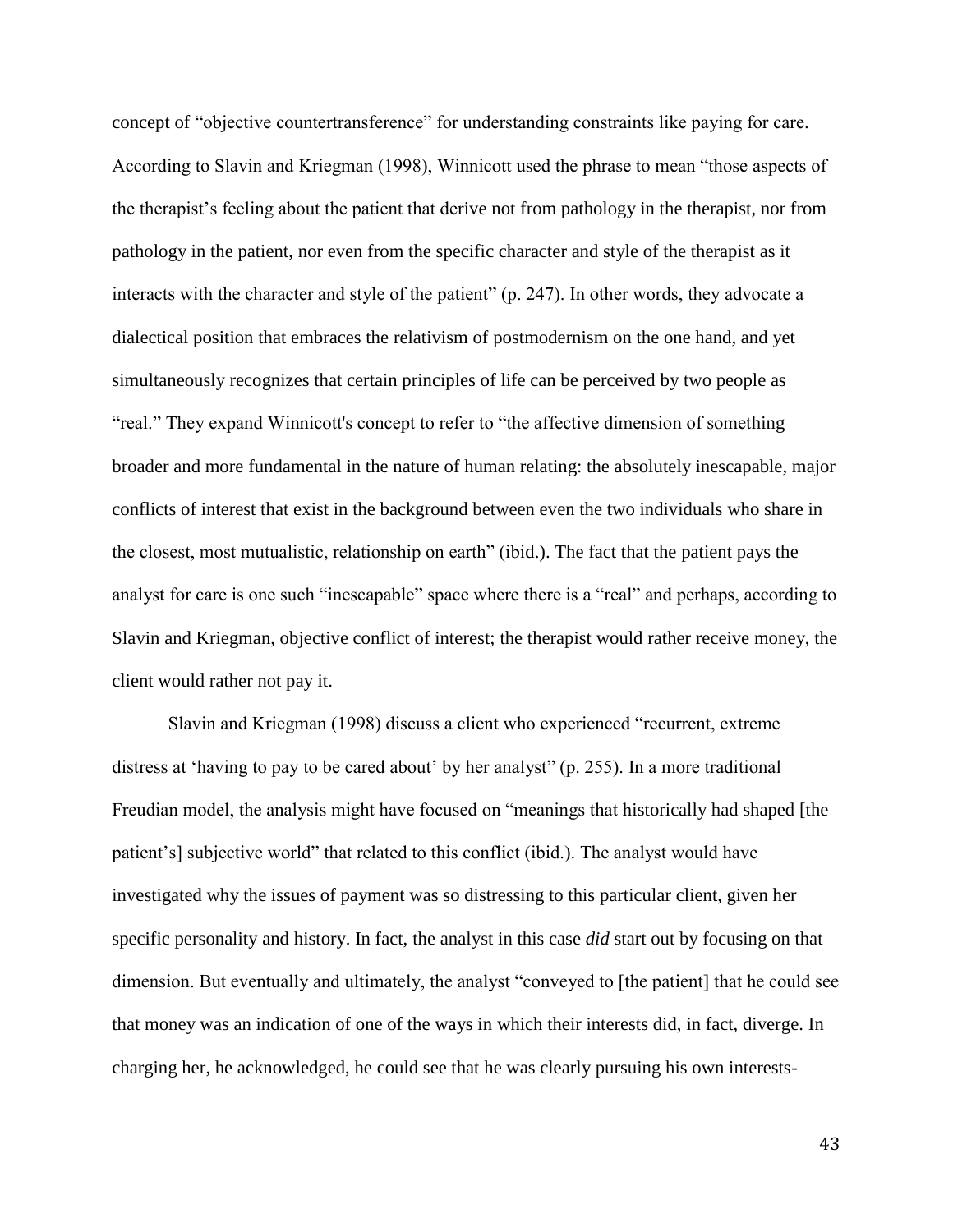which, in this respect, were quite different from and actually in conflict with hers" (ibid.) That is not to say that she did not have a unique response to the situation of having to pay for therapy. It is only to say that the therapist saw that the client seemed to need something more or different than an exploration of her feelings. Rather, she "seemed to need him to recognize that her feelings were, in part, responses to certain real implications of paying him for maintaining their current relationship. That is, she needed to have a firmer sense that her analyst was going to be able to acknowledge the existence and potential implications of the existential dilemmas created by inherent conflicts of interest" (p. 256). She wanted to be seen not as a "patient" with idiosyncratic "transference," but as a healthy person with a "normal" response to a situation. The authors write: "She seemed to need to see if he could face the ways in which his interests were clearly different from hers and, in fact, were naturally biased toward himself" (p. 256). She wanted to see that the therapist/mother would and could understand her distress, but was not so distressed by it himself that he couldn't even acknowledge it.

The authors explain how it might be retraumatizing for the client if the therapist implies or insists that a "healthy" concern is strange or pathological or even remarkable. Like Benjamin, Aron and Ferenczi, they suggest that the underlying reason that a therapist might engage in this pretend act is that it might be painful for the therapist to acknowledge the limits of his own care, his own limited capacity for "oneness." Yet it is exactly by acknowledging the limits, that it might be possible to truly surpass them (Slavin &Kriegman, 1998).

The authors explain that they view the patient's distress as adaptive because it would be strange to *not* be suspicious of the "caring" work done by therapist. "The analyst," they explain, "is an unrelated individual who asks the patient to pay (sometimes dearly) for what is always experienced (at times by even the most grateful patients) as a relatively small investment in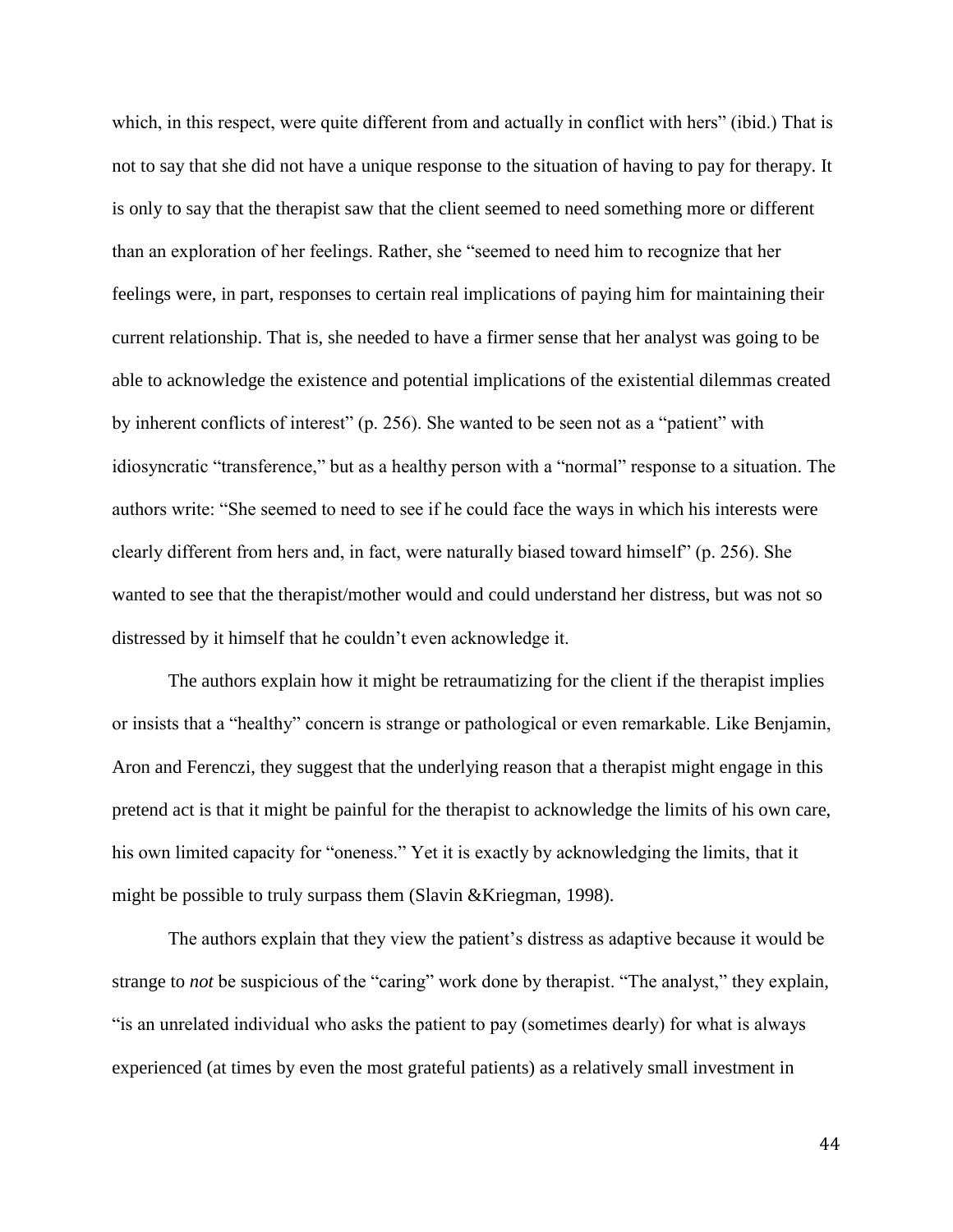terms of visible costs to the analyst. (p. 258). As Ferenczi expressed through his concept of "professional hypocrisy," Slavin and Kriegman assert that there is something genuinely suspect about what we ask of, and promise to, our clients:

Though I, as analyst, give you little that is tangible in return- and, in fact, insist that you pay me- I expect you to trust me, open yourself up to my influence, and give free reign to powerful fantasies and wishes. I imply that the interpersonal negotiating power, as it were, that the activation of these forces within you confers upon me will ultimately lead us to reorganize you in ways that are more aligned with your real interests than you can at

this point even image (and that, right now, either of us can actually know). (p. 258) Slavin and Kriegman take these "kill-or-be-killed" experiences like "the pain of paying for concern, the constant reminder at the end of each hour of the limits of the therapist's involvement" as signals of a "much broader and more basic reality of the analytic situation:" the therapeutic relationship does not carry with it the inherent investment in the patient's interests that family and other natural, reciprocal relationships regularly entail (p. 260).

Yet, in their case example, greater clarity about the conflicting interests between therapist and patient "significantly diminished" the patient's distress (p. 262). They refer to the attempts to avoid the clarity as "deceptive and self-deceptive blurring of their interests" (p. 262). This "blurring" is the same blurring that a therapist may experience when she feels guilty over going on vacation. Yet to speak the conflict aloud removes some of the shame for the therapist, and shows the client that the therapist can handle the separation. The "insult added to injury" made the "unrealness" of the analytic relationship, "with its painfully real limits on the expression of love and investment, even more painful and dangerous than it needed to be" (p. 262).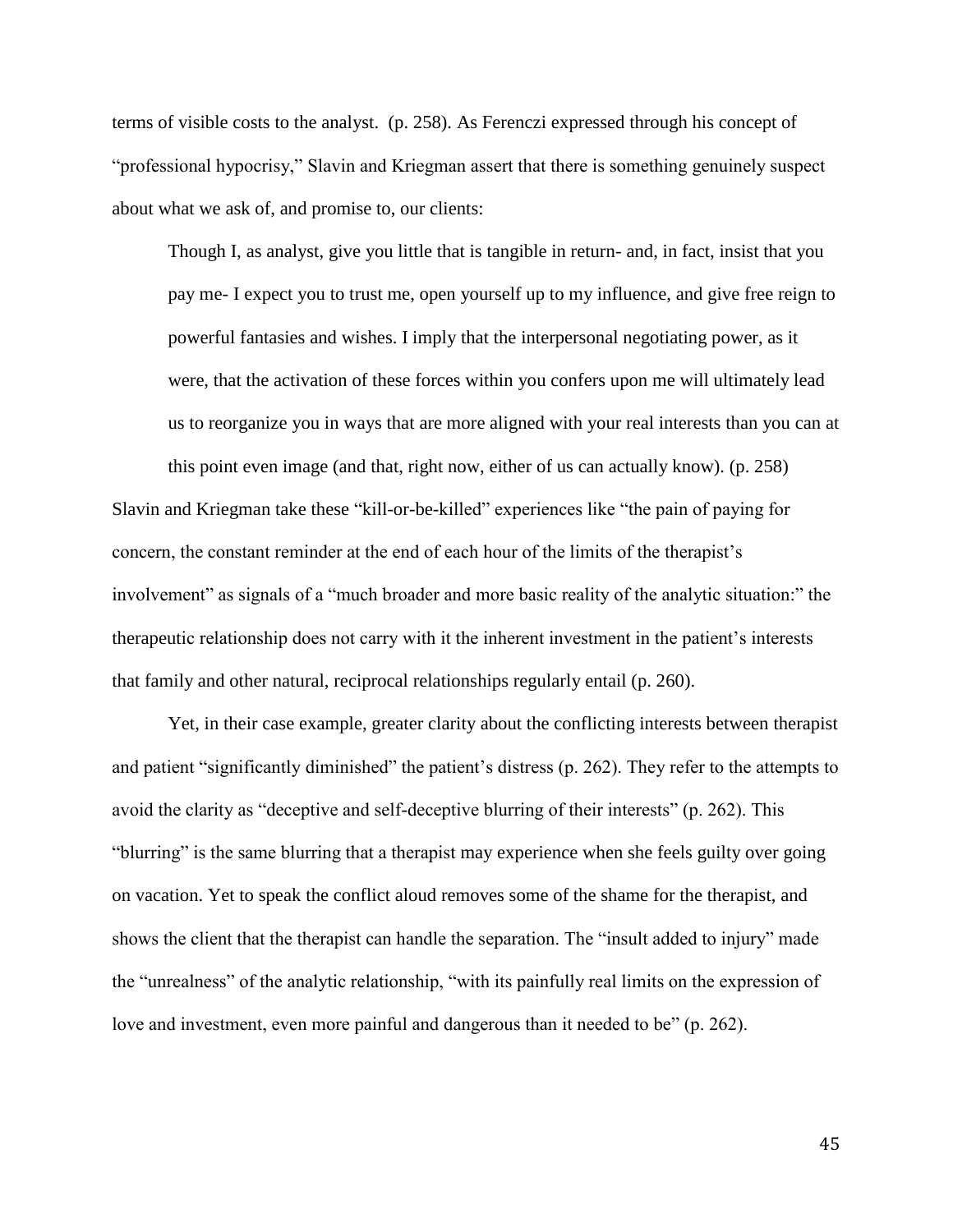#### **Social Work and Relational Theory**

As a social work student, I am attuned to the way that social work is a discipline that is particularly well aligned with relational theory. In her paper "Contemporary psychoanalysis and social work theory," Jill Horowitz (1998) asserts that "in the contemporary post-modern and relational paradigms in psychoanalysis is a refinding of elements of clinical social work theory" (p. 369). For example, social work espouses the perspective of "person-in-environment." Similar to the idea that there is no such thing as a self without other relationships, the concept of personin-environment suggests that a "person" cannot be conceived of outside of their context (p. 371). Also, social workers are trained in the "casework precept" of "Use of Self," which suggests a "much fuller visibility" of the analyst/social worker/therapist than "psychoanalytic theory of the sixties had room for" (371). Furthermore, social work accepted the postmodern understanding of the power of language to both reflect and construct reality. Horowitz writes: "In [social work] graduate school I learned to call my clients 'clients' and to pay great respect to their reality...I learned to acknowledge and explore issues of power/authority *and* try to diffuse them" (p. 371). She explains that unlike psychoanalysts, social workers had never been blinded by what Stephen Mitchell calls "the myopic love affair with Freud" (as cited in Horowitz, 1998, p. 377). For them, the observation that there are two people in the room when psychoanalysis is going on, and neither of them are invisible or anonymous" was anything but startling (p. 377),

Horowitz reveals a strong parallel between the social work frame and the postmodern perspective of social construction. However, she states, relational therapists often ascribe their theory to (male) forefathers like Ferenczi, Balint, Fairbairn and Winnicott. Perhaps it may be helpful going forward to consider the way that Ferenczi may have been "rediscovered" only to further obscure less "professional," primarily female Social Work theorists like Mary Richmond,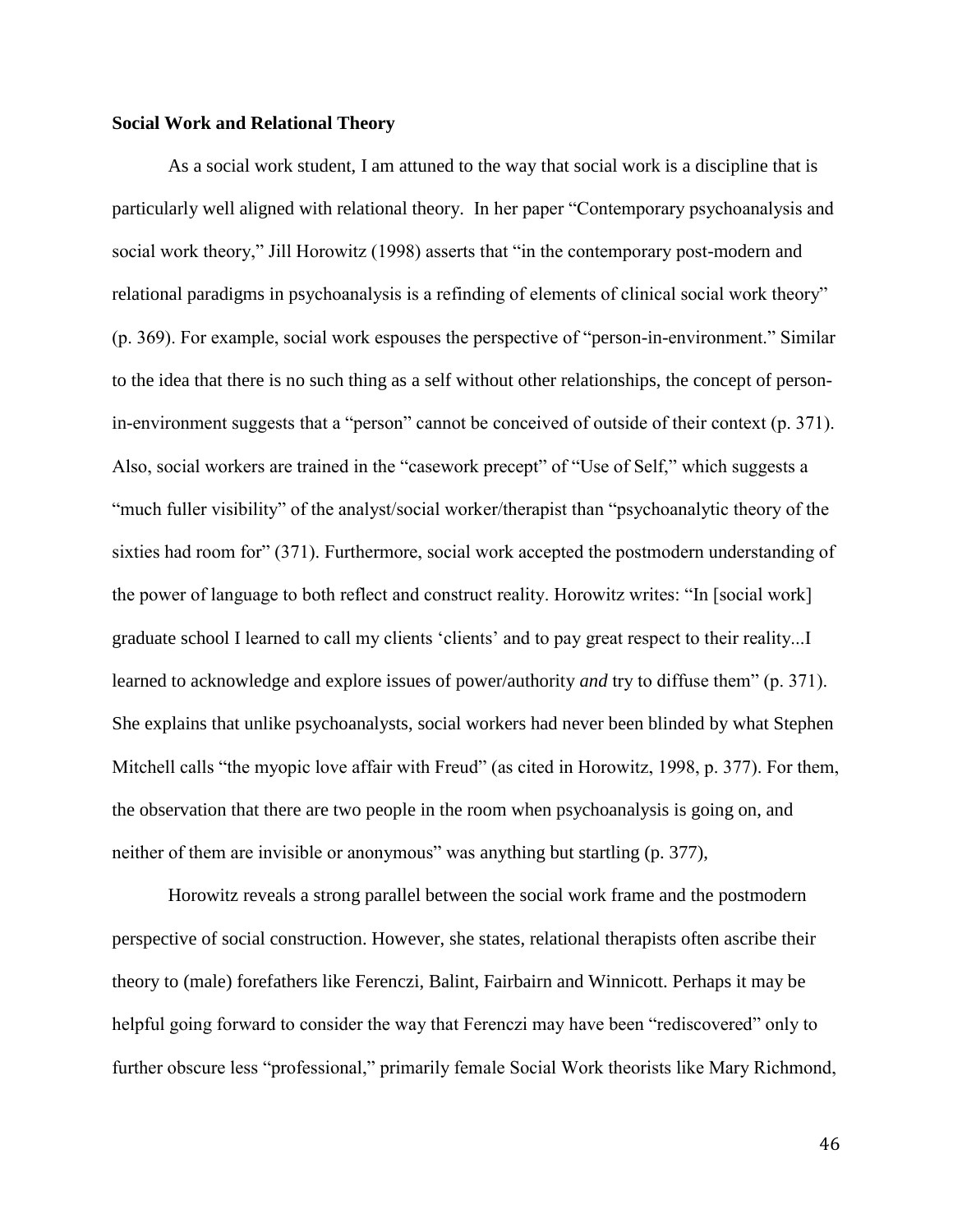Charlotte Towle, and Helen Harris Perlman. Applying a critical postmodernist, relational lens to the power dynamics that may be playing out between social work and psychoanalysis could perhaps provide further insight into relational theory itself.

# **Summary**

Relational theory, as we have seen, provides tools for psychotherapists to engage in caring for their clients within the context of a system where they are paid money. In the next section, I will synthesize the above theoretical concepts with concepts from the previous section on socialist feminist theory. The first set of theories articulate ways of thinking about economic contexts for care work, an outside-looking-in perspective. The second set of theories discuss ways of practicing psychotherapy, a specific form of care work, in its real-world contexts, a sort if inside-looking-out approach. Together, they can be integrated into a complex whole way of informing clinical practice, one that integrates micro and macro work.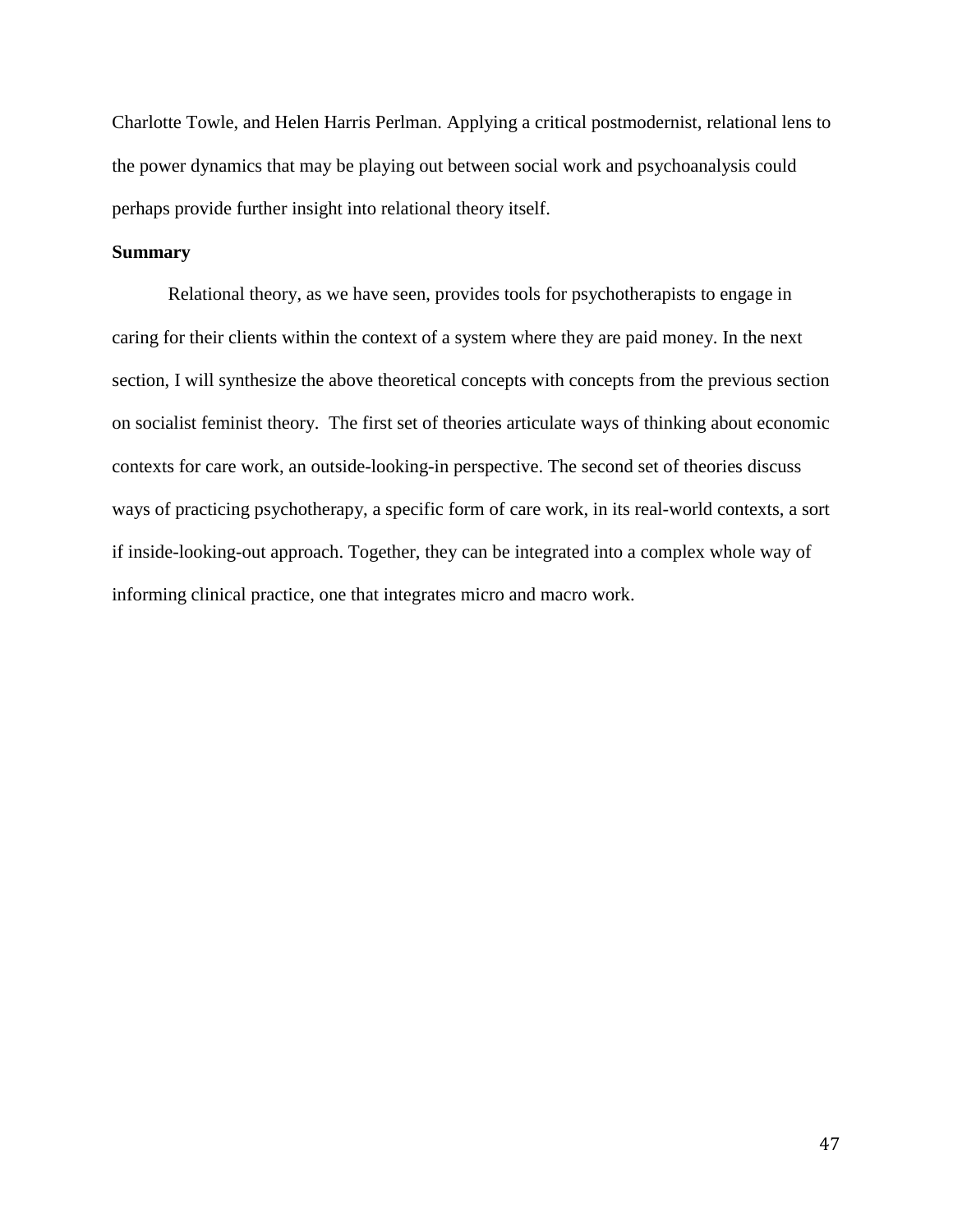#### **Chapter V**

#### **Discussion**

The phenomenon that this paper examines is psychotherapy conceptualized as "care work." As we discussed in the first chapter, scholars have conflicting definitions of care work. This paper has engaged with the concept of care work primarily as it is understood by Nancy Folbre, who describes it as paid or unpaid "work that involves connecting to other people, trying to help people meet their needs" (Folbre, 2003). Chapter two examined psychotherapy as care work through the lens of socialist feminist theory. Chapter three examined psychotherapy as care work through the framework of relational theory. This last section will summarize and synthesize findings from the two theories to provide clinically useful ways of imagining and navigating psychotherapy as care work. Clinical examples will be drawn from my own experiences as a psychotherapy client and as a burgeoning therapist. Lastly, I will discuss the strengths and weaknesses of the methodology of this paper, and provide a consideration of implications for the field of social work.

# **Two subjects in the room**

The socialist feminist lens and the relational theory lens both emphasize the importance of recognizing the subjectivity of both therapist and client, yet they do so in different ways. As we saw in chapter two, socialist feminist theorists discussed how care workers are part of the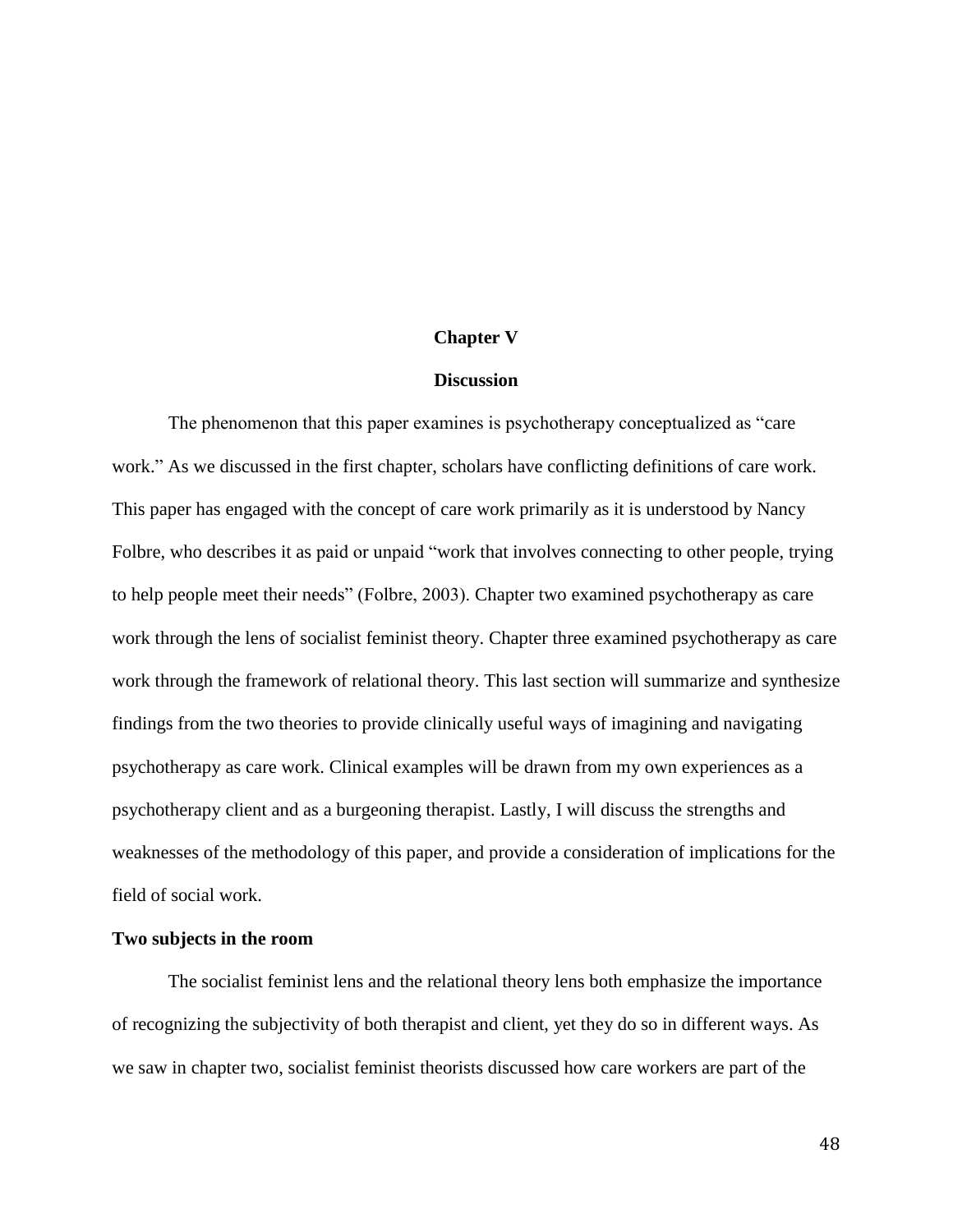same struggle for liberation under the system of capitalism that clients are. Therapists are fellow subjects who are under pressure to make money and want to be treated fairly. We looked at Abromovitz's (1998) description of how the radical social work "rank and file" movement, for example, fought for their own improved labor conditions as a part of their professional work. Martinez (1996) wrote that "in life after capitalism" care workers "will see themselves as helpful allies in a joint project with patients and families." Relational theorists, on the other hand, pointed to the way that therapists should recognize their subjectivity in terms of their own set of biases, beliefs, feelings and actions. Therapists, as Aron (1991) says, are not only reactive (to needs and actions of the client), but active. Like, clients, therapists can be unaware of their unconscious motives.

Both socialist feminists and relational theorists also advocate that it's imperative to view *the client* as a subject. Martinez (1996) wrote: "Rather than viewing patients as *objects* to be manipulated and controlled for the benefit of capital, individuals in health care systems will be viewed as *subjects*, working alongside physicians and other health care workers toward their individual and collective empowerment." Clients, in this view, will be listened to and respected. Similarly, relational theorists advocate a view that the client is not "only" a patient, but someone who is an expert on him or herself, and a person capable of having observations about the therapist that the therapist is not aware of.

# **Two people, not one**

Yet both socialist feminists and relational theorists also acknowledge a certain discrepancy or antagonism natural to the therapist-client relationship. Both agree that a key to escaping it is by acknowledging its existence. Socialist feminist theorist Tokumitsu (2013) wrote: "emotionally satisfying work is still work, and acknowledging it as such doesn't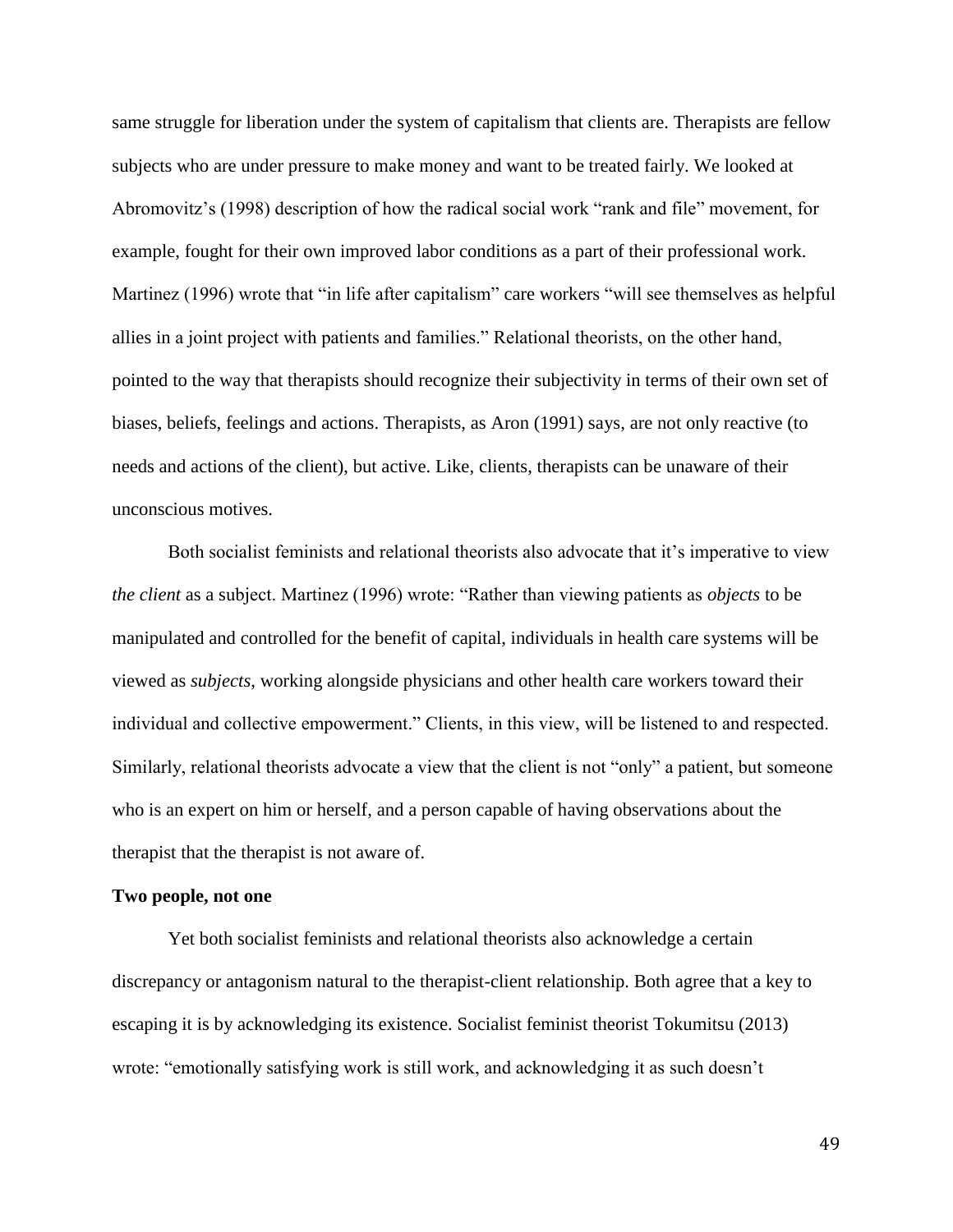undermine it in any way." Relational theorists, like Lew Aron, expressed this as the distinction between "symmetry" and "mutuality." The therapist is performing a service, while the client is benefitting from one.

The cornerstone of capitalism, to a certain extent, is captured in Jessica Benjamin's "doer- done to" dynamic. Ehrenreich explained, as discussed in Chapter two, that "since the capitalists make their profits by paying less in wages than the value of what the workers actually produce, the relationship between the two classes is necessarily one of irreconcilable antagonism. The capitalist class owes its very existence to the continued exploitation of the working class." In this view, "kill-or-be-killed" is inherent to capitalism. Socialist feminist theorists advocate that the only true liberation would come in the form of political revolution; overthrowing the oppressors. But Jessica Benjamin (2005; 2007) suggests liberation from the doer-done-to dynamic, at least that between client and therapist, through a conceptual shift. For her, a certain liberation can be achieved through surrender to a third space that is in some ways the antithesis of capitalism. Her "moral third" is a space from which one recognizes "the tension of difference between my needs and yours," staying attuned to both needs simultaneously. Benjamin writes that escape from the dichotomous either/or position is possible if "the analyst takes on the responsibility for forgiving herself and thus being able to transcend the shame of her difficulties enough to talk about and analyze them (without excessive or impulsive self-disclosure)." Until then, patient and analyst will be caught in a spot where the acceptance of one person's subjectivity meant an obliteration of the other's. Both socialist feminist theorists and relational theorists envision an ideal scenario in which both the subjectivity of the client and therapist are recognized in a conceptual space where they strengthen, rather than obliterate each other.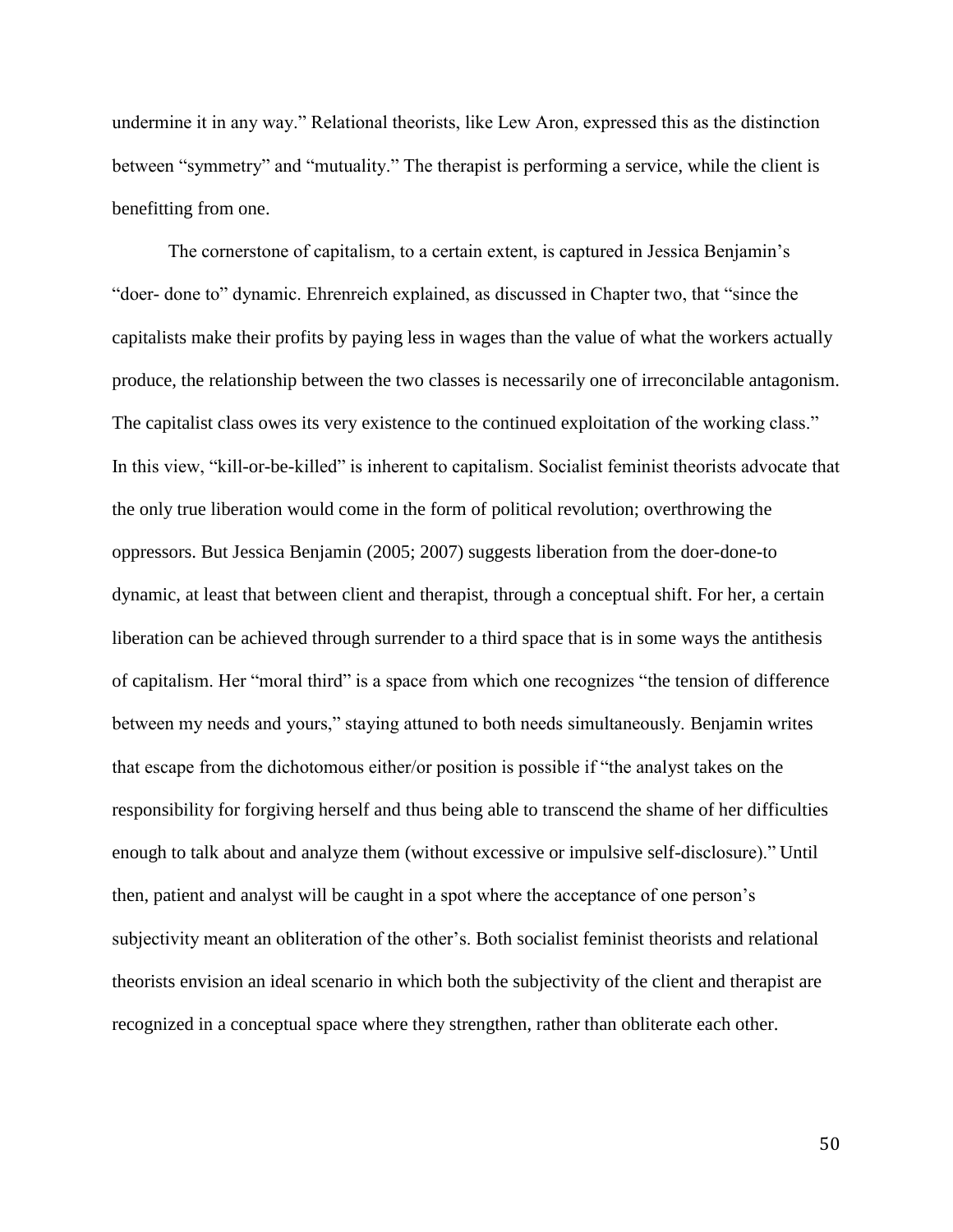## **Always Already Political**

One of the most potent criticisms of psychotherapy/care work is the concern that it "siphon[s] off rage that might more constructively be deployed in relation to social injustices" (Hollander, Layton, & Gutwill, 2006, p. 12). However, both theoretical orientations suggest paths for making psychotherapy expressly concerned with social justice. In "Psychoanalysis, Class and Politics: Encounters in the Clinical Setting," Andrew Samuels (2006) summarizes the belief that psychotherapy, rather than dampen constructive passion for social justice, has the potential to politicize and radicalize clients and therapists alike. Samuels' ideas help synthesize the main concepts from socialist feminism and relational theory. As we discussed in chapter two, Shulamith Firestone said: "There is a new emphasis on objective social conditions in psychology...the large number of women in these fields may soon start using this fact to their advantage. And a therapy that has proven worse than useless may eventually be replaced with the only thing that can do any good: political organization" (1970, p. 6). This "emphasis on objective social conditions" can be seen in relational theorists Malcolm Slavin and Daniel Kriegman's use of the concept of "objective countertransference" which we saw in chapter three. Thus, through the use of relational theories, psychotherapy can perhaps begin to encourage and encompass what Firestone called "the only thing that can do any good": political organization. Samuels writes: "I think that…experiences in therapy act to fine down generalized rage into a more constructive form, hence rendering emotion more accessible for social action. Even when this is not what happens, the potential remains for a move from private therapy to public action" (2006, p. 12). His idea is to develop the clinical setting as a bridge between psychotherapy and politics, rather than as the source of isolation from politics. And even when psychotherapy appears to only focus on the client's inner world, he writes, "political power is experienced psychologically: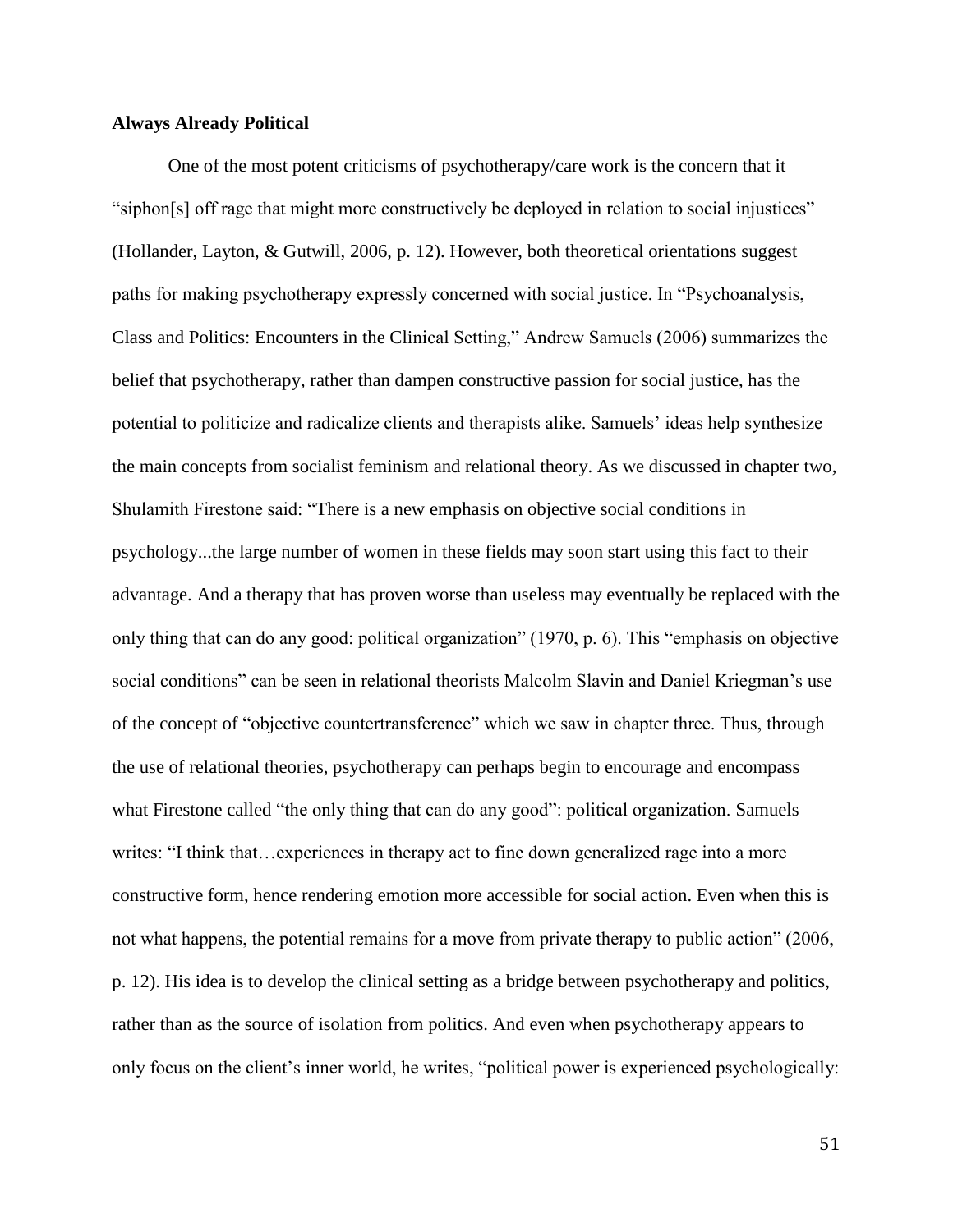in family organization, gender and race relations, and in religious and artistic assumptions as they affect the lives of individuals...We must try to achieve a situation in which the work is political always, already" (p. 16). Samuels articulates the desire to use psychotherapy to work on issues in clients' inner lives and outer realities, and the belief that they are deeply intertwined.

#### **Therapy as "doing politics"**

Samuels (2006) suggests that the structure of group therapy "may facilitate the politicization of the practice of therapy" (p. 16). This speaks to the interplay between "doing politics" and community, the impossibility of taking social action alone. But how would group therapy be similar to and different from explicitly political groups, like the "consciousness raising groups" of the 1970s, for example? In "Consciousness-Raising: A Radical Weapon," Kathie Sarachild, a radical feminist founder of consciousness-raising groups of the 1960s and 1970s, writes that the two are very different. In consciousness-raising groups, she writes, "The purpose of hearing people's feelings and experience was not therapy, was not to give someone a chance to get something off her chest ... that is something for a friendship." Here, Sarachild associates "therapy" with "a chance to get something off her chest." In my own clinical experience, I have had many clients report that they like therapy because it feels good to "vent." While this can certainly feel good in the short-term, providing this space does not, in my understanding, fit with Folbre's explanation of "care" stated in the first theoretical section of this paper. Care work, as Folbre (2012) states, "emphasizes concern for a care recipient's well-being, not their happiness" (7). If therapy just allowed for getting something off your chest, with no deeper purpose, it would not be truly "caring" work. Sarachild associates "venting" not only with psychotherapy but with friendship. Yet according to relational theorists psychotherapy is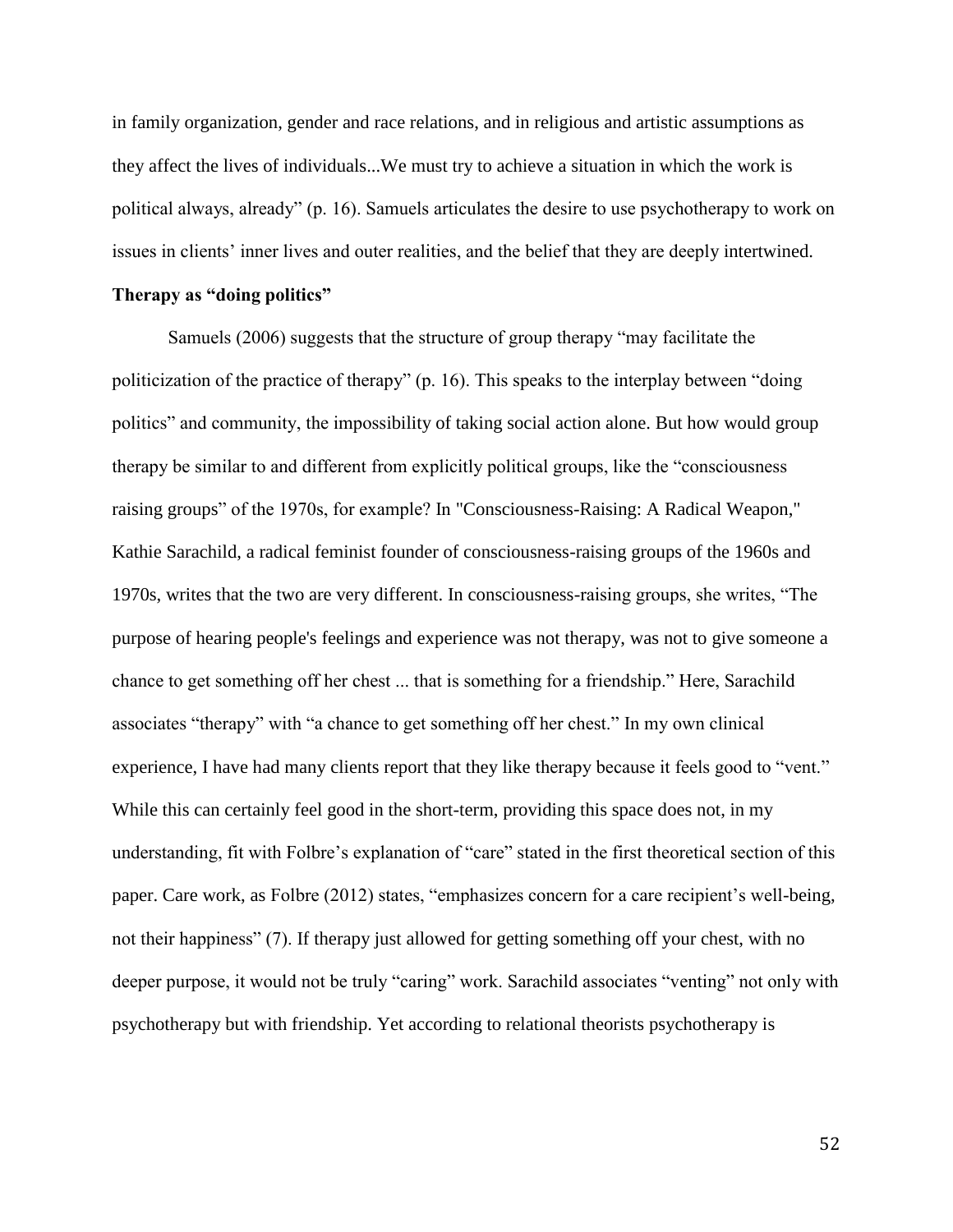something that has a distinctly different purpose, as discussed by Aron (1991, p. 266) with regard to the distinctions between mutuality and symmetry.

Sarachild goes on to explain that in consciousness-raising, "the importance of listening to a woman's feelings was collectively to analyze the situation of women, not to analyze her. The idea was not to change women, was not to make 'internal changes' except in the sense of knowing more. It was and is the conditions women face, it's male supremacy, we want to change." On the surface, this can of course look different from the colloquial understanding of therapy, or even from a professional understanding. Stephen Mitchell, a founder of relational theory, has even written: "An important part of the job of psychoanalysts is to interest their patients in the possibility that features of their world that they experience as powerful impediments to their pleasure and satisfaction, obstacles that seem completely outside their control and working against them, are actually their own constructions" (Mitchell, 2002, p. 62). Can the view that we are responsible for our own impediments ever be combined with the "political" position that a real, structural force, like male supremacy, is responsible? One way to bridge these two perspectives is by Sarachild's concept of "knowing more." "Knowing more" is in fact changing the self, but it is a change in awareness. It may involve the realization that the real, structural force is not only an "outside" set of conditions, but a way of being and thinking and living that has gotten inside us as well. Perhaps this "knowing more" is not so different than what psychotherapy can offer. Another way to articulate the bridge between these two seemingly opposite perspectives (change the person or change the circumstances) might be to view forces like male supremacy and racism, like capitalism, as examples of Slavin's concept of "objective transference/countertransference" (1998, p. 247). As Berzoff, Flanagan and Hertz write in the aptly titled "Inside Out and Outside In," (2011): "As much as the current field of clinical practice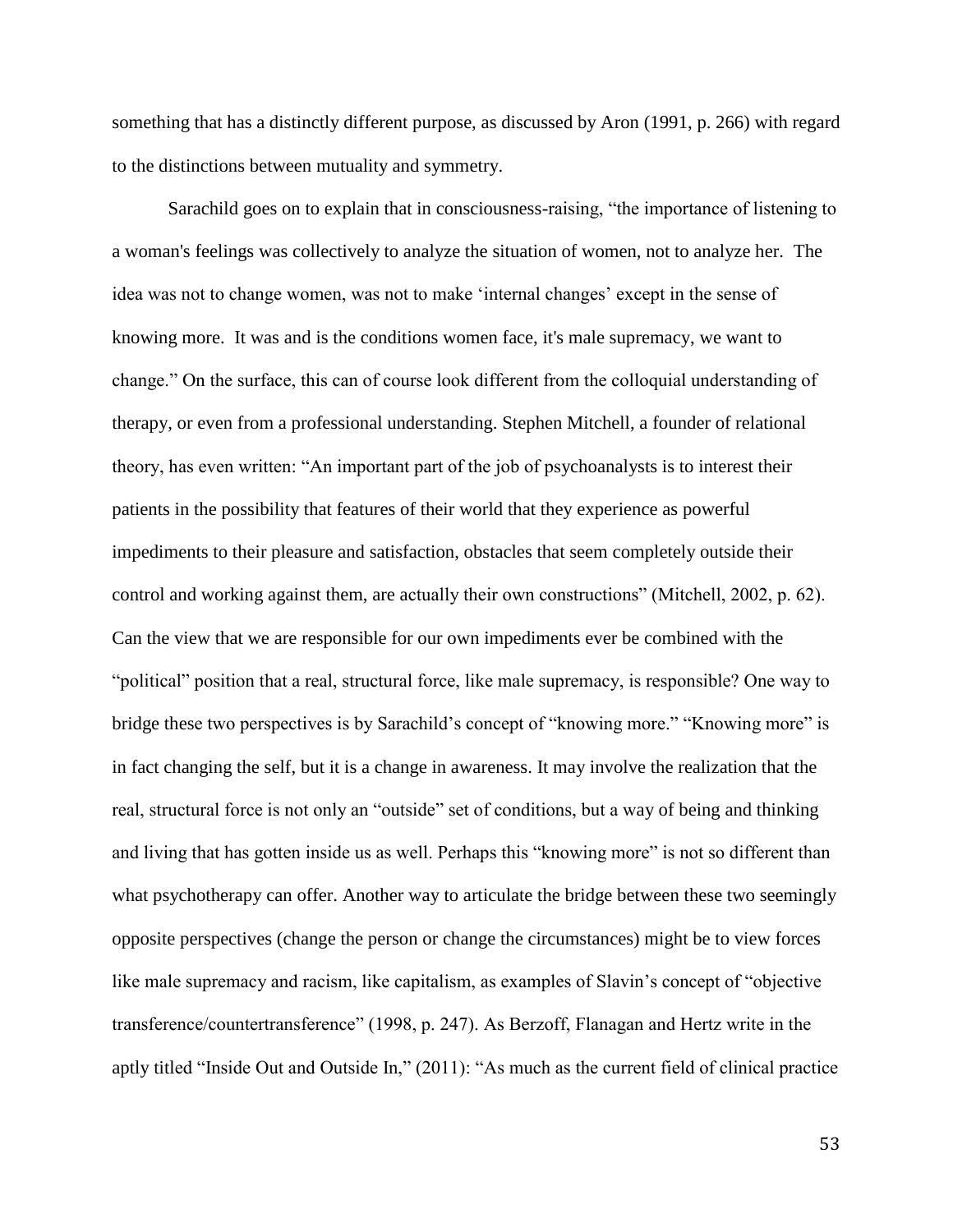is dominated by splits—long term versus short term, behavioral versus intrapsychic, biological versus social—we believe that these are false dichotomies. How can we understand and hold the complexity of our clients' lives if we are compelled to see their concerns through only one lens" (p. 3). For a relational therapist, true care may lead to encouraging the client to become involved in explicitly political action. As stated another way, "the more deep and personal the experience, the more political and public it may turn out to be" (ibid., p. 27).

#### **My experience as a client**

To illustrate some of these above points, I will draw from the story of my own psychotherapeutic process with a male psychiatrist who was oriented towards a "traditional" style of psychoanalysis. Although it is unorthodox to draw from my own experience as a client in an academic paper, I do so in part because the choice aligns with some of the lessons from the past two chapters. First, it echoes the political decision to recognize the client's subjectivity. When we only read literature written by therapists, we miss out on an enormous body of knowledge that can be gleaned from the people who are in the room with the therapists in every session. As Jordan (2000) states "Patients bring knowledge about themselves, wisdom about many matters, and insights about the therapist that are invaluable." Furthermore, acknowledging that a patient in one context can be a therapist in another makes clear that the difference between the mentally "well" and "unwell" may be more subtle, and less about inner deficits, than the medical model allows for (Berzoff, 2011, p. 222). Lastly, writing from the perspective of myself as patient allows me to share a little about my own personal bias as the writer of this paper. Just as the analyst must become aware of themselves as a subject, so too must the "researcher." Just as the analyst would do well not to pretend his or her subjectivity does not exist to the client, the "objective" researcher may do well to acknowledge her subjectivity to the reader.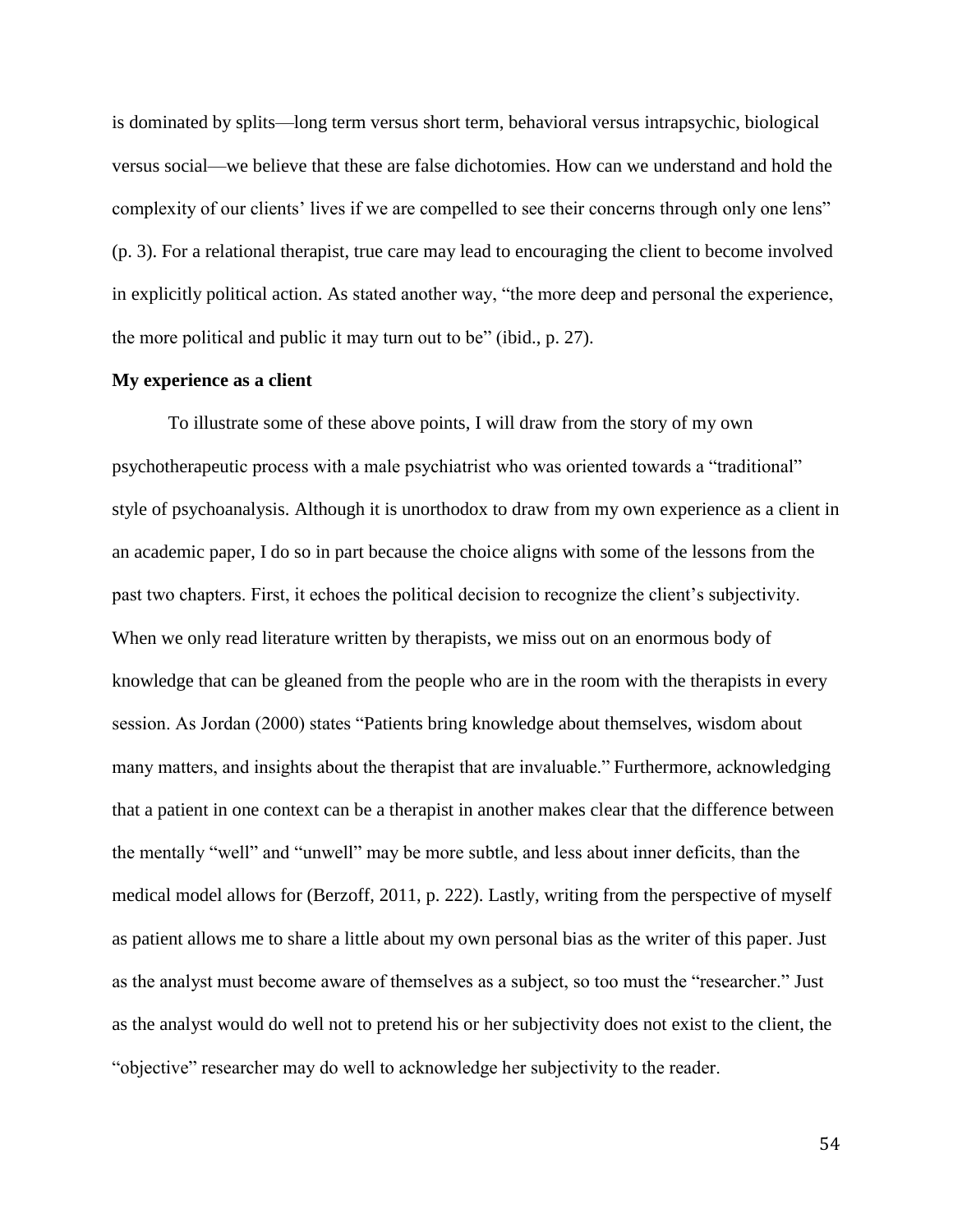Some of my own identities that influence my subjectivity include being a twenty-nine year old, able-bodied, Jewish, white, heterosexual, non-native, US-born woman. I was raised in an economically secure two-parent home. I met with Dr. Y, a white man in his 60s for therapy for six years, sometimes once a week, sometimes twice, from the time I was twenty to the time I was twenty-six. Looking back, a few aspects of our work together stand out to me as times when I, as a client, could have benefitted from tools from the two theoretical perspectives outlined previously in this paper. A year or so following our termination, I asked Dr. Y to send me his records from our time together. Some of the documents that he sent me (after asking for me to pay a copying and shipping charge) were official. A large stack of others were handwritten notes that he took during each session. One of the more striking aspects of reading these notes was that he referred to me exclusively by the term "patient." As in, "patient seems to be gaining perspective" and "patient is able to smile." This struck me because Dr. Y was a person I sat across from for six years, at least once a week, sharing my inner thoughts, fears, shames and joys. Now, through the discussion of the power of language as discussed previously in this paper, I see why his word choice shocked me so much. By referring to me exclusively as "patient," Dr. Y relegated me to a simple, unshifting identity of a sick person. This is an example of an area where I make a clear different choice in my own work. In my notes, which I also take during sessions, I try to always refer to the client by their name. I think this is not just a superficial politeness if they were to ever read them; but rather creates a deeper feeling of respect in me for their full humanity, for the fact that they are a person with a name, just like me--in other words, a subject. Working within an anti-oppression framework involves the use of language that does not reify existing power dynamics, but rather, as Horowitz in chapter three suggests, deconstructs those dynamics.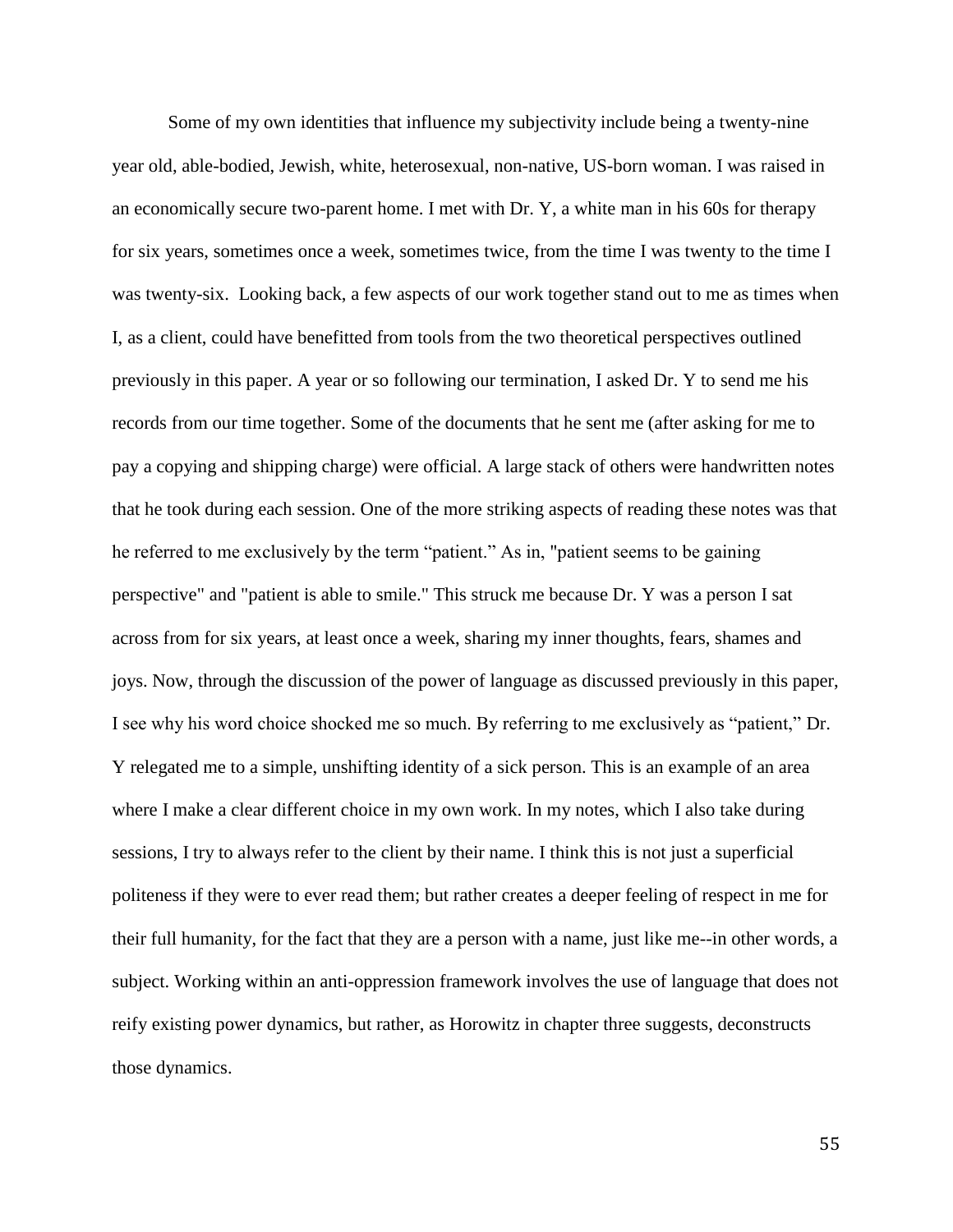I eventually decided to stop seeing Dr. Y out of a vague sense that I wasn't making any progress and might make more with a woman. I turned out to be right. What "woman" meant, though I wouldn't have articulated it as such at the time, was someone, not necessarily a woman, informed by feminist, relational theory. Based on my own history, I now see that gender identity was a crucial theme in my life. What I needed at the time, I believe, was for someone to help me see sexism as an example of Slavin and Kriegman's concept of "objective transferences." Instead, Dr. Y focused the attention exclusively on why I might be sabotaging my treatment by trying to leave after so many years of work with him. By focusing exclusively on my "resistance," Dr. Y did not leave room for the possibility that there were factors outside of my own personal psychological deficits that could be contributing to my suffering, such as sexism. Furthermore, Dr. Y did not acknowledge his limited capacity for oneness, as Slavin and Kriegman's therapist does when he admits that in some ways, such as in terms of payment, therapist and client's desires are at odds. Again, I have tried to act differently in my own work. For example, I view sexism, racism and poverty as complex trauma in the lives of my clients. That does not mean that there is no possibility for progress as long as those systems exist. On the contrary, the acknowledgment of just those systems is what can allow internal progress to happen.

Lastly, I felt personally the effects of someone trying to practice Freud's theory of "abstinence." Throughout my time in treatment with Dr. Y, I was often extremely tearful. Sometimes I would sob through a whole session. Dr. Y, in accordance with his theoretical orientation, would sit silently, staring at me, not "spoiling" me with any gestures or words of support or empathic communication. I wondered why nothing was changing, why nothing felt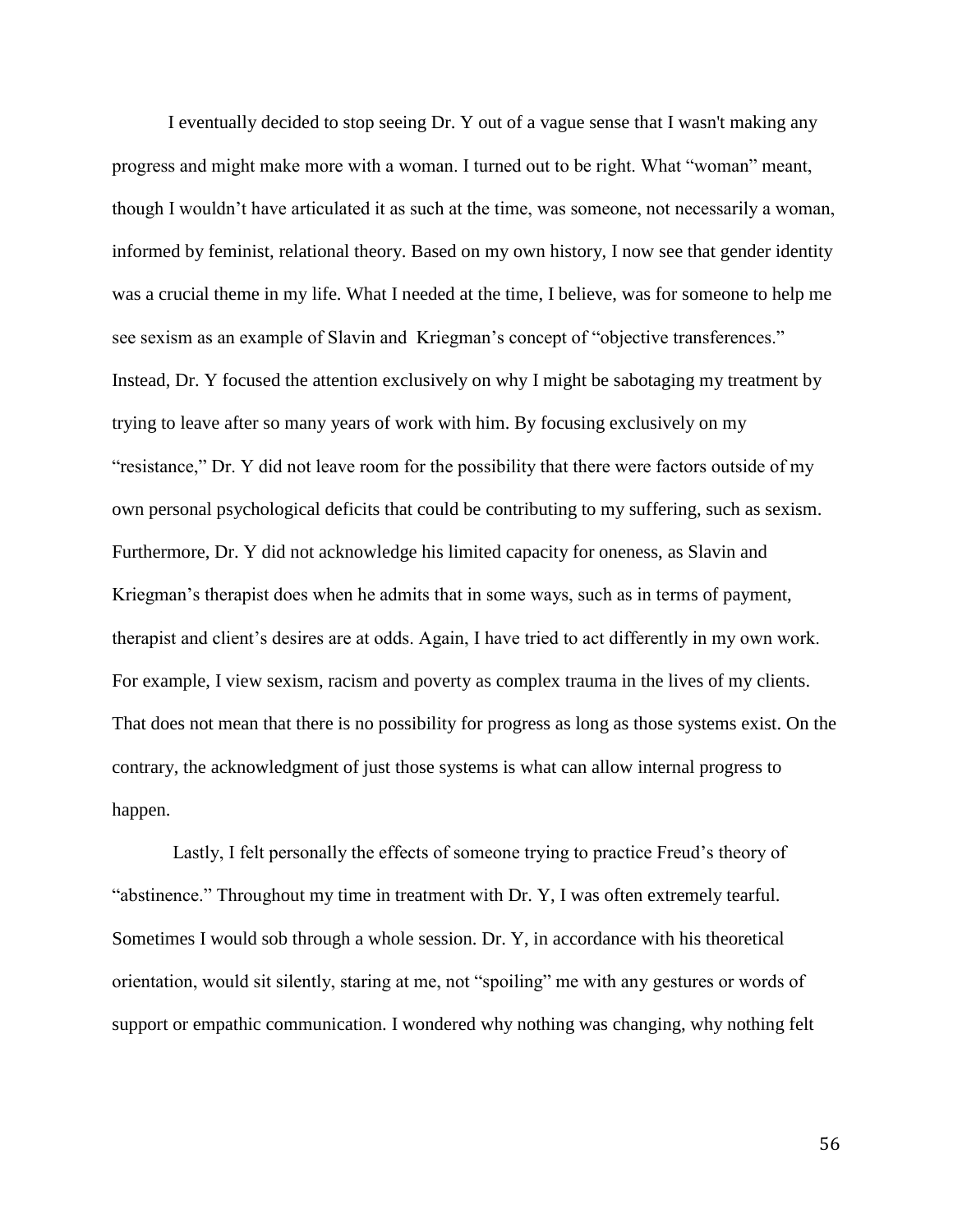better for years and years. In retrospect, I think that I was being retraumatized by a lack of empathic attunement.

Luckily, I had enough of a sense that something was wrong with therapy, after six years of not improving, to terminate our treatment "against the medical advice" of Dr. Y. The decision to leave was very difficult, because Dr. Y had a large collection of professional credentials that positioned him as the expert and me as the sick patient. From looking him up online, I knew that he had published numerous books and articles, had graduated from Harvard College and Yale medical school. He works closely with Otto Kernberg, a leading psychoanalyst. He did not take insurance, and charged an enormous sum of money that my parents gladly paid for his expertise. I had started treatment with him as a vulnerable young woman deeply struggling and in pain. That is probably part of why it took six years before I finally realized that this supposedly prestigious psychiatrist was not helping me. Luckily, upon treatment with a female therapist, with a much more relationally informed style, I somewhat quickly began to improve, and have been steadily improving for the past four years.

The above is a just a small sample of the ways that I was deeply hurt, invalidated, disrespected, disbelieved, and disempowered by this treatment. But, I am grateful for my experience with Dr. Y in part because, as a new therapist, I feel I have learned so much about the damage that can be done through psychotherapy, and about how I want to treat my own clients. The next section will discuss a piece of work I did as a new clinician, informed by feminist and relational values.

#### **Surveillance: An experience as a therapist**

Therapists are "mandated reporters," which means that they, along with teachers and others who come into contact with children and other "vulnerable populations" must legally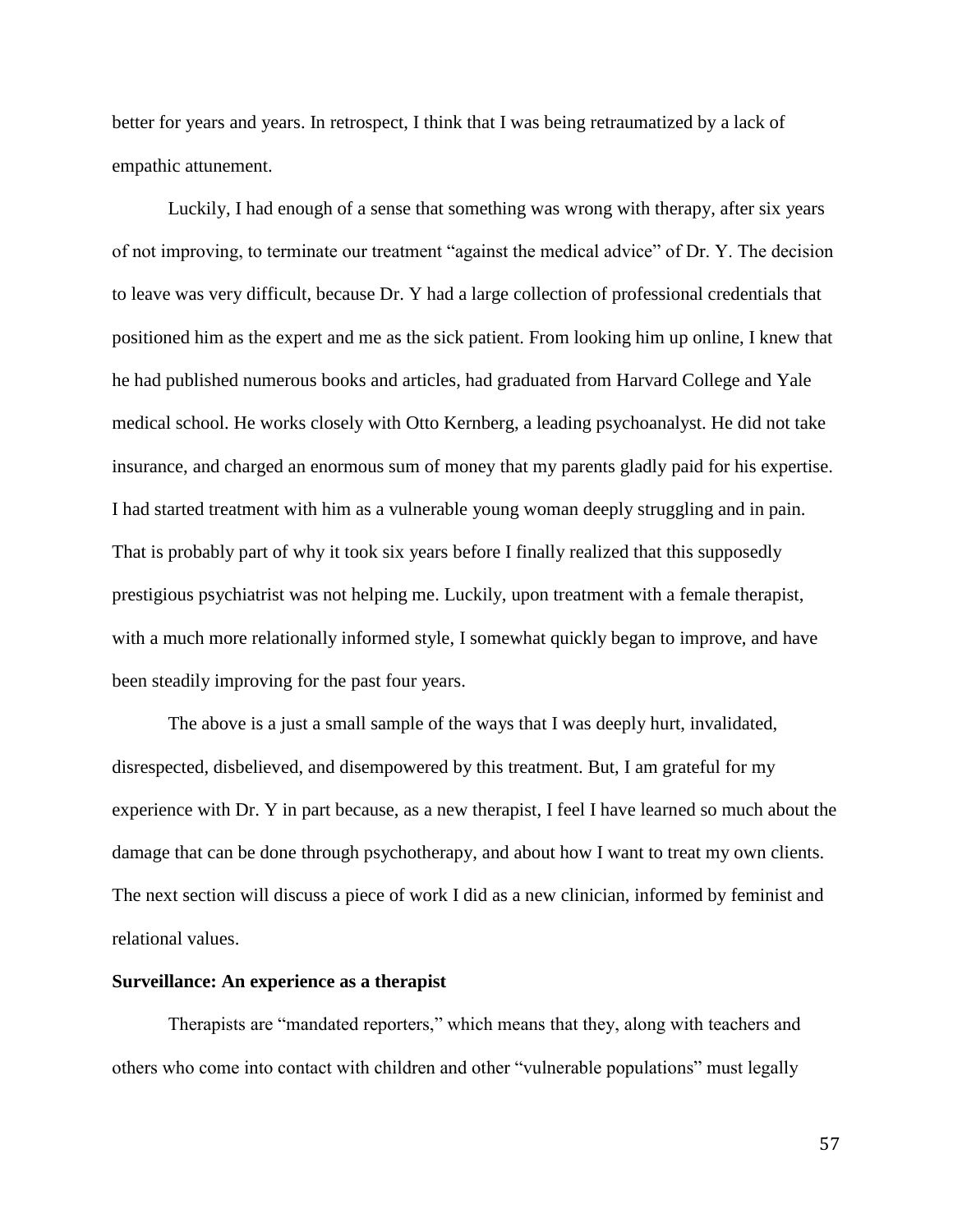report to the state when abuse is observed or suspected. Mandated reporting is an area, I believe, similar to payment, that is rich for exploration because of the way it has the tendency to position therapist and client in a doer-done-to relationship. Similarly, the existence of mandated reporting might be a good example of "objective countertransference." If evidence of "abuse" becomes apparent, almost all clients (at least consciously) would rather not be "reported on." Yet when abuse becomes apparent, in terms of self-preservation, therapists feel compelled to in order to comply with the law. If they do not, their employment and professional wellbeing may well be in jeopardy. Therapists, however, may have conflicted feelings about reporting, similar to their conflicted feelings over accepting payment.

The phrase "mandated reporter" clearly points to the idea of observation and control. The implication, to me is, is that therapists are "spies" who observe clients and report to the government, who regulates therapists' payment, at least when it comes to Medicaid. Although as an intern I have not been a paid therapist, my future career is linked to having a good assessment from my supervisor, who is paid in part by government grants and government funded insurance.

Keenan (2001) writes that "Foucault speculated that disciplinary power succeeded by utilizing the 'simple instruments' of hierarchical observation, normalizing judgment, and the examination" (p. 212). In assessing abuse "normalizing judgment" comes into play. In my internship last year, doing family therapy at an Child Protective Services (CPS)-funded agency in New York City, the form that I had to fill out to report an incident asked me to check boxes that used language like "excessive corporal punishment," "inappropriate isolation/restraint," and "inadequate guardianship." Who determines the meanings of excessive, inappropriate and inadequate? It is clearly not the clients. It is not us, the social workers, either, but some higher authority. Keenan writes that "Hierarchical observation ('surveillance') as a technique makes the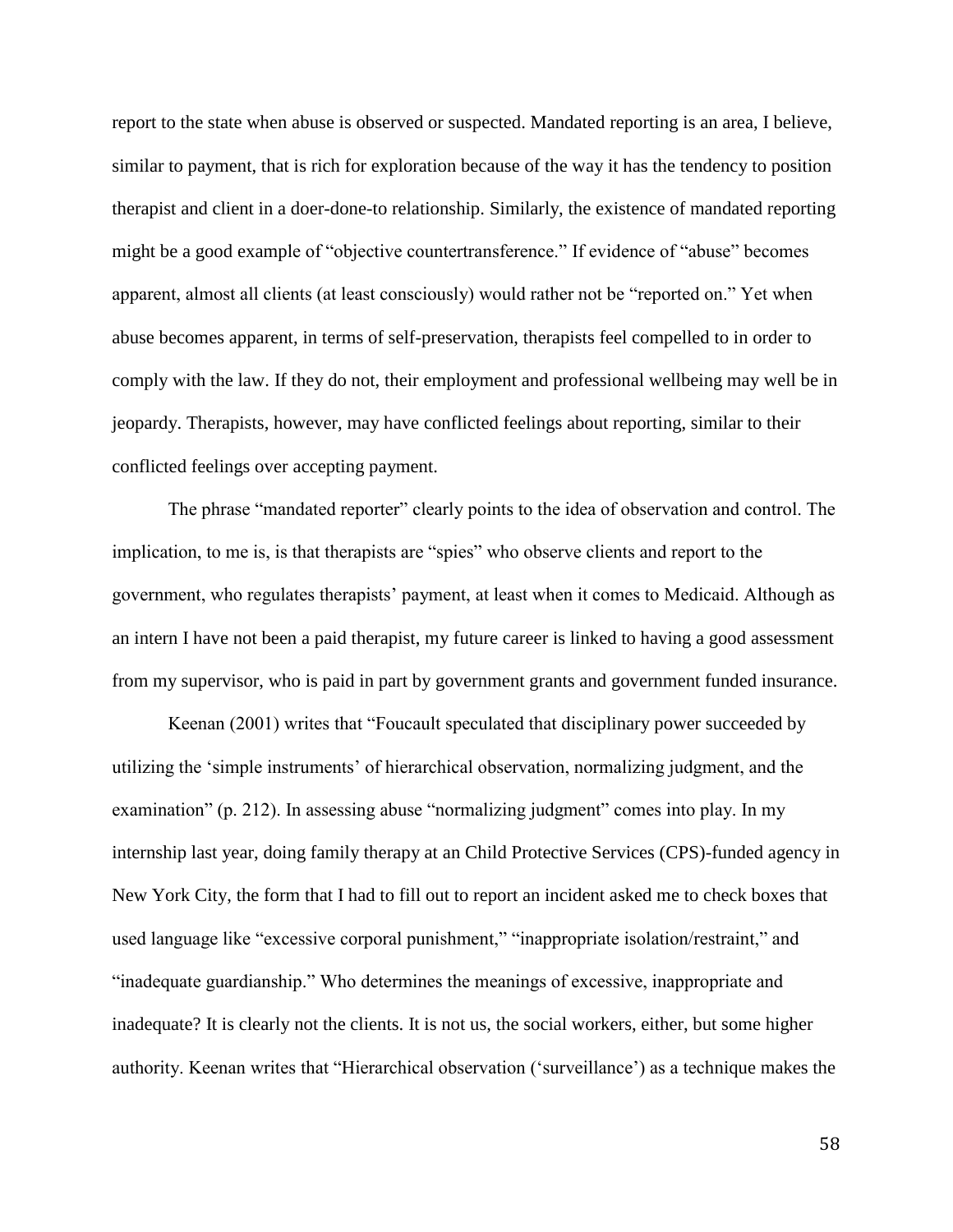observed visible through the 'gaze' which forms one part of the overall functioning of disciplinary power…a privileged group uses the techniques of normalizing judgment to remain invisible, to set societal standard, and to obscure unconsciously the power relations" (p.214). Cultural views about what constitutes abuse vary widely, among professionals as well as the wider public. Child Protective Services has a system in place, but it is not situated as a "viewpoint" but as the "societal standard" and thus the authorship remains invisible, the power relation obscured. It is seen as the norm against which "inappropriate" or "excessive" or "inadequate" behavior is compared, not a type of behavior with its own construction.

Keenan writes: "the final aspect of disciplinary power, documentation, serves as the lynchpin of this new technology by establishing a common discourse which perpetuates a particular mode of observation and normalizing judgment, constituting the individual as 'a describable, analyzable object'" (p. 214). I do not have the option to write in my own definition of the clients' behavior; I must check a box on the form that lists the behavior using the established, judgmental language of "inappropriate, excessive, etc." Furthermore, I must list the adult as the "alleged subject (perpetrator)," minimizing a human into a label.

In my second session with Linda, a thirty-five year old Black single mother, and her 13 year old son Charlie, the following interaction occurred:

Charlie: But the school is saying I told him to beat him up, but I didn't, and my mom doesn't believe me. Linda [to me]: I don't believe him or not believe him, I just don't know. Me: okay so Charlie, you feel like your mom doesn't believe you? Charlie: Yeah, I mean I understand why she doesn't believe me because I lie a lot. Me: Hmm…so you're saying that you lie a lot? What happens around when you tell a lie to your mom? What are you thinking about?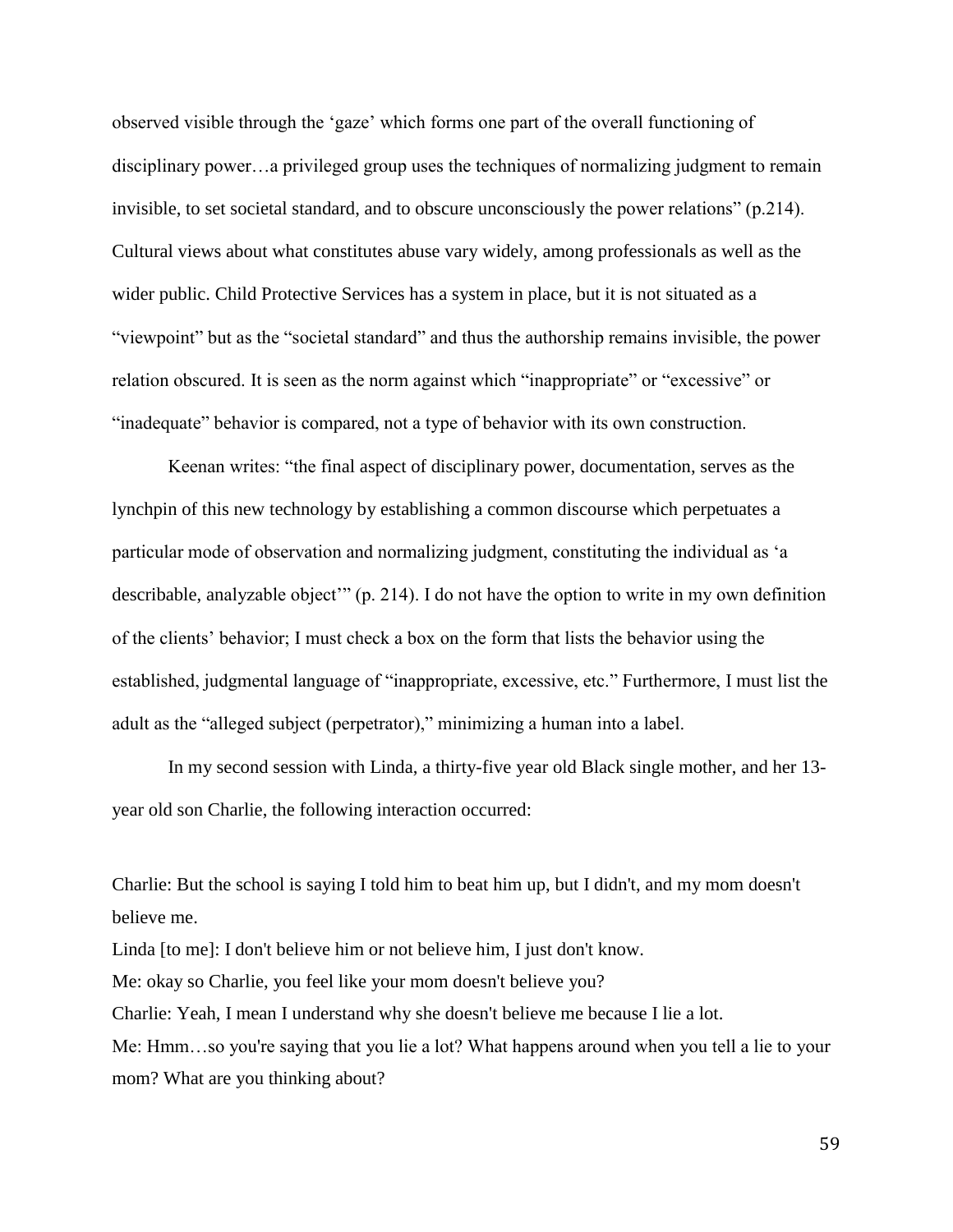Charlie: What do you mean? Me: well, I mean are you thinking you don't want to tell the truth sometimes because you're afraid of getting in trouble? Charlie: yes, my mom gets on me pretty hard. Me: She gets on your pretty hard. What does "pretty hard" mean? [Charlie looks at Linda] Charlie: you know, screaming at me..[trails off] Linda [yelling]: Fine! I beat my kid!! I know they say, don't say you beat your kid or they're gonna have to call ACS. But my parents beat me, and I beat him. But I do nothing compared to what I grew up with, because I hated it. [Charlie starts crying and I gives him tissues] Me [quietly]: Ok, I see a lot of feelings are coming up around this for both of you. Charlie [still crying a little]: If you hated it when you're parents did it to you, how do you think I feel when you do it to me? Linda: [quiet]

[a few moments of silence]

After talking more to Linda and Charlie individually, I found out that Linda beat Charlie with an extension cord and a chair and often left bruises. After talking to my supervisor, I understood that I would have to report this to CPS. Looking back at how I felt in that moment, I can see a lot of conflict that came up for me. On the one hand, I wanted to protect Charlie from being physically hurt. This also involved exploring my own cultural biases against physical discipline. Yet, this is also complicated by the fact that I myself was spanked as a child. This could have made me feel both protective of Charlie, but also protective of Linda, out of an urge not to condemn my own parents. I also had a bias against reporting because from my brief experience and knowledge about CPS, it does not seem clear to me that their involvement would necessarily help make him safe. Usually what seems to happen (and what did in fact happen in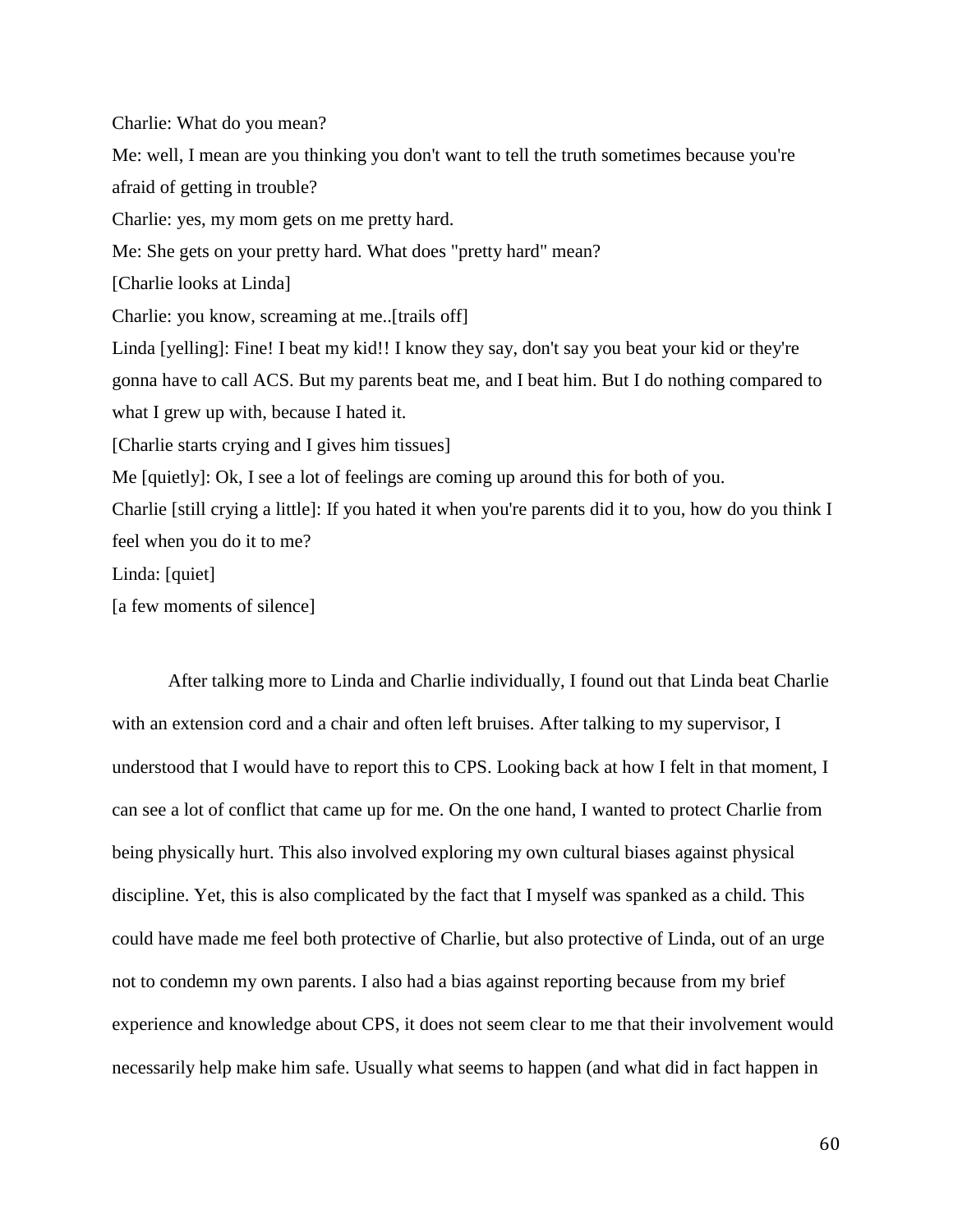this case) is that parent and child lie to CPS workers (out of fear of the child being removed or other damaging consequences). Through our computer system I am able to read the ACS caseworker's notes. In the interview with the ACS worker, Charlie and Linda both said that Linda never uses objects, never leaves marks, and only slaps his arm with an open hand. I had a small fear, although I think it is unlikely, that Linda would in fact punish Charlie even more for revealing the abuse that led to the investigation. Thus, the report may not have established safety for Charlie and may possibly have the opposite effect. I also felt nervous about breaking the tenuous trust that I felt had been established between myself and the family. Though I had explained the limits of confidentiality, I was not positive that I had done a good job of it, or that they had understood or remembered. But, I was also surprised that Linda had willingly told me the information. I wondered if perhaps she actually wanted me to make the report, so that she could get help around disciplining Charlie in a way that worked better. Furthermore, I had a reason to not want to report because of my fear of siding with the "oppressors." I wanted to be a "good white person." I had to look at my own desire to avoid being "bad," the "doer," in Jessica Benjamin's terms.

Although I did not discuss all of these ideas with Linda and Charlie, I did take on the task of "forgiving myself" in order to be able to speak about the situation openly with the client. I knew it was important to explore with the clients the experience of me "reporting them;" their experience of being reported on by me. Although at the time I did not know these terms, I believe that in this instance talking about our "objective countertransference" was essential. Hopefully I was able to surrender to the "moral third" in which I was able to acknowledge my own "limited capacity for oneness" (Slavin, 1998). Rather than engaging in a kill-or-be killed struggle (either I "kill" and the client is reported, or I do not report and am "killed" by acting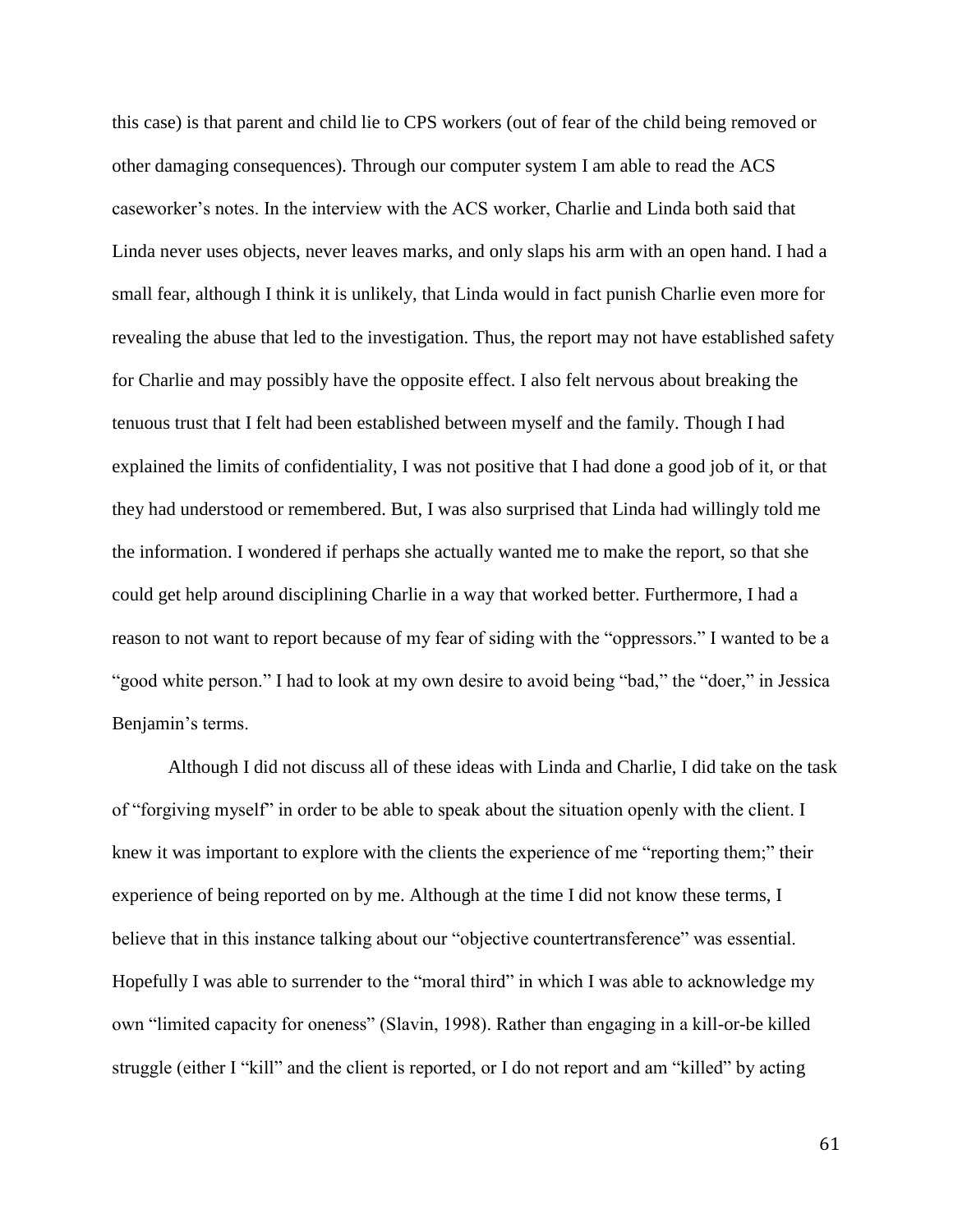illegally), we were both able to see each other's needs. Rather than "blurring" our interests, I was hopefully able to model self-preservation, and avoid adding the insult to injury of pretending I could, or needed to, "die" for the relationship to continue.

I did continue working with the clients and hope the open acknowledgment of my limitations, and limitations of the therapeutic relationship, helped the relationship continue, and perhaps even strengthened it, and allowed them to trust me more.

## **Summary**

Looking at psychotherapy as care work through the perspective of socialist feminism involved exploring the oppressive features of the white supremacist capitalist patriarchy and how psychotherapy might be seen as "adjustment" to that very system. Yet the socialist feminist perspective also revealed how psychotherapy as care work might be a spot for political resistance to the system. The socialist feminist perspective actively avoids engaging in dichotomies, such as one between love and money. Rather than seeing "working" as an inherently negative dynamic, the "work" aspect of care work serves as an important link between the liberation of care workers and those they care for. Looking at psychotherapy as care work through the perspective of relational theory involved exploring a "two-person" psychology, intersubjectivity, mutuality versus symmetry, the (moral) third, and objective countertransference. Together, the two frameworks provided paths that consistently seek to avoid dualities, whether in the form of the personal versus the political, love versus work, doer and done to, self and other. Hopefully this paper has allowed me to enter a kind of "third space" between each of these apparent dichotomies; from that space, perhaps it is possible to see how care work can be a site of political resistance even while existing in dominant oppressive structures.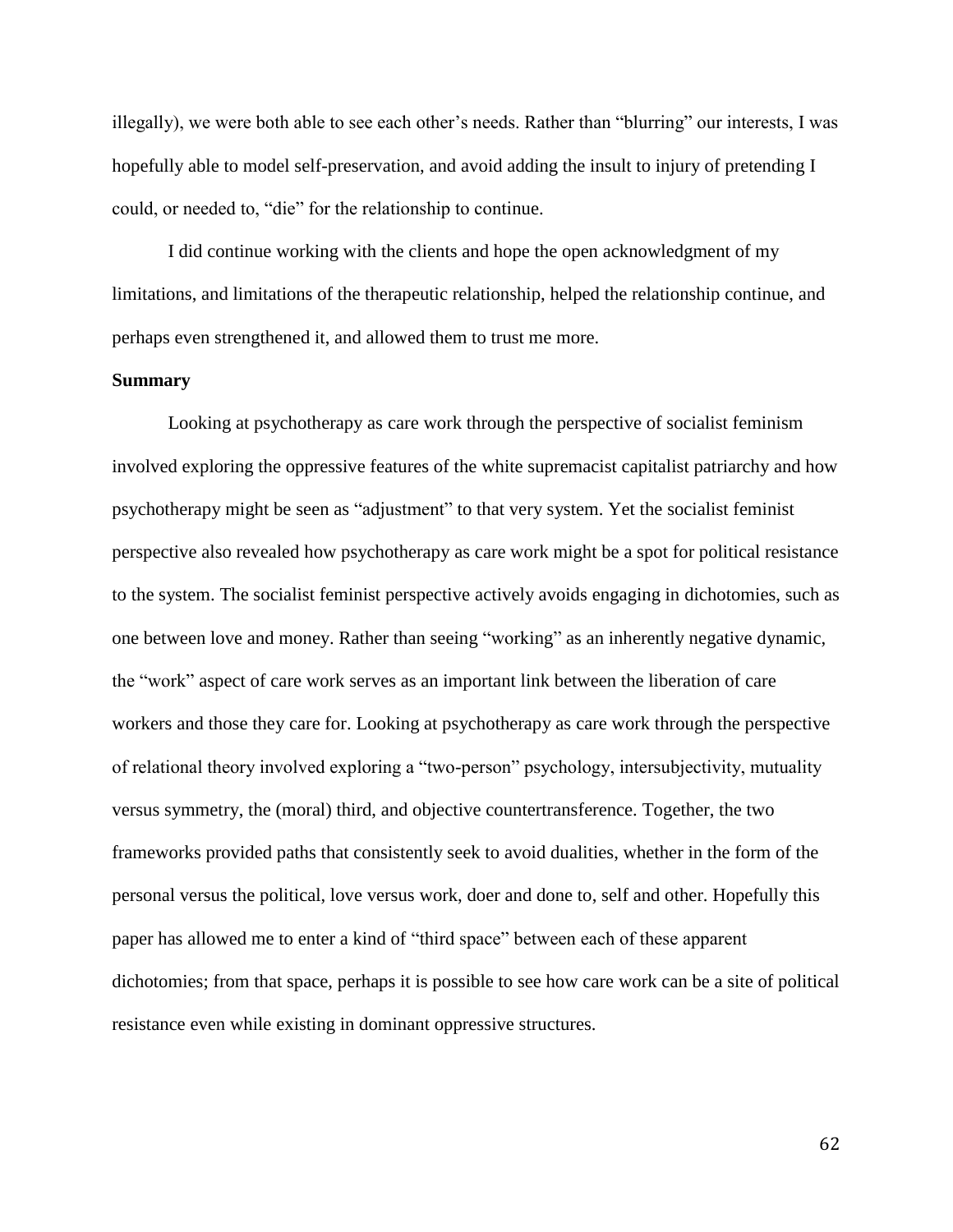## **Strengths and Weaknesses of the Methodology**

In keeping with the theme of escaping or overcoming binary, black and white thinking, often the strengths of this methodology can also be seen as limits, and vice versa. For example, a strength of the methodology was that it was interdisciplinary. Bringing feminist, sociological and economic literature to meet psychoanalytic literature helps situate individual psychotherapy in the context of broader, macro systems. Yet this interdisciplinary methodology was also a limit, in that I have at times found comparing and contrasting socio-economic theory with psychological theory to be like comparing apples and oranges. Another limitation of the methodology was that it was not empirical (based on, concerned with, or verifiable by observation or experience). It cannot be "proven" or tested. However, this style is a strength in that it fits with the substance, in that relational theory specifically came out of a perceived overreliance on empirical approaches in clinical work. Another limit was the bias of the researcher. Due to my own experience as a client in psychotherapy as described earlier, I have a bias against the "traditional" Freudian model. However, once again, this is also a strength, in that acknowledging and exploring a bias, rather than ignoring it, can strengthen an argument rather than weaken it. Every researcher has biases based on his or her personal experiences, identity, and education; from a post-modern perspective, it is only a matter of whether or not the bias is acknowledged or disavowed.

#### **Implications for Social Work**

This paper may challenge social work students and practitioners who read it to expand their own thinking about the way they practice care work. Hopefully, it will provide them with strong theoretical bases in some major themes in socialist feminism and relational theory for considering the practice of psychotherapy within the context of a capitalist system. Additionally,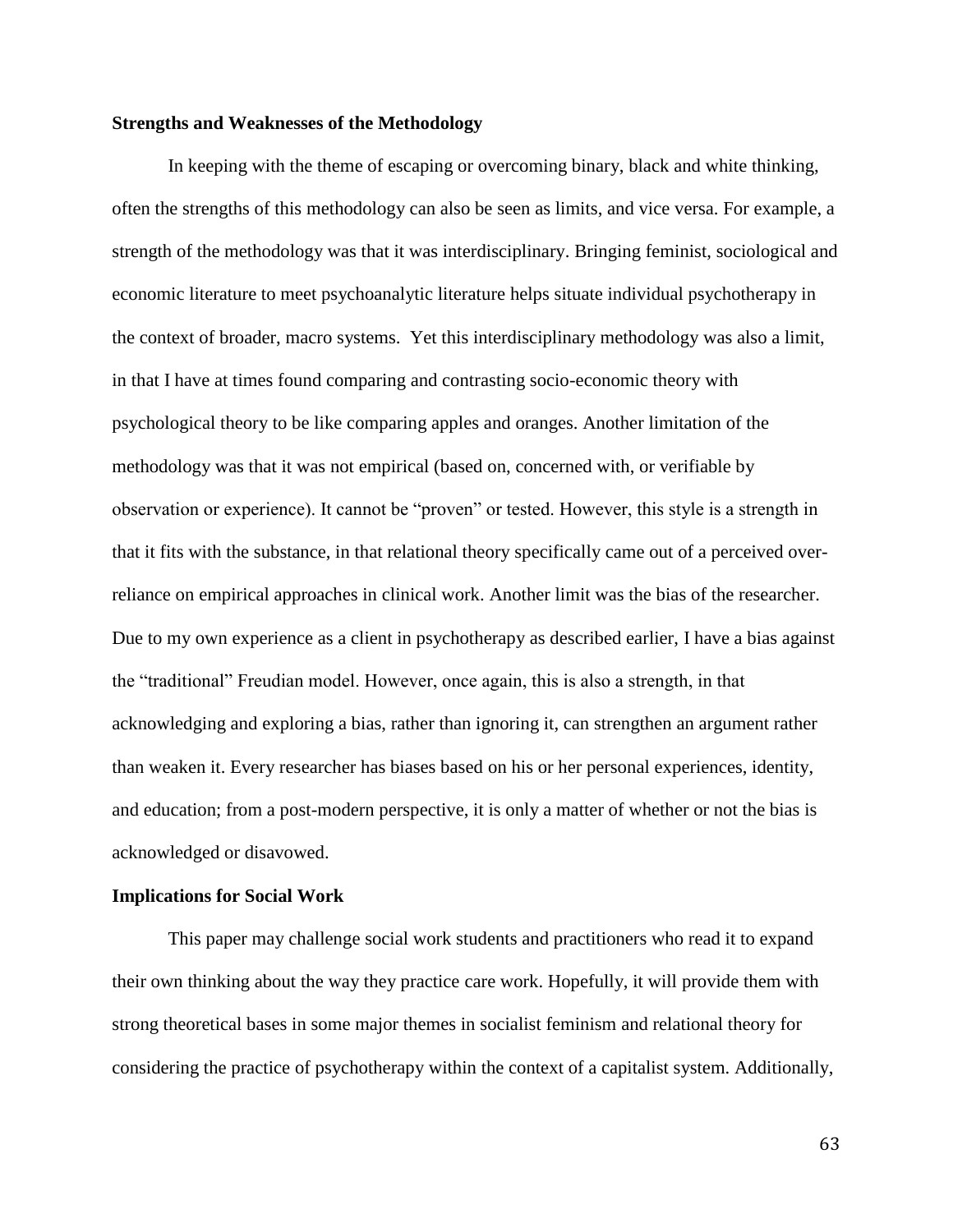it could contribute to existing contemporary attempts to push the field further away from the dichotomy of macro work versus micro work, and towards an integrated ethics of care work that involves both.

# **Conclusion**

Through writing this paper I have come to discover more questions than answers. However, I have also come to discover a sense of hope as I begin work as a psychotherapist. I feel that I have begun to develop a sense of the type of "care work" I hope to practice. I feel fortified to continue to explore concepts of care, work and liberation with colleagues and "clients," always trying to hold myself and others as co-subjects.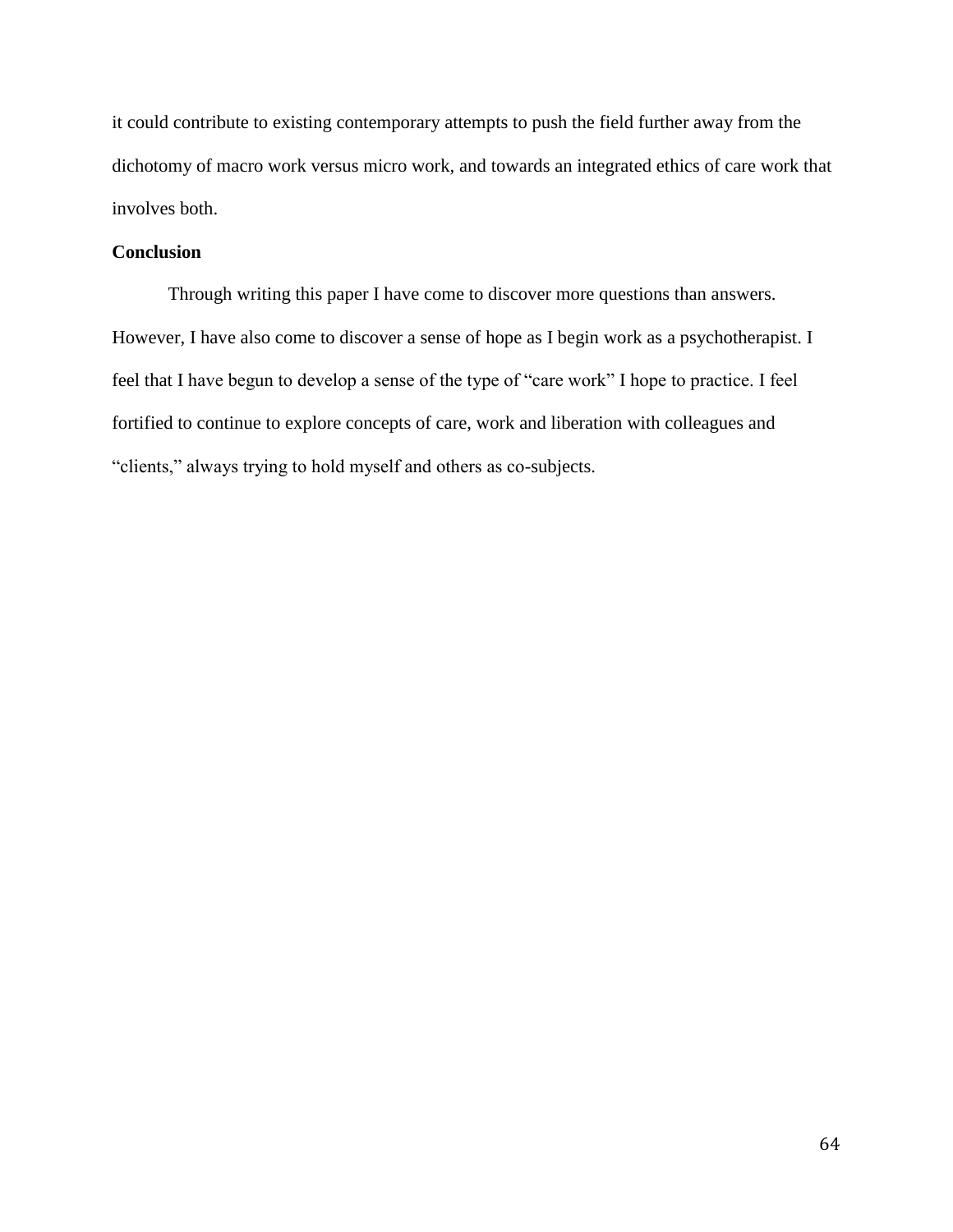#### References

- Abramovitz, M. (1999). Social work and social reform: An arena of struggle. *Social Work, 44*(6), 512-527.
- Aron, L. (1991). The patient's experience of the analyst's subjectivity. *Psychoanalytic Dialogues: The International Journal of Relational Perspectives, 1*(1), 29-51.
- Aron, L. (2006). Analytic impasse and the third: Clinical implications of intersubjectivity theory. *International Journal of Psychoanalysis, 87,* 349-68.

Barker, D. (2012). Querying the paradox of caring labor. *Rethinking Marxism*, *24*(4).

- Benjamin, J. (2004). Beyond doer and done to: An intersubjective view of thirdness. *Psychoanalytic Quarterly*, *LXXIII*, 5–46.
- Benjamin, J. (2009). A relational psychoanalysis perspective on the necessity of acknowledging failure in order to restore the facilitating and containing features of the intersubjective relationship (the shared third). *International Journal of Psychoanalysis 90*, 441–450.
- Berzoff, J., Flanagan, L.M., and Hertz, P. (2011). Inside out and outside in**:** Psychodynamic clinical theory and psychopathology in contemporary multicultural contexts. Rowman & Littlefield Publishers.
- Brodsky, A. M. (1973). The consciousness-raising group as a model for therapy with women. *Psychotherapy: Theory, Research & Practice, 10*(1), 24-29.
- Budig, M., England, P., and Folbre, N. Wages of virtue: the relative pay of care work. *Social Problems, 49*(4), 455-473.
- Carey, B. (2011). Need therapy? A good man is hard to find. *The New York Times,* May 21, 2011.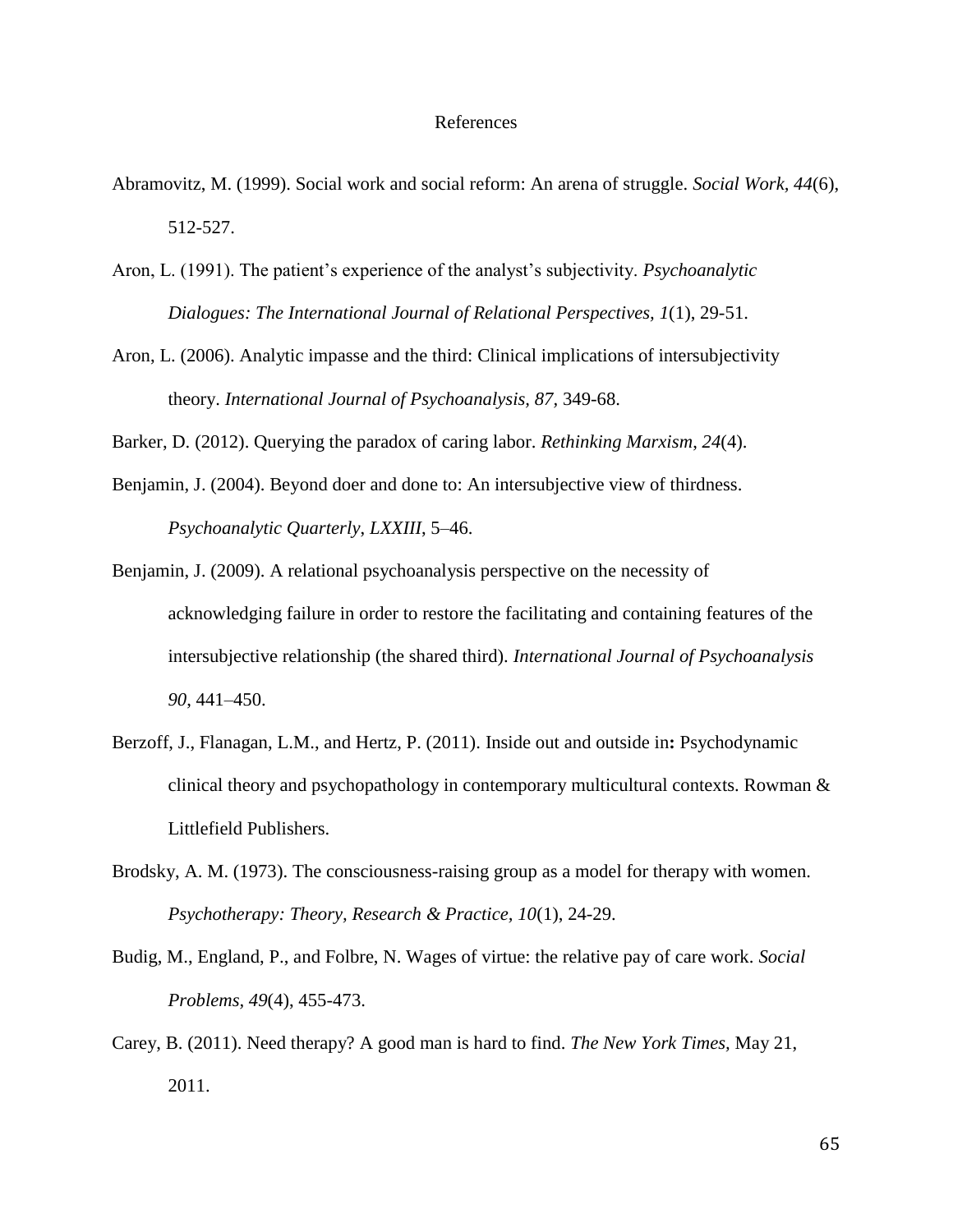- Corneau, S. (2012). More than being against it: Anti-racism and anti-oppression in mental health services. *Transcultural Psychiatry*, *49*(2)*,* 261-282.
- Precarias a la Deriva. (2006). (Trans. Franco Ongrassia and Nate Holdren). A very careful strike- four hypotheses. *The Commoner, 11*.
- Eastman, C. (1920). "Now we can begin," opening address to Congress about the tasks that remain after women won the right to vote.
- Ehrenreich, B. (1976). What is socialist feminism?. Working Papers on Socialism & Feminism. New American Movement (NAM).
- Ehrenreich, B. Maid to order: the politics of other women's work. *Harper's Magazine, April 1, 2000.*
- Federici, S. (1975). Wages Against Housework. Bristol: Power of Women Collective and Falling Wall Press.
- Ferenczi, S. (1933). The confusion of tongues between adults and children: The language of tenderness and of passion. In M. Balint (Ed*.) International Journal of Psychoanalysis 30*(4), 1949.
- Firestone, S. (1970). The dialectic of sex: The case for feminist revolution. New York: Farrar, Straus and Giroux.
- Folbre, N. and Nelson, J.A. (2000). For love or money—or both. *The Journal of Economic Perspectives, 14*(4), 123-140.
- Folbre 2003 lecture at Umass Amherst
- Folbre, N. (Ed.). (2012). For love and money: Care provision in the United States. Russell Sage Foundation.
- Freud, S. (1915). Observations on transference love. *S.E., 14*, 163-170.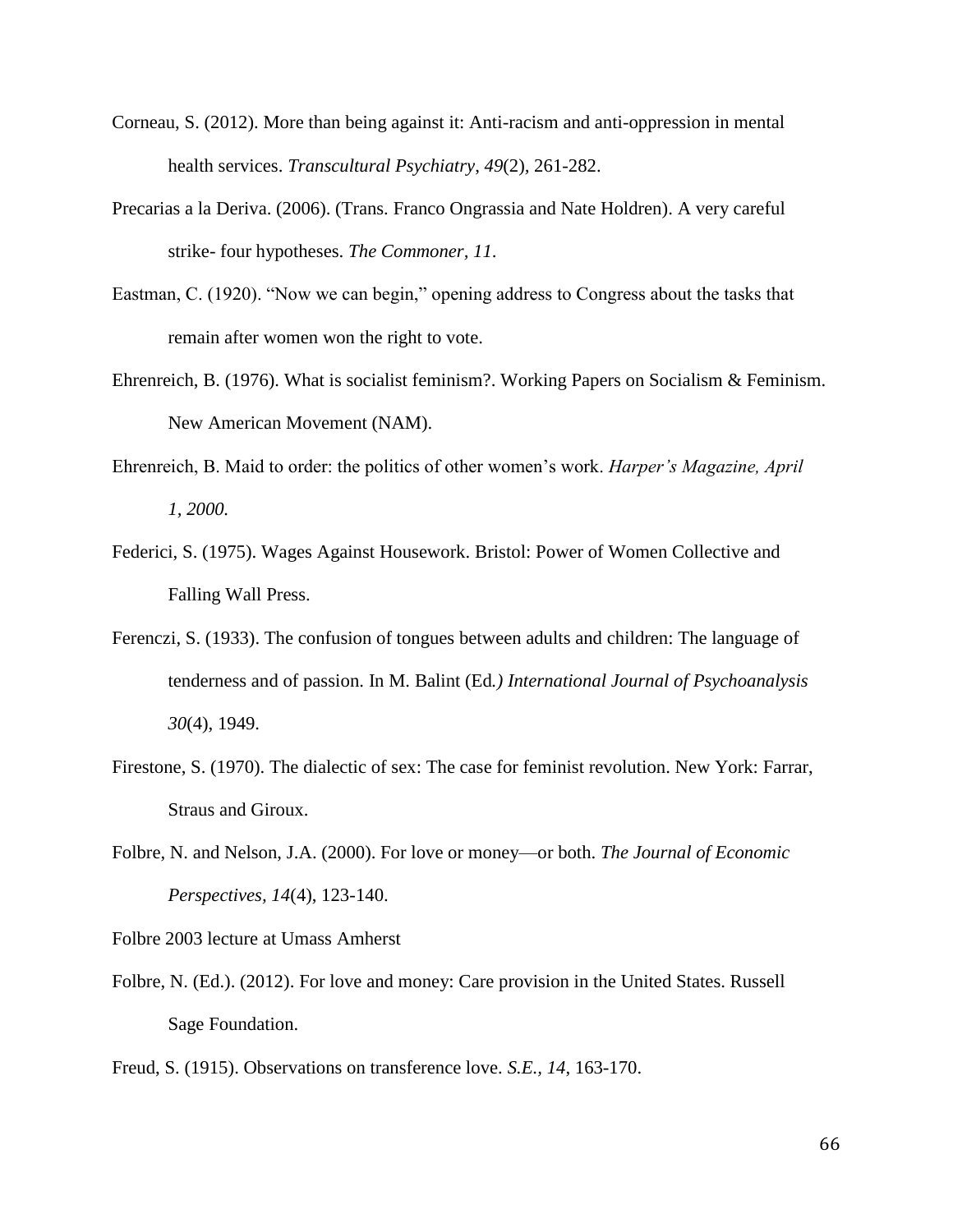Freud, S. (1919). Advances in psychoanalytic therapy. *S.E.*, *17*, 162-164.

- Glenn, E. V. (2012). Forced to Care: Coercion and caregiving in America. Cambridge, MA: Harvard University Press.
- Greenberg, J., & Mitchell, S.A. (1983). Object relations in psychoanalytic theory. Cambridge, MA: Harvard University Press.

Hardt, M and Negri, A. (2000). Empire. Cambridge, MA: Harvard University Press.

- Hochschild, A.R. (1983). *The managed heart: The Commercialization of Human Feeling.*  Oakland, CA: University of California Press.
- Hochschild, A.R. (1989). *The second shift: Working parents and the revolution at home.* New York: Viking Penguin.
- Hollander, N.C., Layton, L. & Gutwill, S. (2006). *Psychoanalysis, class and politics: Encounters in the clinical setting*. New York: Routledge.
- Horowitz, J. (1998). Contemporary psychoanalysis and social work theory. *Clinical Social Work Journal, 26*(4).
- Howard, A., Pion, G. M., Gottfredson, G. D., Flattau, P. E., Oskamp, S., Pfaffin, S. M., Bray, D. W., & Burstein, A. G. (1986). The changing face of American psychology: A report from the committee on employment and human resources. *American Psychologist*, *41*(12), 1311-1327.
- James, Selma. (2008). Is transformation possible? They say we can't. We must. *Off Our Backs*, *38*(1), 40-43.
- Jordan, J. V. (2000). The role of mutual empathy in relational/cultural therapy. *Journal of Clinical Psychology*, *56*(8), 1005-16.

Lopate, C. (1974). Women and pay for housework. *Liberation*, *18*(8), 8-ll.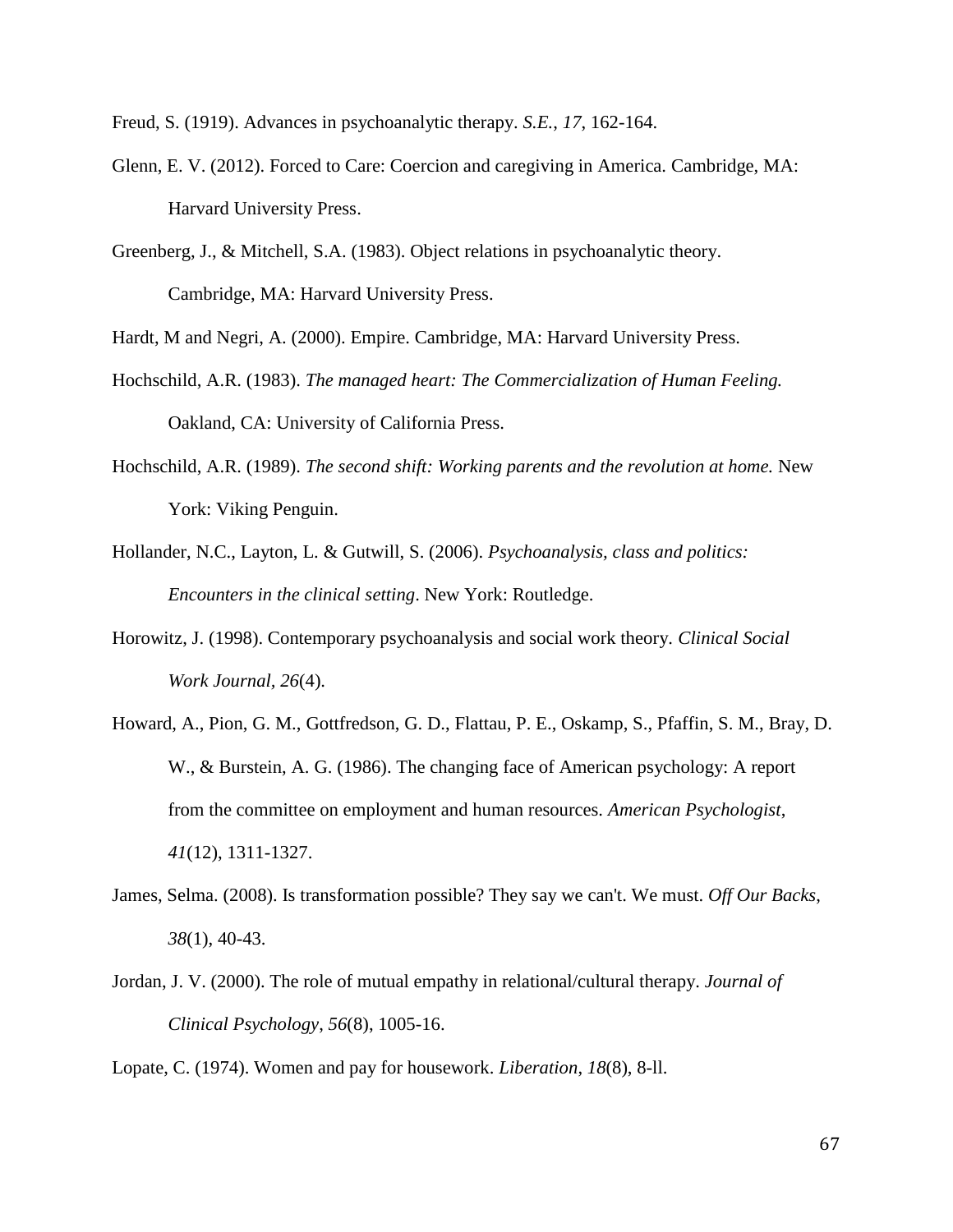Martinez, D. B. (2005). Mental health care after capitalism. *Radical Psycholgy, 4*(2).

- Mansoor, J. Notes on militant folds: against Weigel and Ahern's "further materials toward a theory of the man-child." *The Claudius App,* 5*.*
- Mascarenhas, R. (2012). Care work in america: an interview with nancy folbre. Russell Sage Foundation.
- Misra, J. (2007). Carework. In G. Ritzer (Ed.), *Blackwell encyclopedia of sociology*. Blackwell Publishing. Blackwell Reference Online.
- Mitchell, S. (1988). *Relational concepts in psychoanalysis: An integration.* Cambridge, MA: Harvard University Press.
- Norris, D. M., Jayaram, G., & Primm, A. B. (Eds.). (2012). *Women in psychiatry: personal perspectives*. Arlington, VA: American Psychiatric Publishing.
- Rachman, A. (2007). Sándor Ferenczi's contributions to the evolution of psychoanalysis. *Psychoanalytic Psychology*, *24*(1).
- Sarachild, Kathie. (1978). Consciousness-Raising: A Radical Weapon*.* In Redstockings (Eds.), *Feminist Revolution* (pp. 144-150). New York: Random House.
- Shenk, T. (2014, May 5). Thomas Piketty and millennial Marxists on the scourge of inequality. *The Nation*. Retrieved from [http://www.thenation.com/article/179337/what-was](http://www.thenation.com/article/179337/what-was-)socialism?page=0,5
- Slavin, M. O. & Kriegman, D. (1998). Why the analyst needs to change: Toward a theory of conflict, negotiation, and mutual influence in the therapeutic process. *Psychoanalytic Dialogues: The International Journal of Relational Perspectives*, *8*(2).
- Stolorow, R. D., & Atwood, G. E. (1992). *Contexts of being: The intersubjective foundations of psychological life.* Hillsdale, NJ: Analytic Press.